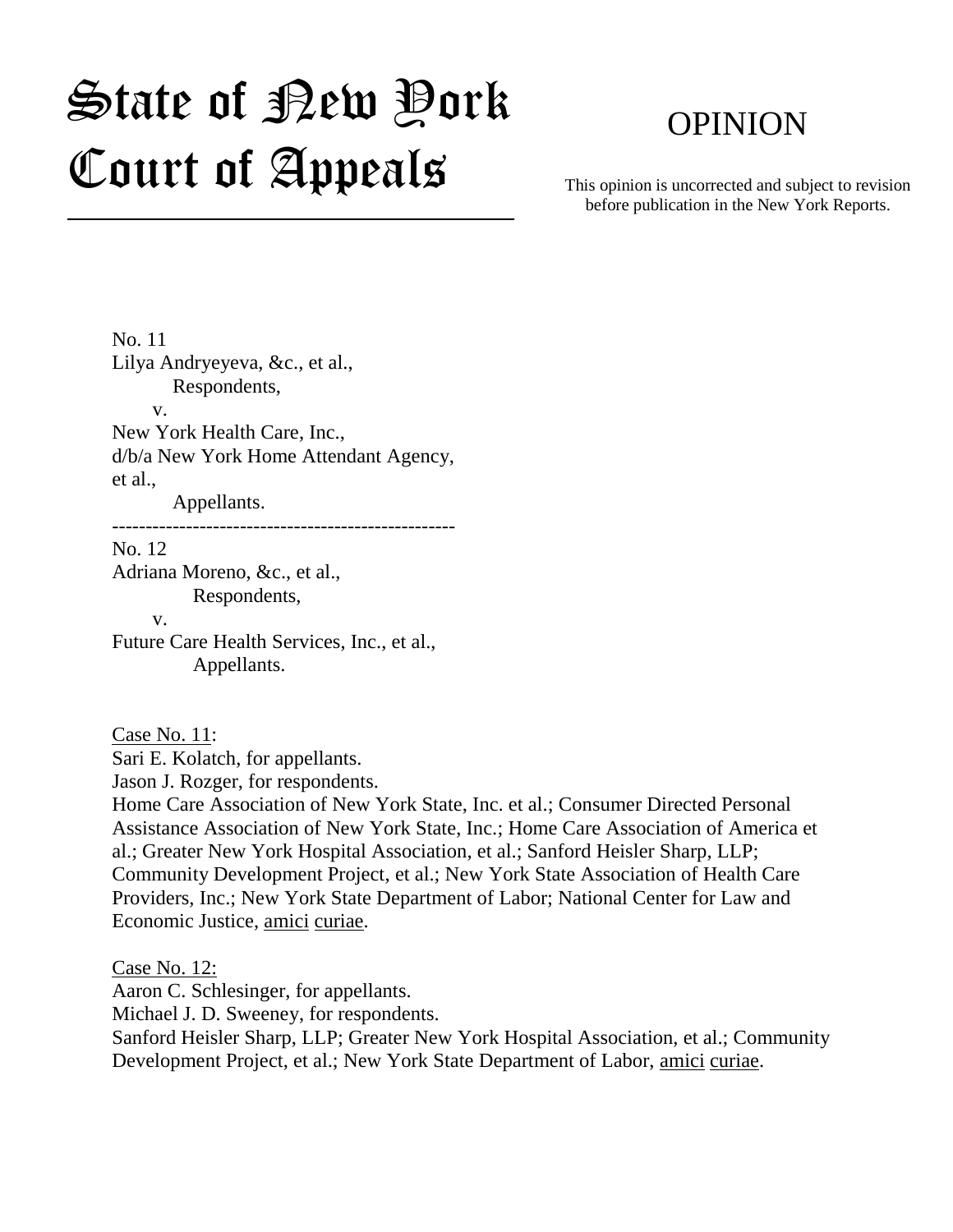RIVERA, J.:

The common issue presented in these joint appeals is whether, pursuant to the New York State Department of Labor's (DOL) Miscellaneous Industries and Occupations Minimum Wage Order (Wage Order), an employer must pay its home health care aide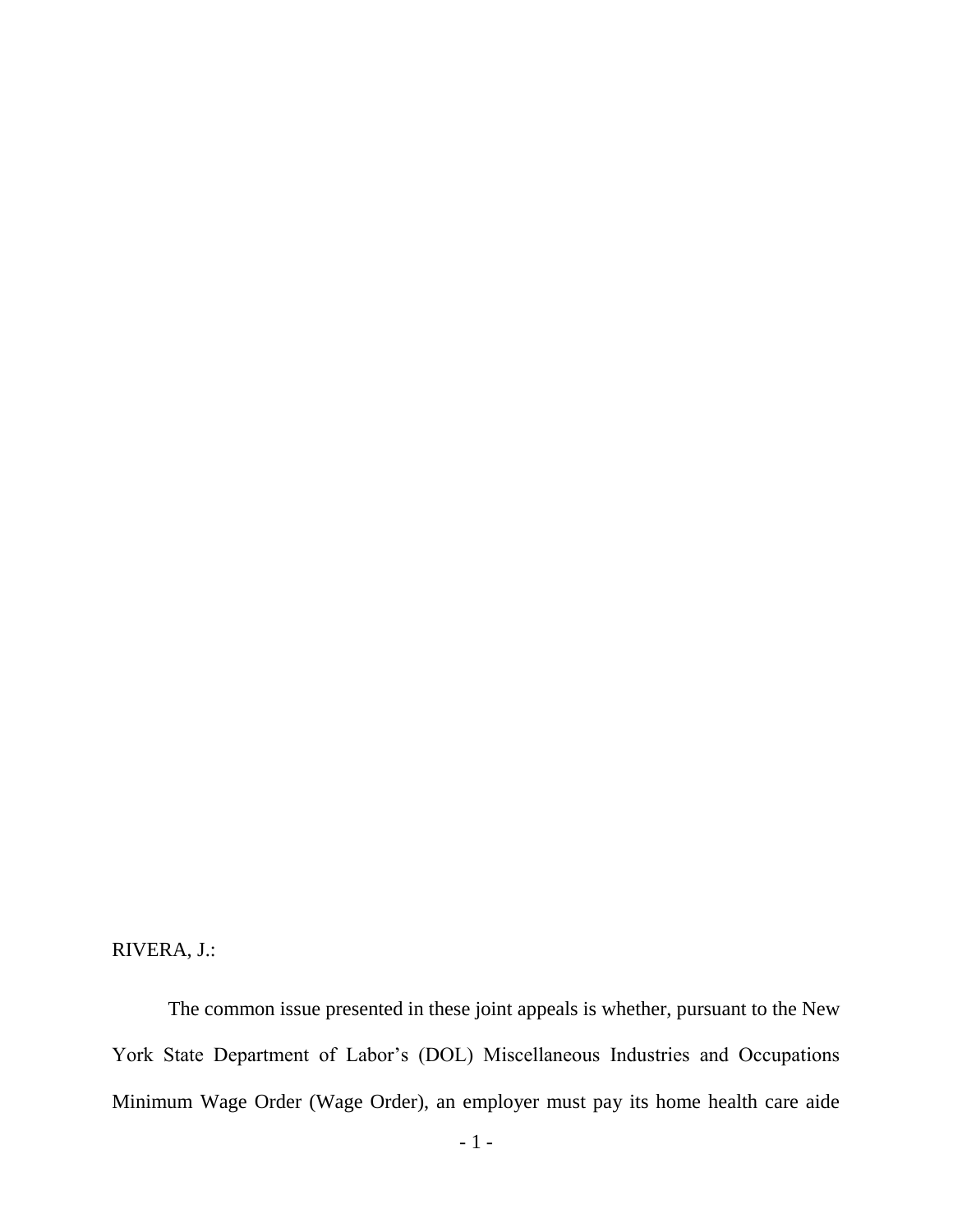employees for each hour of a 24-hour shift. DOL has interpreted its Wage Order to require payment for at least 13 hours of a 24-hour shift if the employee is allowed a sleep break of at least 8 hours—and actually receives five hours of uninterrupted sleep—and three hours of meal break time. DOL's interpretation of its Wage Order does not conflict with the promulgated language, nor has DOL adopted an irrational or unreasonable construction, and so the Appellate Division erred in rejecting that interpretation. Therefore, we reverse the Appellate Division orders and remit for consideration of alternative grounds for class certification for alleged violations of New York's Labor Law, inclusive of defendants' alleged systematic denial of wages earned and due, unaddressed by the courts below because of their erroneous rejection of DOL's interpretation.

# I.

#### Statutory and regulatory background

New York's Labor Law requires that all employees be paid a minimum wage for each hour worked (Labor Law § 652). The Legislature passed the Minimum Wage Act (the "Act") in 1937 to ensure that workers "receive wages sufficient to provide adequate maintenance and to protect their health" (L 1937, ch 276, § 551). In 1971, the Legislature extended the Act to cover home health care aides living outside the employer's home (L 1971, ch 1165, § 1), and in 1978 again amended the Act to require a minimum wage for "each hour worked" (L 1978, ch 747,  $\S$  1).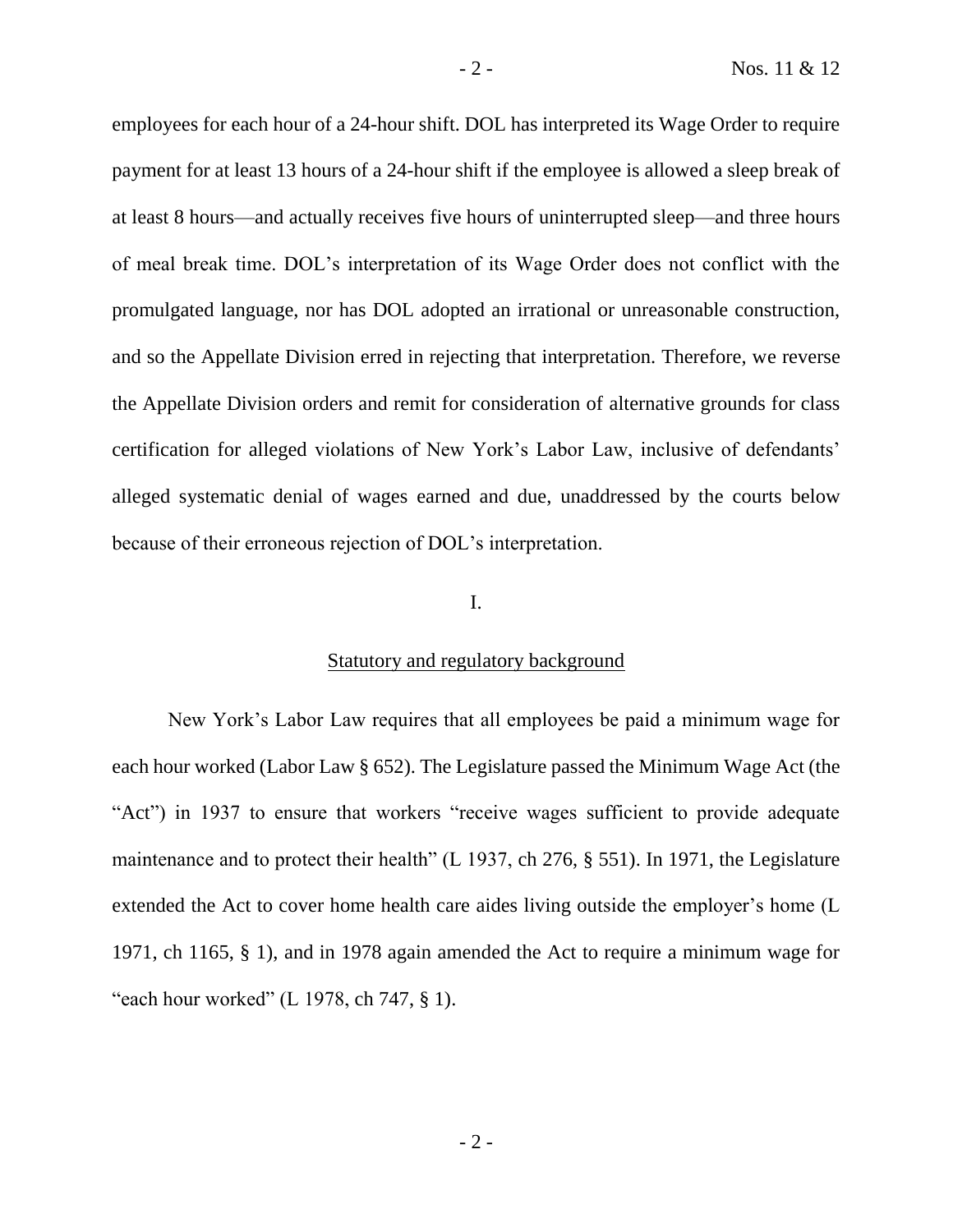The Act delegates to the Commissioner of  $Label<sup>1</sup>$  the authority to set that minimum wage by issuing "wage orders" (L 1937, ch 276, §§ 555–557), which are promulgated as regulations in accordance with the State Administrative Procedure Act (SAPA) and the dictates of the Labor Law (see Labor Law § 659). The Commissioner has exercised this statutory authority periodically by publishing the minimum wage rate for employment in five industries, subclassified by occupation, employer size, and geographic location (12 NYCRR ch II, subch B, F).

Since 1972, home health care aides have come under DOL's Minimum Wage Order Number 11 for Miscellaneous Industries and Occupations (12 NYCRR part 142), which applies to all non-exempt employees who are not subject to a different wage order (i.e., those not in the hospitality industry, the building services industry, or farm workers) (see 12 NYCRR 142-2.14; DOL, Minimum Wage Order for Miscellaneous Industries and Occupations at 1 [effective Dec. 31, 2016] ["This Part shall apply to all employees, as such term is defined in this Part, except: (a) employees who are covered by minimum wage standards in any other minimum wage order promulgated by the commissioner; and (b) employees of a nonprofitmaking institution which has elected to be exempt from coverage under a minimum wage order, pursuant to subdivision 3 of section 652 of the Minimum Wage Act"]).

<sup>&</sup>lt;sup>1</sup> The Act initially referred to the "Industrial Commissioner," which remained the title until 1982 when the Legislature renamed the position "Commissioner of Labor" (L 1982, ch 86, §§ 1–2). To avoid confusion, we refer to the individual holding this position as the "Commissioner."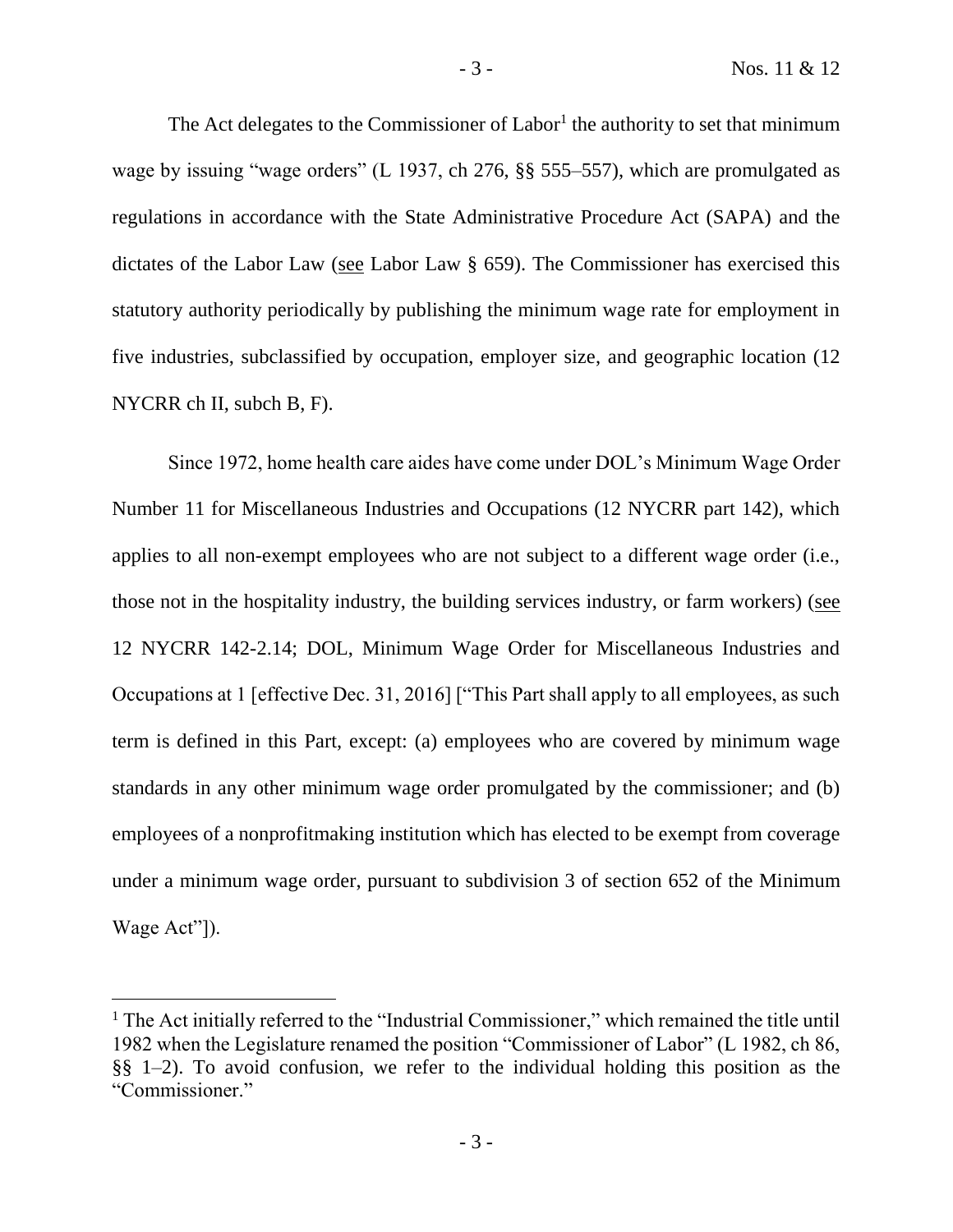The Wage Order states, in relevant part:

"The minimum wage shall be paid for the time an employee is permitted to work, or is required to be available for work at a place prescribed by the employer, and shall include time spent in traveling to the extent that such traveling is part of the duties of the employee. However, a residential employee—one who lives on the premises of the employer—shall not be deemed to be permitted to work or required to be available for work:

> (1) during [the employee's] normal sleeping hours solely because [the employee] is required to be on call during such hours; or

> (2) at any other time when [the employee] is free to leave the place of employment" (12 NYCRR 142-2.1  $[b]$ ).

In March 2010, DOL issued an opinion letter, responding to questions about the application of the Wage Order to home health care aides, including the calculation of hours worked when assigned to a patient's home, referred to as a "live-in employee." The letter distinguishes between employees who are "on call"—meaning employees who are considered to be working during all hours they are required to remain in a particular work area, including when they are waiting to perform their services—and employees who are "subject to call" such that they are able to leave the work area between assignments and are paid only for work performed.

The letter further acknowledges that a "residential employee," defined in the Wage Order as a person who lives on the premises of the employer, is deemed not to be working during normal sleeping hours solely because they are "on call," or when free to leave the place of employment. The letter goes on to explain that DOL treats all "live-in" employees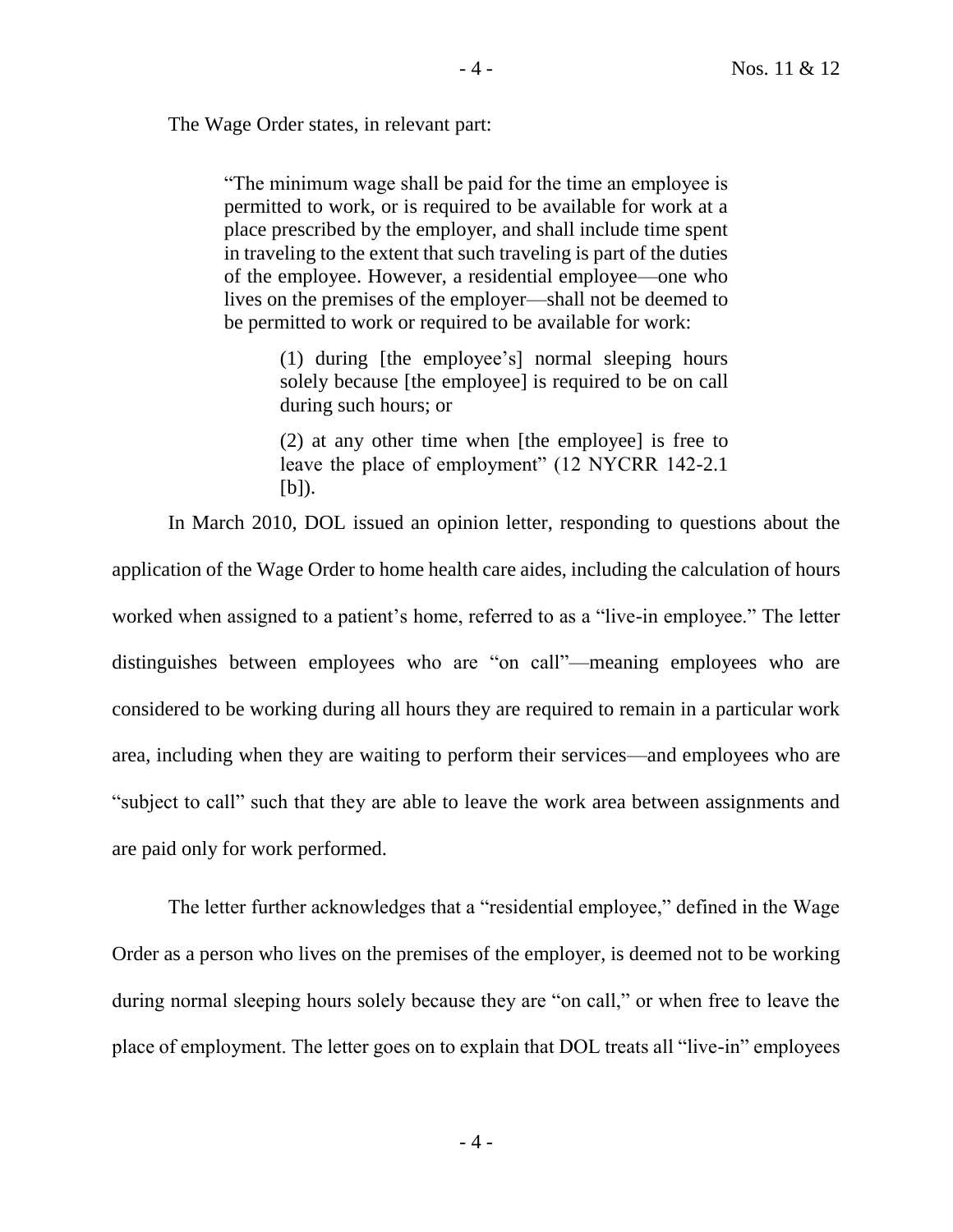the same when determining the number of hours worked, regardless of whether they are residential employees. Specifically, the letter states that

> "it is the opinion and policy of this Department that live-in employees must be paid not less than for thirteen hours per twenty-four hour period provided that they are afforded at least eight hours for sleep and actually receive five hours of uninterrupted sleep, and that they are afforded three hours for meals. If an aide does not receive five hours of uninterrupted sleep, the eight-hour sleep period exclusion is not applicable and the employee must be paid for all eight hours. Similarly, if the aide is not actually afforded three work-free hours for meals, the three-hour meal period exclusion is not applicable" (Opinion Letter from Maria L. Colavito, Counsel, DOL, Mar. 11, 2010).

The letter explains that home health care aides assigned to a 24-hour shift at a patient's home are live-in, non-residential employees, who must be paid for at least 13 hours of work. Under DOL's interpretation of the Wage Order, the remaining 11 hours of the shift are not included in the calculation of compensable hours because this time is allocated for eight hours of sleep and three hours of meal time for the employee. If the home health care aide does not receive a minimum of five hours uninterrupted sleep and work-free meal breaks, the employer must pay for every hour of a 24-hour shift—meaning the employer cannot exclude 11 hours from the compensable hours total—because when the aide is not provided with actual and substantial duty-free periods for personal use, the employer rather than the employee benefits from the time and the employer must pay for profiting off the employee's labor.

The March 2010 opinion letter, issued prior to the filing of plaintiffs' underlying actions and specifically addressed to the status of home health care aides, is only a recent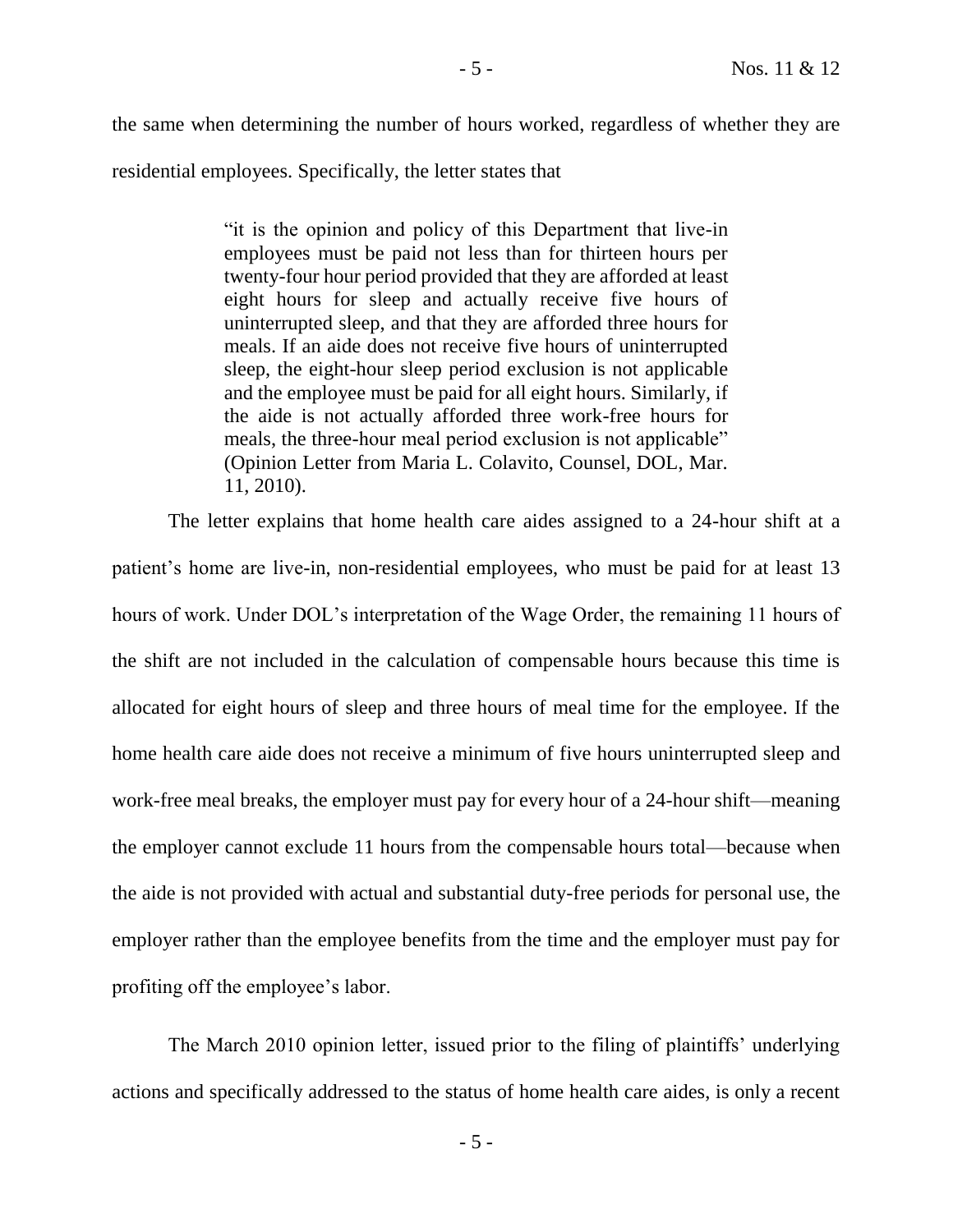articulation in a long line of official statements by DOL explaining its general policy towards compensable work for 24-hour shift employees. For decades, DOL has consistently interpreted the Wage Order as applied across occupations to account for substantial periods of employee inactivity during a 24-hour shift when an employee is able to utilize the time for personal matters. As far back as 1969, DOL determined that, in the case of employees "required to be on duty for a 24 hour period," it would consider "up to 8 hours of sleeping time . . . as not being hours worked" within the meaning of the Wage Order, if certain conditions were met (DOL, Mem from George Ostrow to Daniel A. Daly [Oct. 27, 1969]). The exclusion would only apply if there was "express or implied agreement" to exclude time for sleep, the employer provided "adequate sleeping facilities for an uninterrupted night's sleep," the employee actually received five hours of sleep, and interruptions to perform duties were considered work time (id.).

In 1998, the Commissioner expressly addressed home health care aides, in response to a letter from an employee of a home health care provider and explained that, for "livein" home health care aides, including those working an on-site 24-hour shift:

> "it is the policy of the [DOL] that such persons must be paid for no less than 13 hours of each 24-hour day they are required to remain 'on call' in the home of the person receiving their services—provided that they are afforded eight hours for sleep and actually receive five hours of uninterrupted sleep and that they are afforded three hours for meals. If a 'live-in' home health aide does not receive five hours of uninterrupted sleep the eight hour sleep period exclusion is not applicable, and the home health aide must be paid for all eight hours in question. Similarly, if a 'live-in' home health aide is not actually afforded three work-free hours for meals, the three-hour meal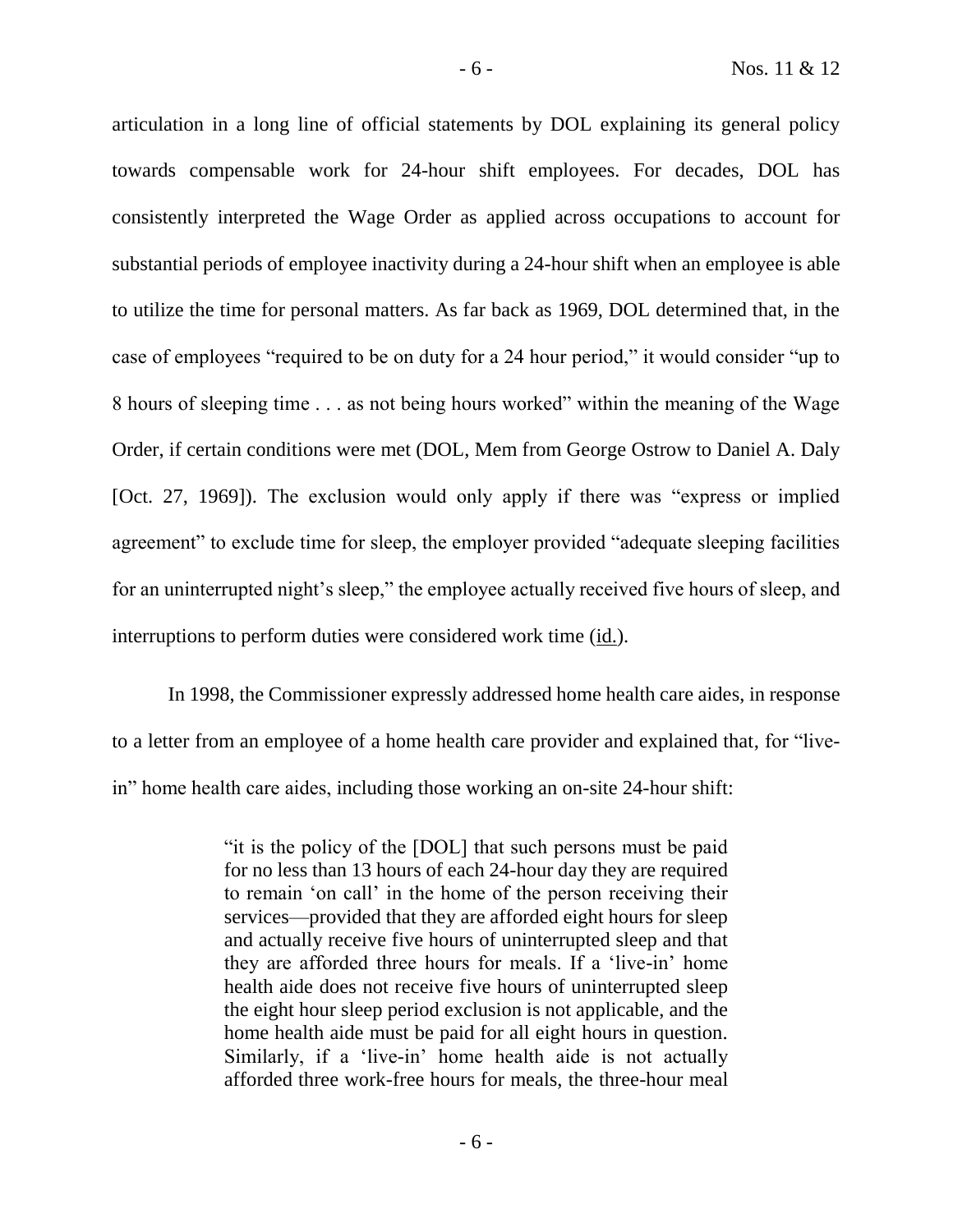period exclusion is not applicable" (DOL, Letter from James J. McGowan [Oct. 27, 1998]).

This interpretation of the Wage Order is similar to the federal government's guidance on the minimum compensable hours for 24-hour shift employees under the Fair Labor and Standards Act (FLSA). According to the United States Department of Labor, when an employee is "required to be on call for 24 hours a day," but has "a normal night's sleep" and "ample time in which to eat . . . meals," it may be "justiffied to conclude] that the employee is not working at all times during which [the employee] is subject to call in the event of an emergency" (U.S. Dept. of Labor, Interpretative Bulletin No. 13: Hours Worked – Determination of Hours for Which Employees are Entitled to Compensation Under the Fair Labor Standards Act of 1938 [July 1939] at 4). Under current federal regulations, an employer may exclude up to eight hours of sleep time from compensable time for employees who work 24-hour shifts, assuming certain conditions are satisfied (29 CFR 785.22).

# II.

# Plaintiffs' putative classes based on defendants' alleged New York Labor Law violations

In both appeals, plaintiffs seek certification of a class of home health care aides for alleged violations of the Labor Law based on their respective employer's failure to pay putative class members a required minimum wage for each hour of a 24-hour shift. Plaintiffs care for some of the most vulnerable members of our society, doing work essential to the survival of their patients. Plaintiffs allege that they are part of a workforce that is predominantly composed of women and recent immigrants, and one that they claim

- 7 -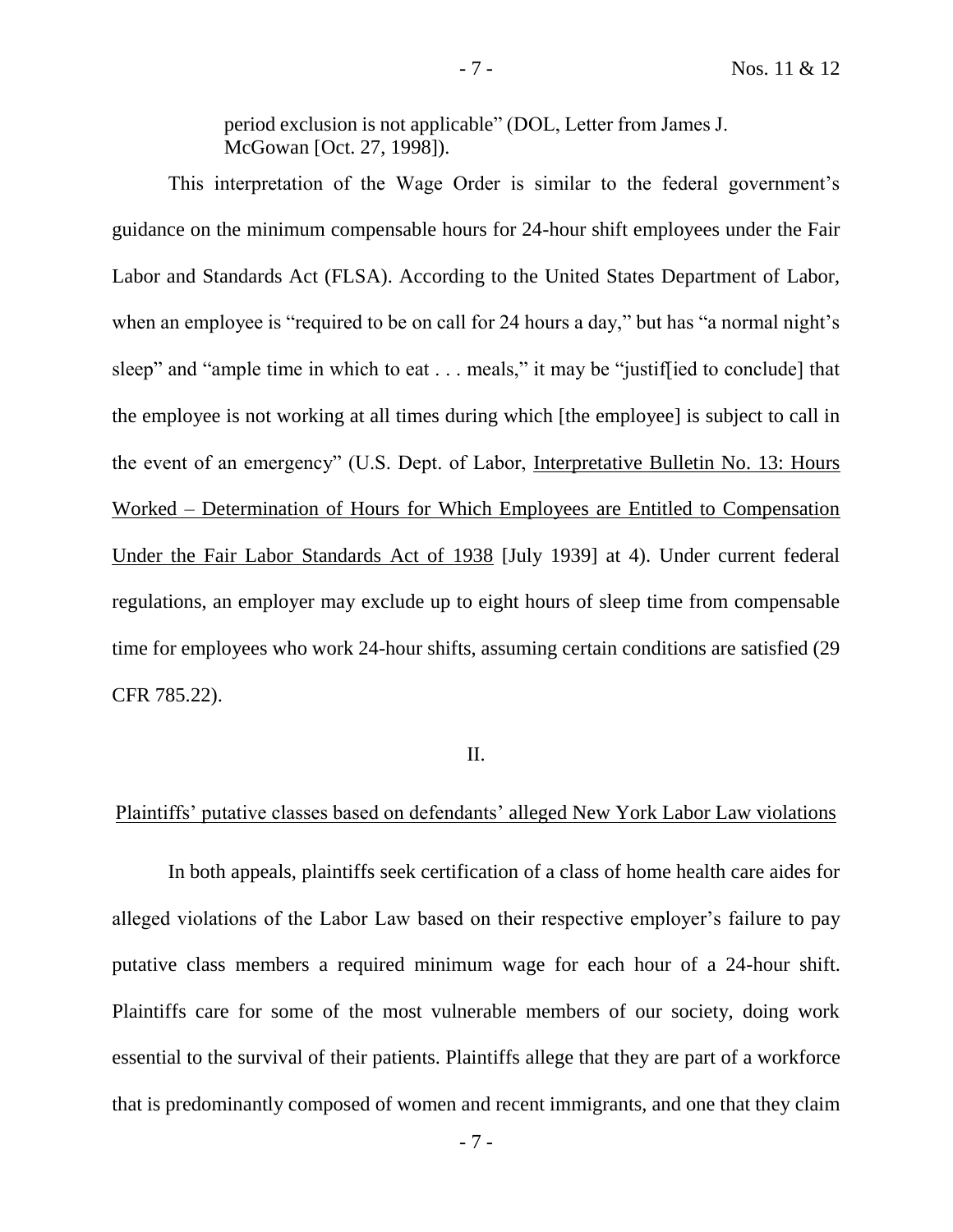is easily exploited and vulnerable to various forms of wage abuse. Plaintiffs and amici paint a picture of a growing home health care industry where employers reap huge profits from both private and taxpayer funds, while refusing to pay the minimum wage for each hour worked to those who do challenging labor, at all hours of the day and night, often four or five times a week.

Defendants are private home health care companies and their owners who employ plaintiffs and other home health care aides to serve elderly and infirm patients for up to 24 hours at a time. Throughout these litigations, defendants maintained that the applicable law and DOL regulations do not mandate that they pay the equivalent of minimum wage for each hour of a 24-hour shift, relying on DOL's interpretation of its Wage Order.

# A. Andryeyeva v New York Health Care, Inc.

Plaintiffs Lilya Andryeyeva and Marina Ordus are former employees of New York Home Attendant Agency, an entity formed by defendant New York Health Care (NYHC), a New York State Department of Health licensed home health care agency. They commenced an action individually and sought class certification on behalf of all other home health aides who were employed by NYHC and worked 24-hour shifts. NYHC provides home care services to elderly and disabled individuals in New York City and Nassau County pursuant to contracts with various managed care companies and local health departments. Defendants' home care aides assist patients with a range of tasks, including cooking, feeding, bathing, housework, using the restroom, and changing diapers.

- 8 -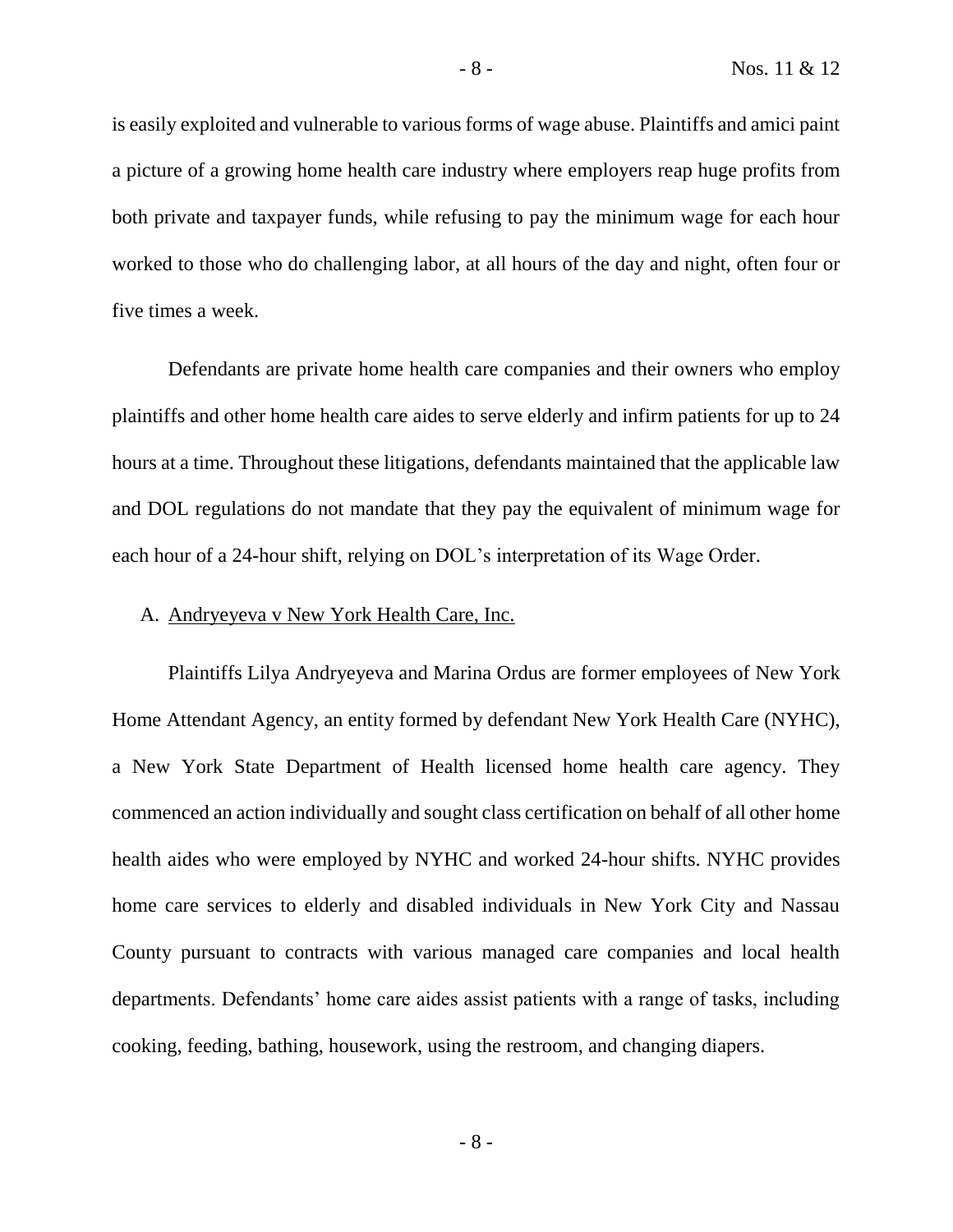NYHC regularly assigns home care aides to work 24-hour "sleep-in" shifts. During such shifts, a home care aide is required to be present in the patient's home for a full 24 hour period. Plaintiffs allege that defendants violated the Labor Law by failing to pay the required minimum wage, overtime, and "spread of hours" premiums<sup>2</sup> to home aides who worked 24-hour shifts. Plaintiffs allege they routinely did not receive five hours of uninterrupted sleep because their patients required assistance multiple times each night. Plaintiffs also allege that they were never allowed to take meal breaks; indeed, NYHC's orientation manual states expressly: "Patients are never to be left alone!" According to Andryeyeva, the patient for whom she cared most frequently suffered from dementia, "never" slept through the night, and "usually got up two or three times each night to use the bathroom," requiring assistance each time. Plaintiffs further allege they were never told that they should receive five hours of uninterrupted sleep during 24-hour shifts and that defendants failed to record when (or even whether) plaintiffs took sleep and meal breaks. Defendants maintain that home health care aides in their employ are "expected" to receive an eight-hour sleep break and three hours of meal breaks per 24-hour shift.

In support of their motion for class certification, plaintiffs argued that they met each of the statutory requirements of CPLR 901, namely, numerosity, predominance, typicality, adequacy of representation, and superiority. Plaintiffs argued that the proposed class includes 1,063 employees who suffered the same core injury, i.e., defendants' alleged

<sup>&</sup>lt;sup>2</sup> Under DOL regulations, employers are required to pay a "spread of hours" premium of "one hour's pay at the basic minimum hourly wage rate" to a covered employee who works a shift of more than 10 hours (12 NYCRR 142-2.4 [1]).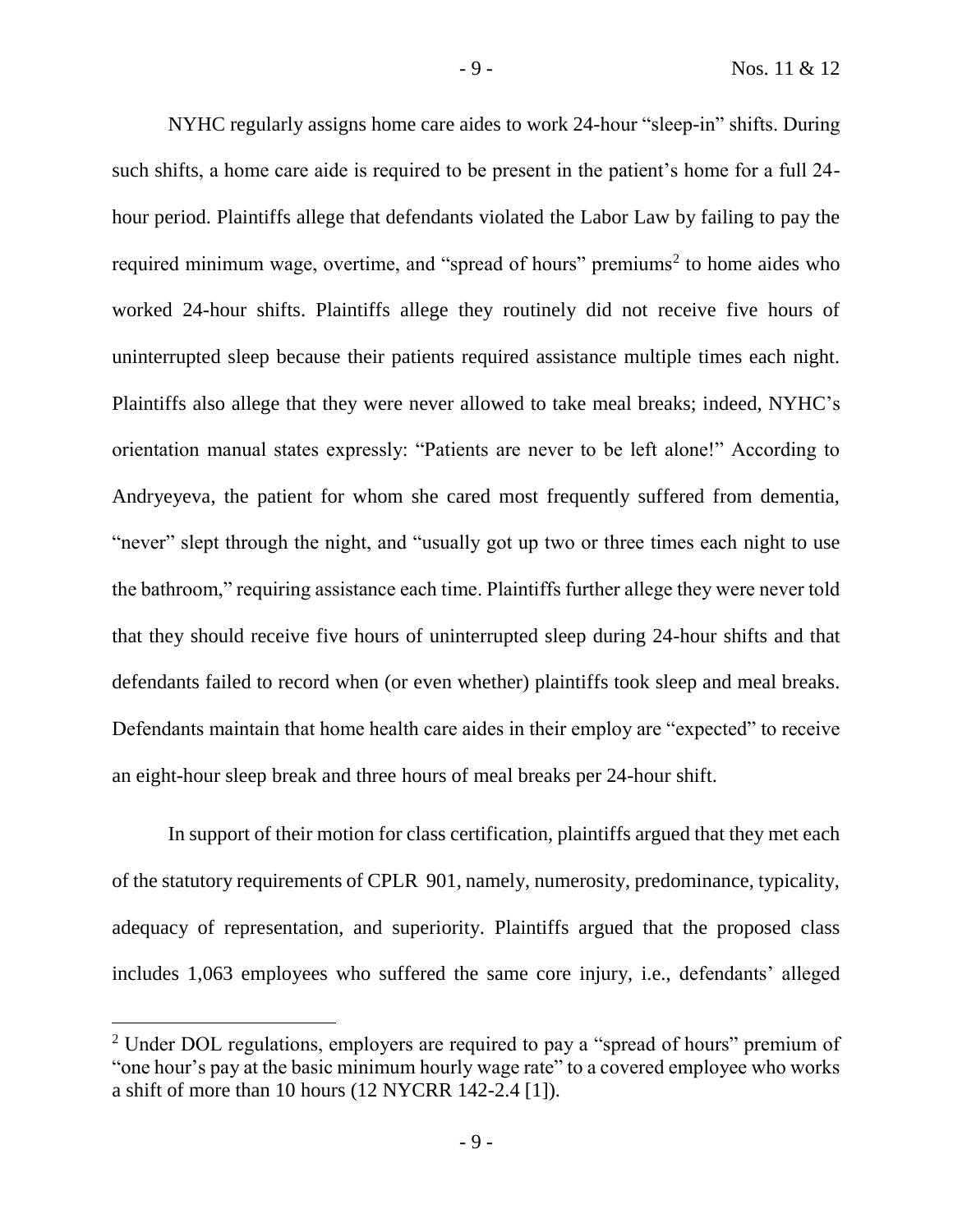failure to pay lawful wages for each hour worked during 24-hour shifts. Plaintiffs further asserted that they would fairly and adequately represent the class because they had actively participated in the litigation and selected qualified class counsel, and that class treatment was superior to other methods of adjudication because a single judicial adjudication would be more efficient than numerous individual determinations. Plaintiffs argued that they satisfied the requirements of CPLR 902—the interest of class members in controlling the litigation, the inefficiency of individual actions, the extent of prior litigation in the controversy, the desirability of concentrating the litigation in the forum, and any difficulties that may arise in the management of the class action—for many of the same reasons.

In opposition, defendants asserted that they were not required to pay the minimum wage to home care aides for each hour of a 24-hour shift because the aides were "live-in employees," and under DOL's March 2010 opinion letter, they could be paid less than the minimum wage for up to eight hours of sleep time and three hours of meal time. Therefore, defendants argued, each worker's claim required an individual examination of the facts and circumstances of their respective employment, rendering the claims unsuitable for class certification. Unpersuaded, Supreme Court refused to adopt DOL's interpretation and granted plaintiffs' motion to certify a class of home attendants who worked 24-hour shifts during a defined period.

The Appellate Division affirmed, concluding that "DOL's interpretation is neither rational nor reasonable, because it conflicts with the plain language of the Wage Order" (Andryeyeva v New York Health Care, Inc., 153 AD3d 1216, 1218 [2d Dept 2017]). The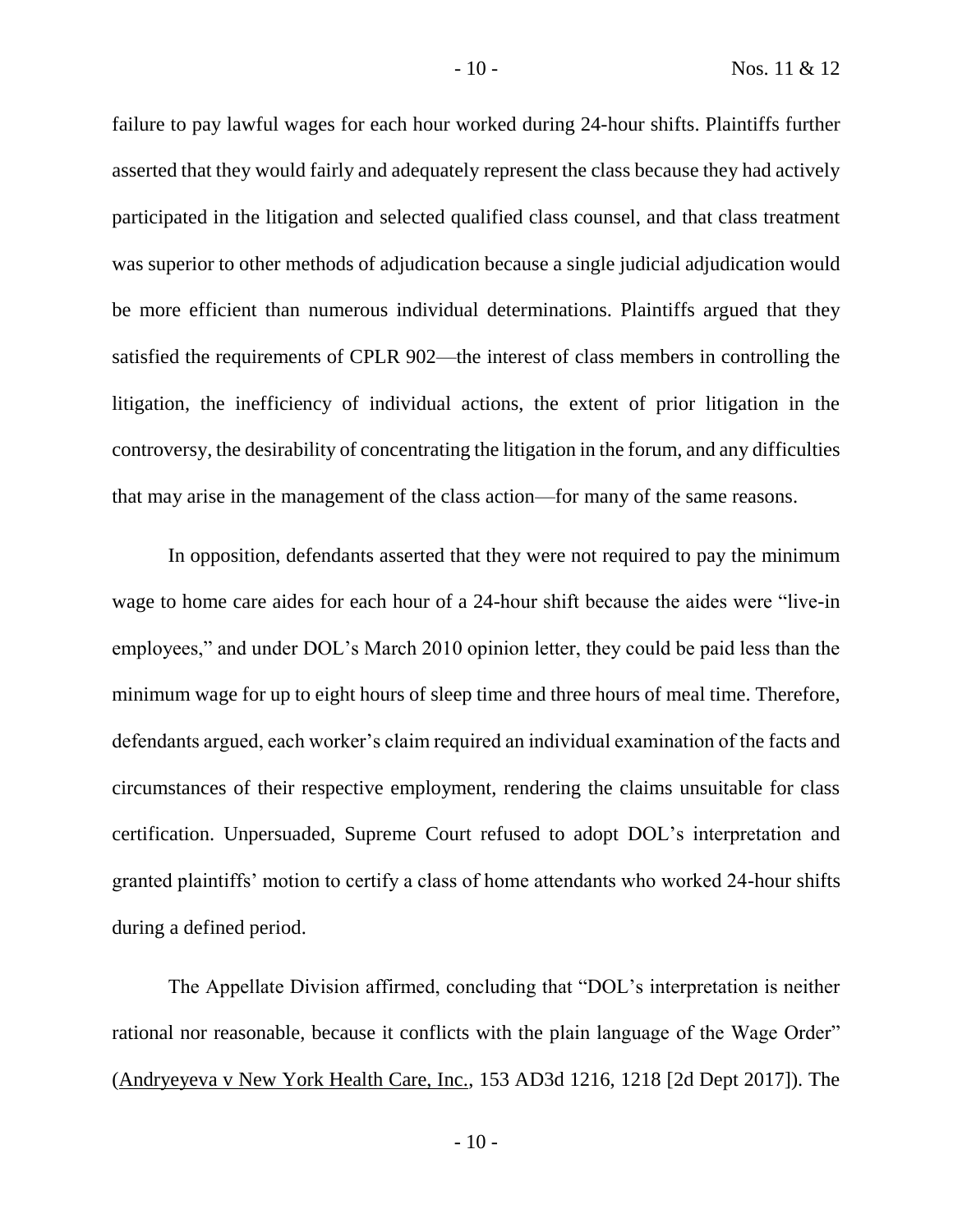court reasoned that, because plaintiffs were required to be present at the patient's home and to perform services as needed if called upon, they were "available for work," regardless of whether they were afforded sleep and meal breaks. In reaching this conclusion, the court held that the phrase "available for work" includes nighttime hours when the employee was "not called upon to perform services" (id. at 1219–1220). The court relied on the First Department's decision in Tokhtaman v Human Care, LLC (149 AD3d 476 [1st Dept 2017]), in which that court similarly rejected DOL's interpretation of the Wage Order as in conflict with its plain meaning. The Second Department further concluded that plaintiffs adequately established the requirements of CPLR 901 and that none of the CPLR 902 factors warranted a denial of the certification motion. The Appellate Division granted defendants' motion for leave to appeal pursuant to CPLR 5602 (a).

#### B. Moreno v Future Care Health Servs., Inc.

Plaintiffs Adriana Moreno and Leonidas Peguero-Tineo are home health care aides employed by defendants Future Care Health Services, Inc. and Americare Certified Special Services, Inc. As in Andryeyeva, plaintiffs allege that defendants underpaid their employees by failing to pay the minimum wage for each hour of their assigned 24-hour shifts, not paying overtime, and failing to pay "spread of hours" premiums. The Moreno plaintiffs further allege that defendants failed to pay employees adequate wages to attend mandatory "in service" training sessions, reimburse employees for supplies or uniform cleaning, and maintain adequate employment records as required by Labor Law § 195 and 12 NYCRR 142-2.

- 11 -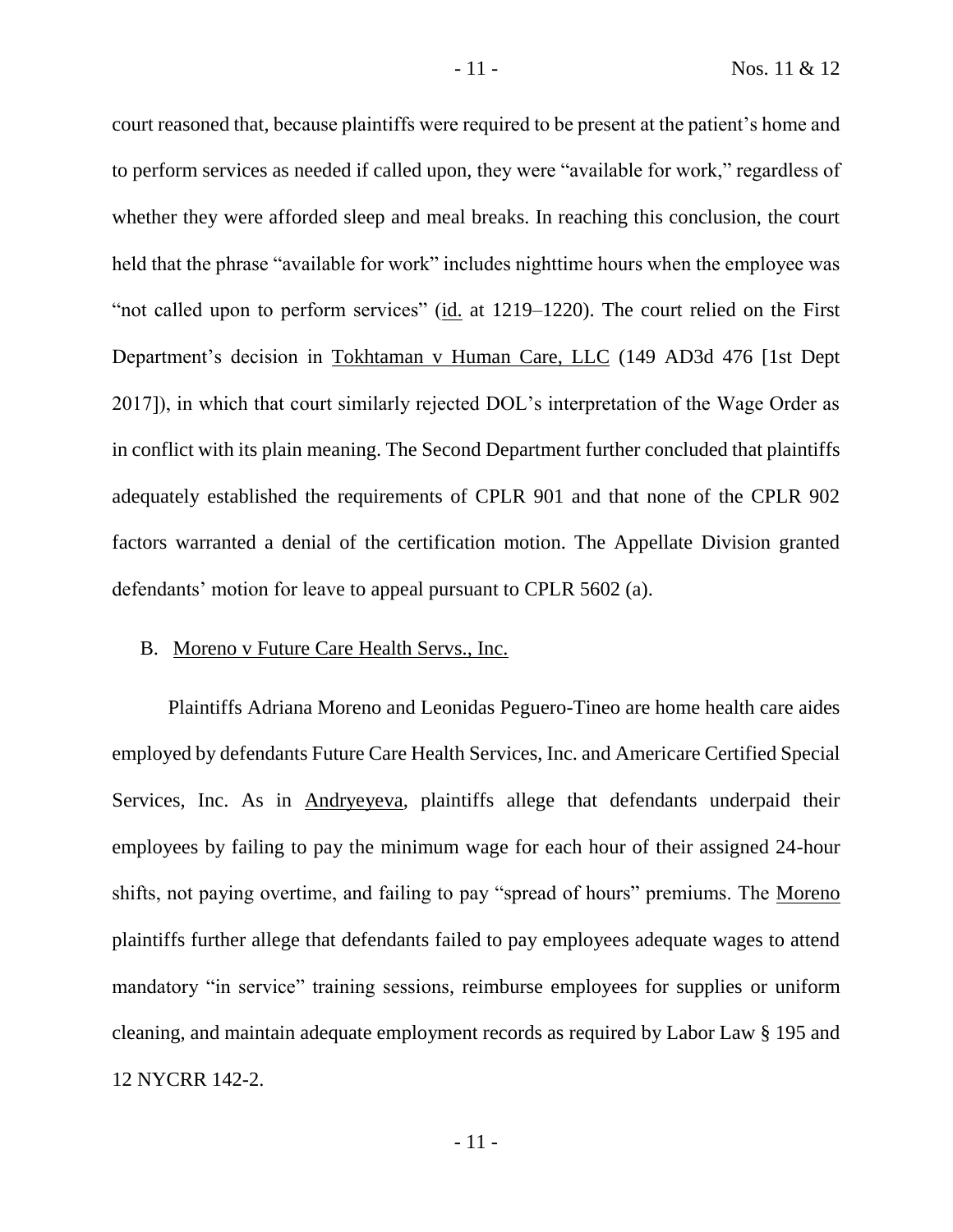Plaintiffs moved to certify "a class of current and former home health care workers employed by Defendants." Plaintiffs argued that they satisfied the requirements under CPLR 901 because the proposed class included at least 40 members and presented several common questions, including whether defendants "engaged in a pattern or practice of not paying all wages due for work performed and overtime" and "whether Defendants have kept true and accurate time records for all hours worked by Plaintiffs and the Class." They further argued that plaintiffs were adequate class representatives and had selected qualified counsel to prosecute the class wage claims. Finally, plaintiffs argued that class treatment was superior to other means of resolving their claims because requiring hundreds of class members to file separate actions alleging the same misconduct against the same defendants was inefficient and would waste judicial resources. Plaintiffs also argued that the requirements of CPLR 902 were satisfied.

Like the Andryeyeva defendants, the Moreno defendants responded in opposition that plaintiffs failed to establish grounds for certification because resolving plaintiffs' claims would require "individualized investigation, proof and determination." Defendants relied, in large part, on the fact that under DOL's interpretation of the Wage Order, plaintiffs' sleep and meal time was non-compensable and defendants were not obligated to pay the minimum wage for this time so long as plaintiffs received at least five hours of uninterrupted sleep and three hours for meals. With respect to plaintiffs' other claims, defendants asserted that there was no evidence to support plaintiffs' allegations. Defendants further argued that plaintiffs failed to satisfy CPLR 902, in part because the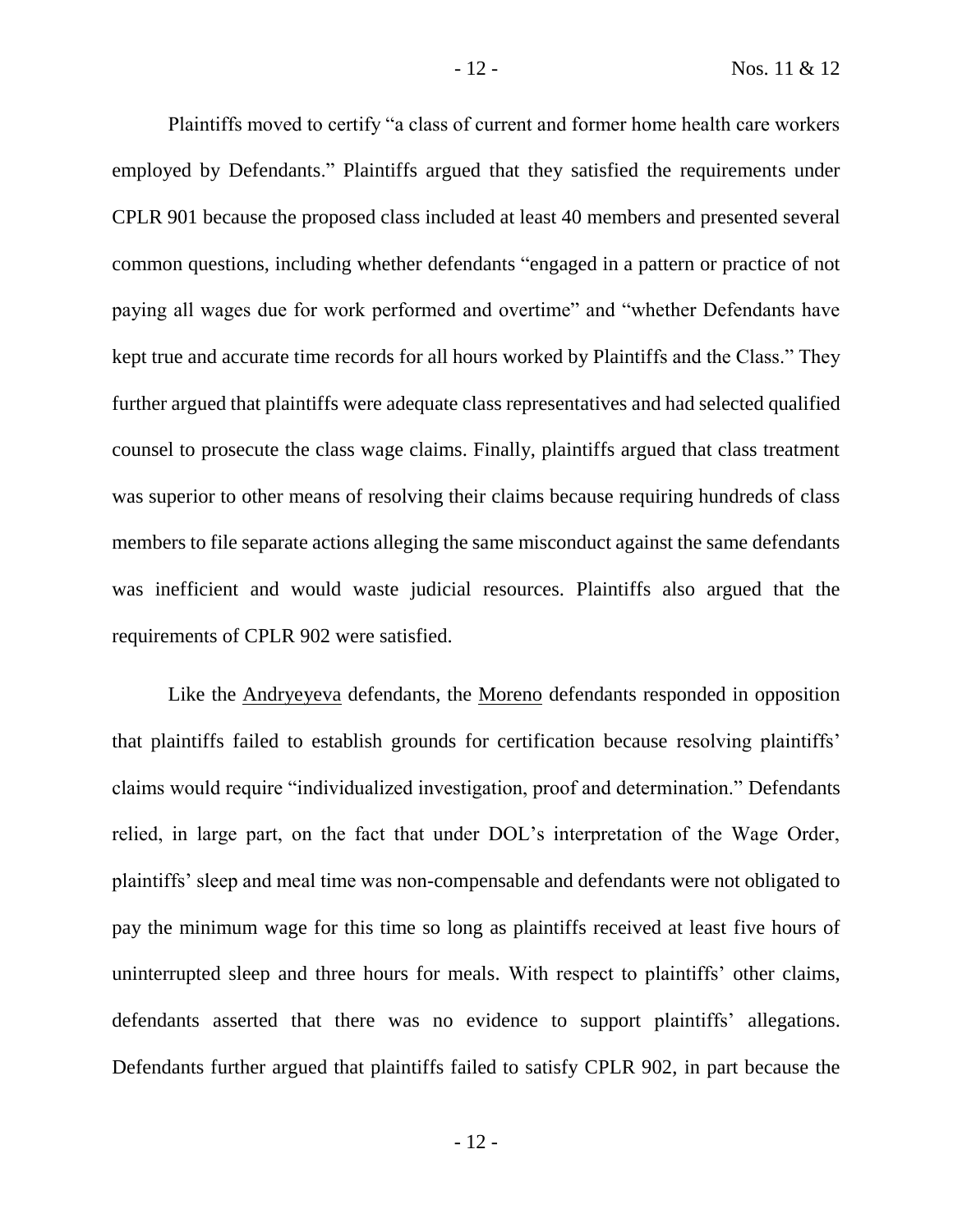individualized issues presented by the litigation were not appropriate for resolution in a class action. Supreme Court agreed with defendants that certification was unwarranted and denied plaintiffs' motion.

The Appellate Division reversed in an opinion decided the same day as Andryeyeva. The court concluded that the DOL opinion letter "conflicts with the plain meaning of" the Wage Order, and that home health care aides were entitled to be paid the minimum wage for every hour of a 24-hour shift even if they were afforded sleep and meal time because they are not "residential employees" within the meaning of the Wage Order (Moreno v Future Care Health Servs., Inc., 153 AD3d 1254, 1255–1256 [2d Dept 2017]), citing Andryeyeva, 153 AD3d at 1219). The court further concluded that plaintiffs had established the prerequisites for class treatment and certified the proposed class. As in Andryeyeva, the Appellate Division granted defendants' motion for leave to appeal to this Court.

# C. DOL's Emergency Regulation

In direct response to these decisions and the holding in Tokhtaman, DOL issued an emergency regulation which added the following language to the Wage Order:

> "Notwithstanding the above, this subdivision shall not be construed to require that the minimum wage be paid for meal periods and sleep times that are excluded from hours worked under the Fair Labor Standards Act of 1938, as amended, in accordance with sections 785.19 and 785.22 of 29 C.F.R. for a home care aide who works a shift of 24 hours or more" (NY Reg, Oct. 25, 2017 at 6).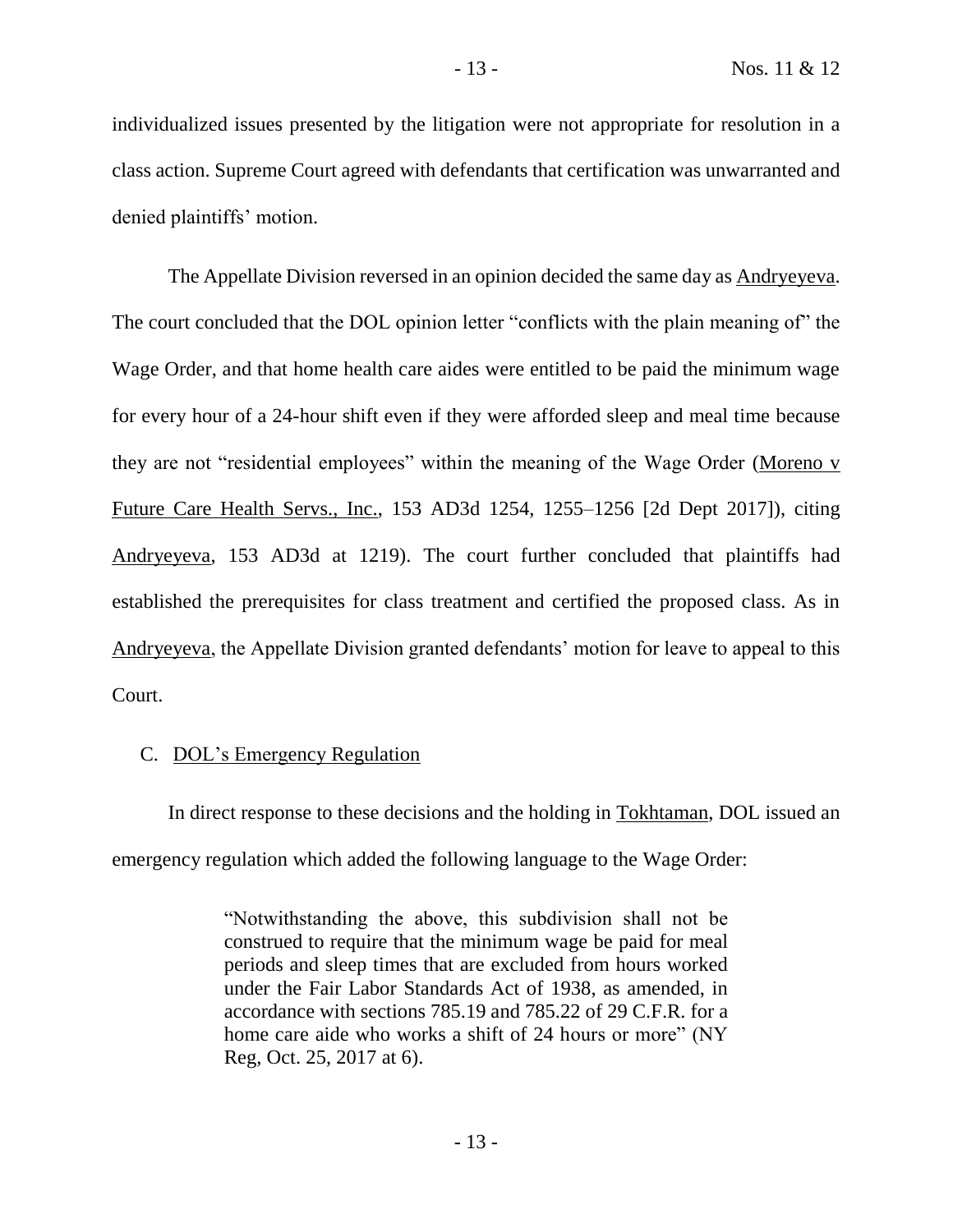In DOL's Notice of Emergency Rulemaking, it announced that the emergency regulation was "needed to preserve the status quo, prevent the collapse of the home care industry, and avoid institutionalizing patients who could be cared for at home, in the face of recent decisions by the State Appellate Divisions that treat meal periods and sleep time by home care aides who work shifts of 24 hours or more as hours worked for purposes of state (but not federal) minimum wage" (id. at 5). In the accompanying Regulatory Impact Statement  $(RIS)$ ,<sup>3</sup> DOL explained that its interpretation had been long-standing, and evolved as legislative expansions covered workers in the home. DOL explained that by the 1970s, the Commissioner interpreted the minimum wage requirement to exclude sleep and meal periods for these groups of workers, and included this interpretation in formal guidelines, legal opinions, investigators' manuals and the Commissioner's determinations. The RIS further stated that the Commissioner amended the Wage Order in 1986 to provide for overtime calculation in accordance with federal methodology and "grew increasingly to look to, and rely upon federal FLSA regulations interpreting" federal law regarding work hours, meal and sleep periods, "so that hours worked were calculated consistently at the state and federal level for overtime (and other) purposes" (id. at 6).

The emergency regulation expired approximately two months later, on January 2, 2018. To avoid any lapse in coverage, DOL promulgated a series of substantially identical

<sup>&</sup>lt;sup>3</sup> The RIS is a statutory requirement. Pursuant to SAPA, except under circumstances not relevant to these appeals, an agency shall "issue a regulatory impact statement for a rule proposed for adoption or a rule adopted on an emergency basis," containing information such as the statutory basis for the proposed rule, "needs and benefits," projected costs of the rule, and a compliance schedule (SAPA § 202-a [2]–[3]).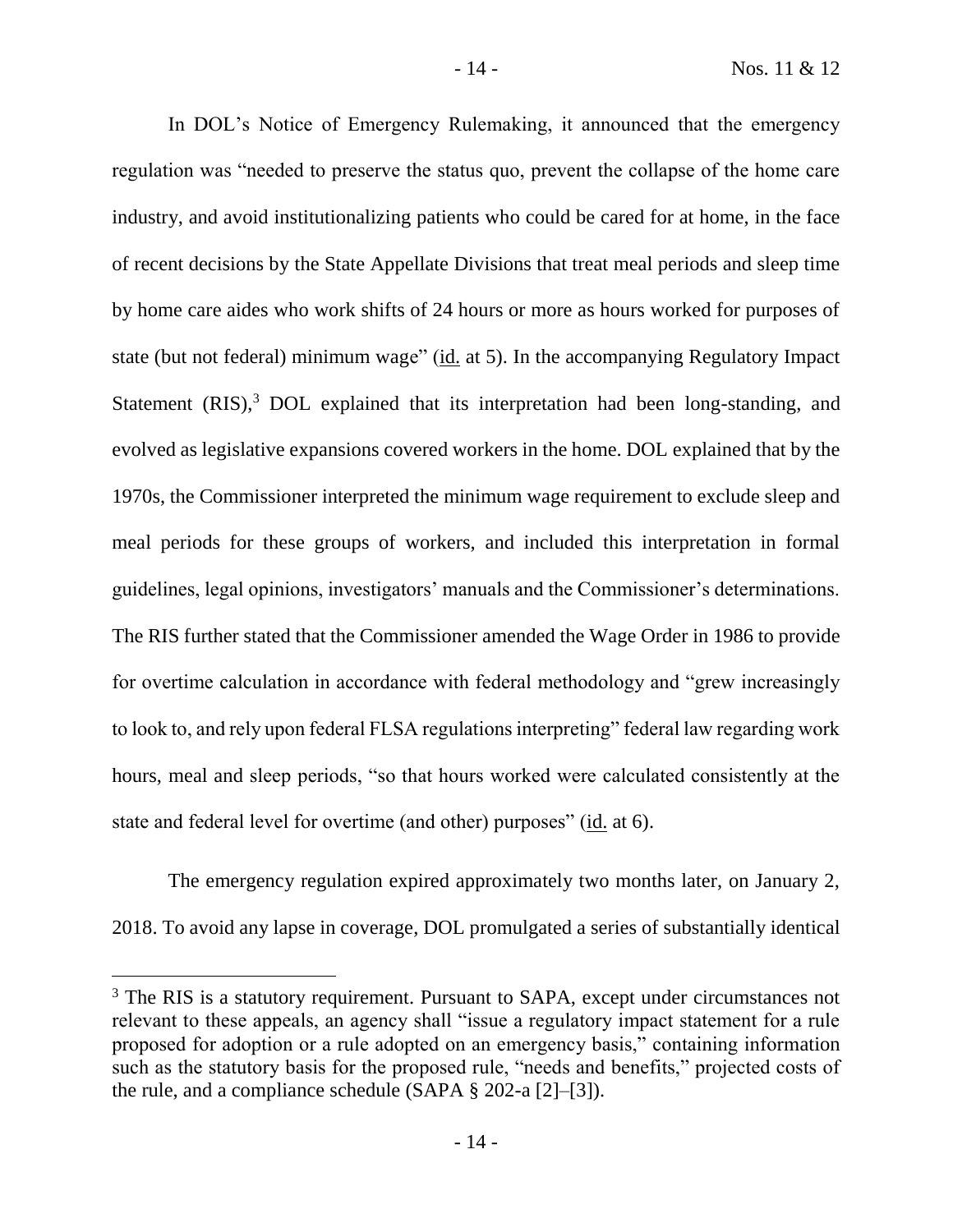emergency regulations between January and September 2018, as well as a proposed final rule on April 5, 2018 (NY Reg., Apr. 25, 2018 at 43–45). Then, in a separate action by different plaintiffs, Supreme Court invalidated the emergency regulation in September 2018, holding DOL failed to justify an emergency in accordance with the SAPA (see Matter of Chinese Staff and Workers Association v Reardon, 2018 NY Slip Op 32391(U), at \*8 [Sup Ct, NY County 2018]).

#### III.

As defendants' respective challenges to the Appellate Division's approval of class certification in Andryeyeva and Moreno are analytically indistinguishable, we address these matters jointly. Defendants argue the Appellate Division should have deferred to DOL's rational and reasonable interpretation of the Wage Order, which requires individualized assessment of plaintiffs' minimum wage claims, thus precluding certification of a class. Plaintiffs in both appeals submit the same response namely, that the plain language of the Wage Order requires defendants to pay them minimum wage for every hour of their 24-hour shifts and issues common to their respective classes are defendants' alleged failure to comply with the Wage Order and with regulatory recording keeping requirements.<sup>4</sup> Given the decisions below and the arguments as narrowed by defendants, the only issues before us are whether the Appellate Division erroneously disregarded DOL's interpretation of its Wage Order and, if so, whether application of the

<sup>4</sup> Plaintiffs have not argued that DOL's interpretation of the Wage Order conflicts with New York State's Labor Law and no such question is presented in these appeals.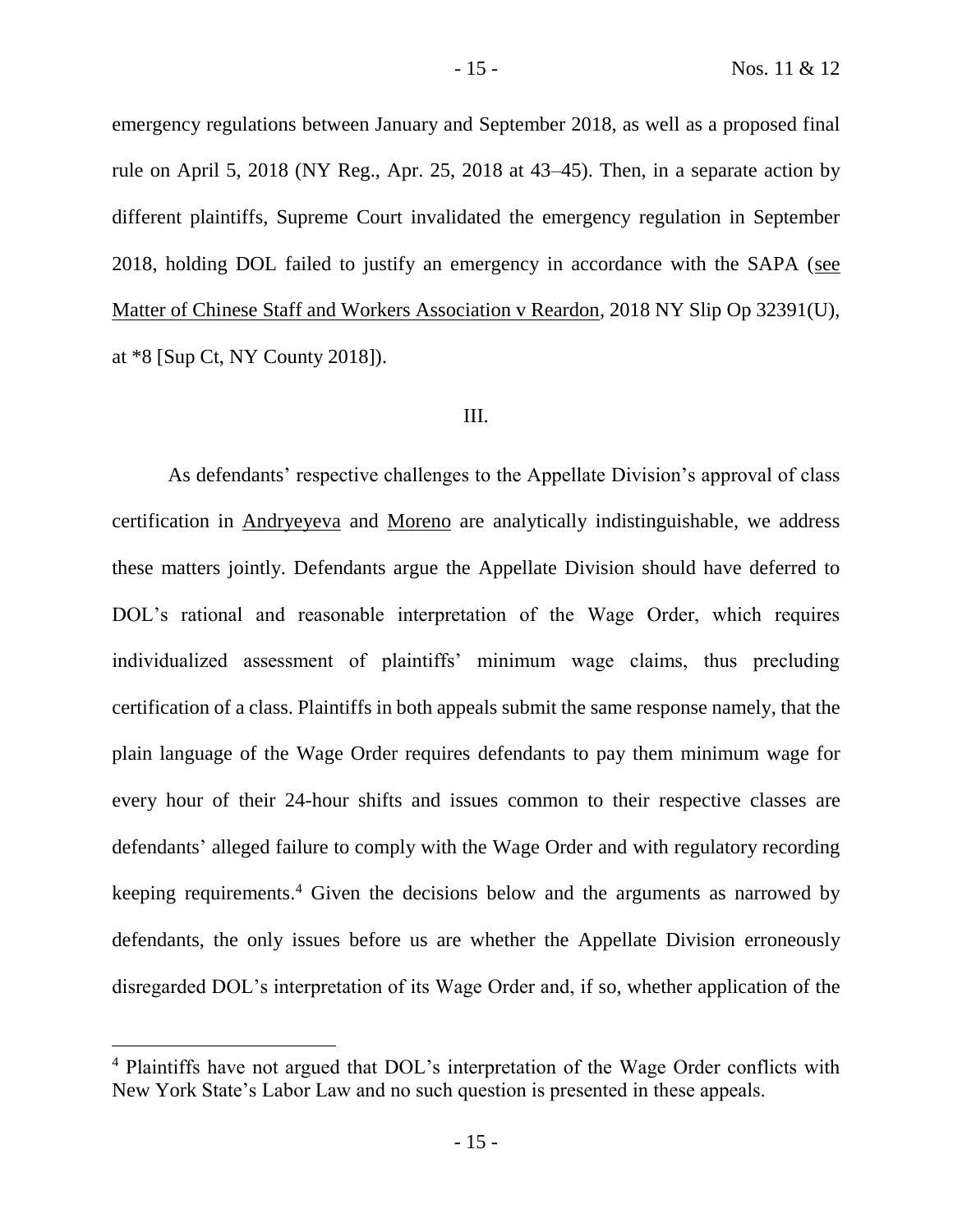DOL's interpretation necessarily forecloses class certification. As we discuss, because of the posture of these appeals, we remit so that the courts below may consider unaddressed grounds for class certification.

#### A. Standard of Judicial Review

Our review of DOL's interpretation of its Wage Order is quite circumscribed. As a general rule, "courts must defer to an administrative agency's rational interpretation of its own regulations in its area of expertise" (Matter of Peckham v Calogero, 12 NY3d 424, 431 [2009]). Thus, an agency's construction of its regulations "'if not irrational or unreasonable,' should be upheld" (Samiento v World Yacht Inc., 10 NY3d 70, 79 [2008], quoting Matter of Chesterfield Assoc. v New York State Dept. of Labor, 4 NY3d 597, 604 [2005]). However, "courts are not required to embrace a regulatory construction that conflicts with the plain meaning of the promulgated language" (Visiting Nurse Serv. of New York Home Care v New York State Dept. of Health, 5 NY3d 499, 506 [2005], citing Matter of 427 W. 51st St. Owners Corp. v. Division of Hous. & Community Renewal, 3 NY3d 337, 342 [2004]). Judicial deference to an agency's interpretation of its rules and regulations is warranted because, having authored the promulgated text and exercised its legislatively delegated authority in interpreting it, the agency is best positioned to accurately describe the intent and construction of its chosen language (see Peckham, 12 NY3d at 431).

When an agency adopts a construction which is then followed for "a long period of time," such interpretation "is entitled to great weight and may not be ignored" (Ferraiolo v

- 16 -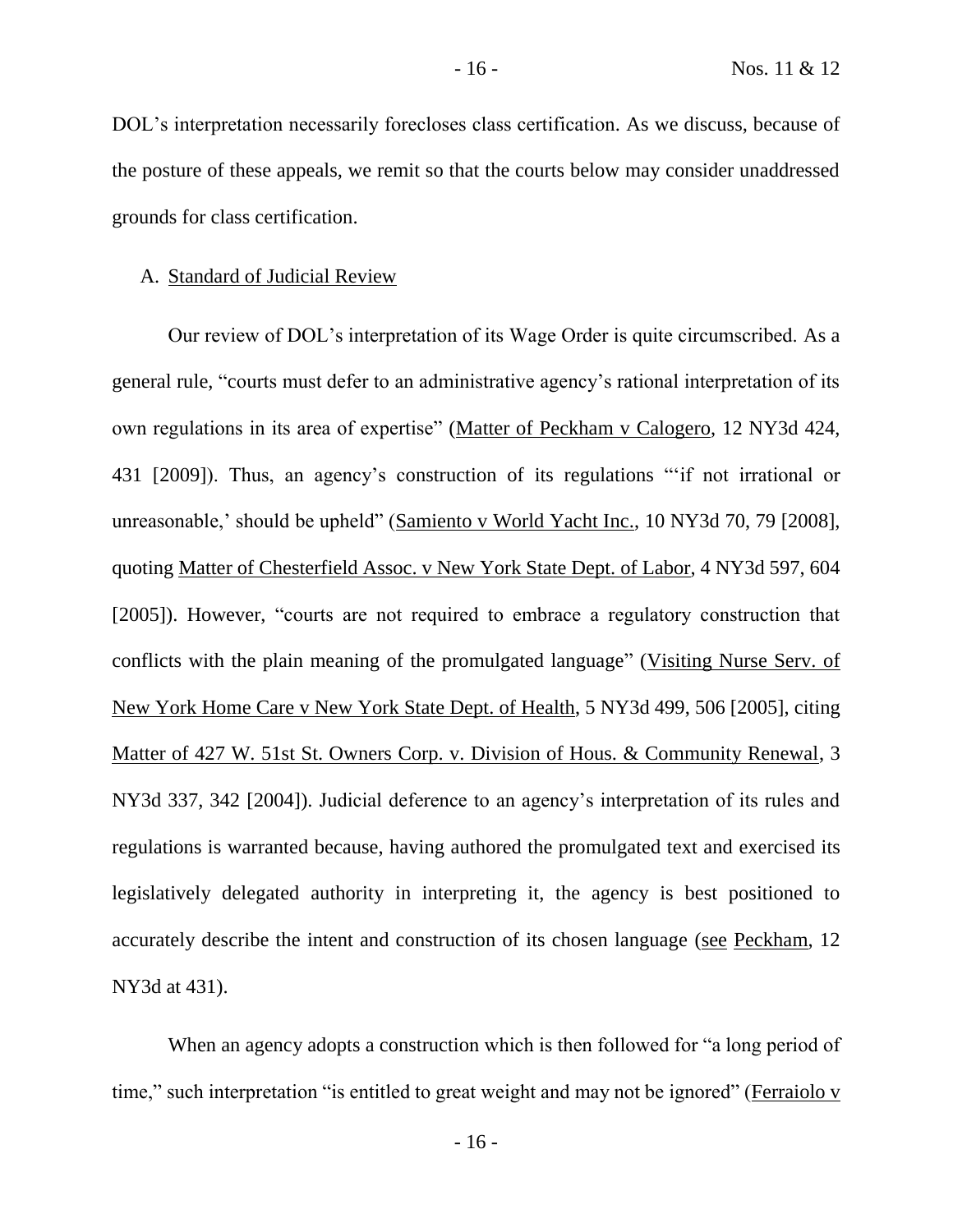O'Dwyer, 302 NY 371, 376 [1951]). Further, when set forth in official statements, an agency's consistent interpretation reflects an enduring body of informed administrative analysis (see Samiento, 10 NY3d at 79), and provides a reviewing court with the agency's interpretive position, as well as a measure of the enduring quality of the administrative judgment. Indeed, we have previously given weight to DOL's opinion letters when deciding whether to defer both to DOL's interpretation of its own regulations as well as the Labor Law (see e.g. Samiento, 10 NY3d at 79–80 [relying on DOL's opinion letters to support upholding DOL's interpretation of Labor Law § 196-d]).

We have no occasion to deviate from our well-settled law in the appeals before us. Thus, if DOL's interpretation of the Wage Order meets our deferential standard, we may not reject it. In making our determination, we must give our foremost consideration to DOL's opinion letters and prior statements because they represent a long-standing articulation of its interpretation of the Wage Order, as applied to nonresidential 24-hour shift employees, including home health care aides. We are also mindful that DOL's fair and studied consideration is grounded in its specialized knowledge and experience of both round-the-clock work assignments and the home health care industry.

There is nothing "novel" (dissenting op at 11) about the standard of review we reiterate today. As revealed by the case law cited above, judicial deference to an agency's interpretation of its own regulations is a basic tenet of administrative law. The dissent appears to confuse our discussion of the well-established justifications for deference (e.g., administrative expertise and the fact that an agency is best positioned to explain what it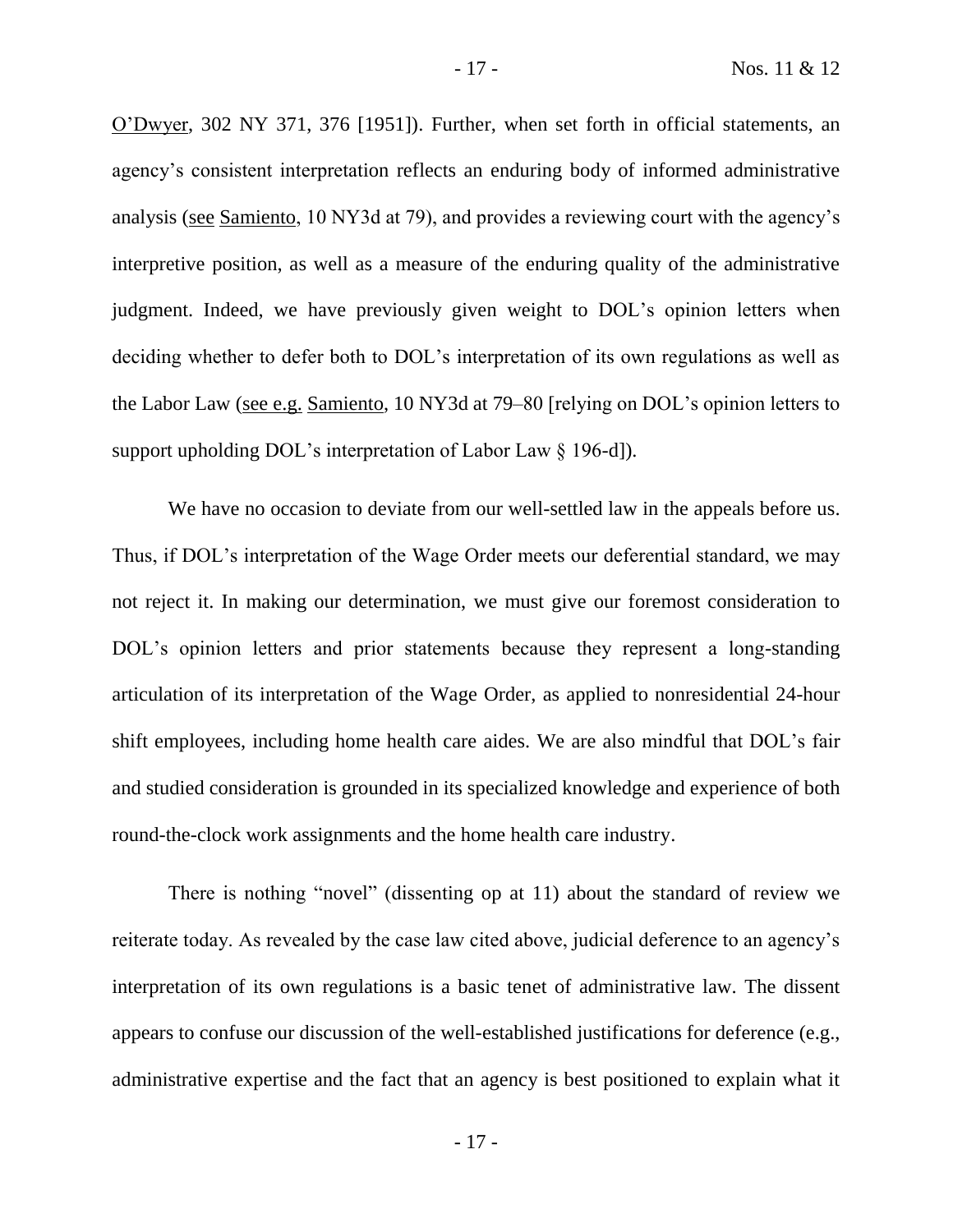meant by the words it chose) for the standard itself. Further, the dissent relies on case law addressing agency interpretation of statutory—not regulatory—text to bootstrap an inapposite rule and observes that an agency's interpretation is entitled to no deference "where 'the question is one of pure legal interpretation of statutory terms'" (dissenting op at 10 [quoting Matter of Toys "R" Us v Silva, 89 NY2d 411, 419 [1996] [concluding that a municipal zoning board's determination revoking a building permit was not inconsistent with local zoning code]). That rule does not apply to an agency's interpretation of its own regulations. As noted above, the Court "*must* defer to an administrative agency's rational interpretation of its own regulations" (Peckham, 12 NY3d at 431 [emphasis added]; see also Visiting Nurse Serv., 5 NY3d at 506).

#### B. DOL's interpretation of the Wage Order

The Wage Order does not define what it means for an employee to be "required to be available for work at a place prescribed by the employer" (see 12 NYCRR 142.21 [b]). DOL has interpreted the phrase as applied to employees assigned to 24-hour shifts, (including home health care aides), to exclude up to 11 hours for sleep and meal breaks from compensable hours, based on DOL's understanding that these are regularly scheduled substantial periods of assignment-free personal time. DOL, appearing as amicus curiae, argues that we should defer to its construction because it is consistent with the plain text of the Wage Order, and reflects DOL's well-founded concern for the well-being of workers on round-the-clock assignment, informed judgment grounded in its specialized knowledge of the home health care industry, and the Commissioner's election to align the state's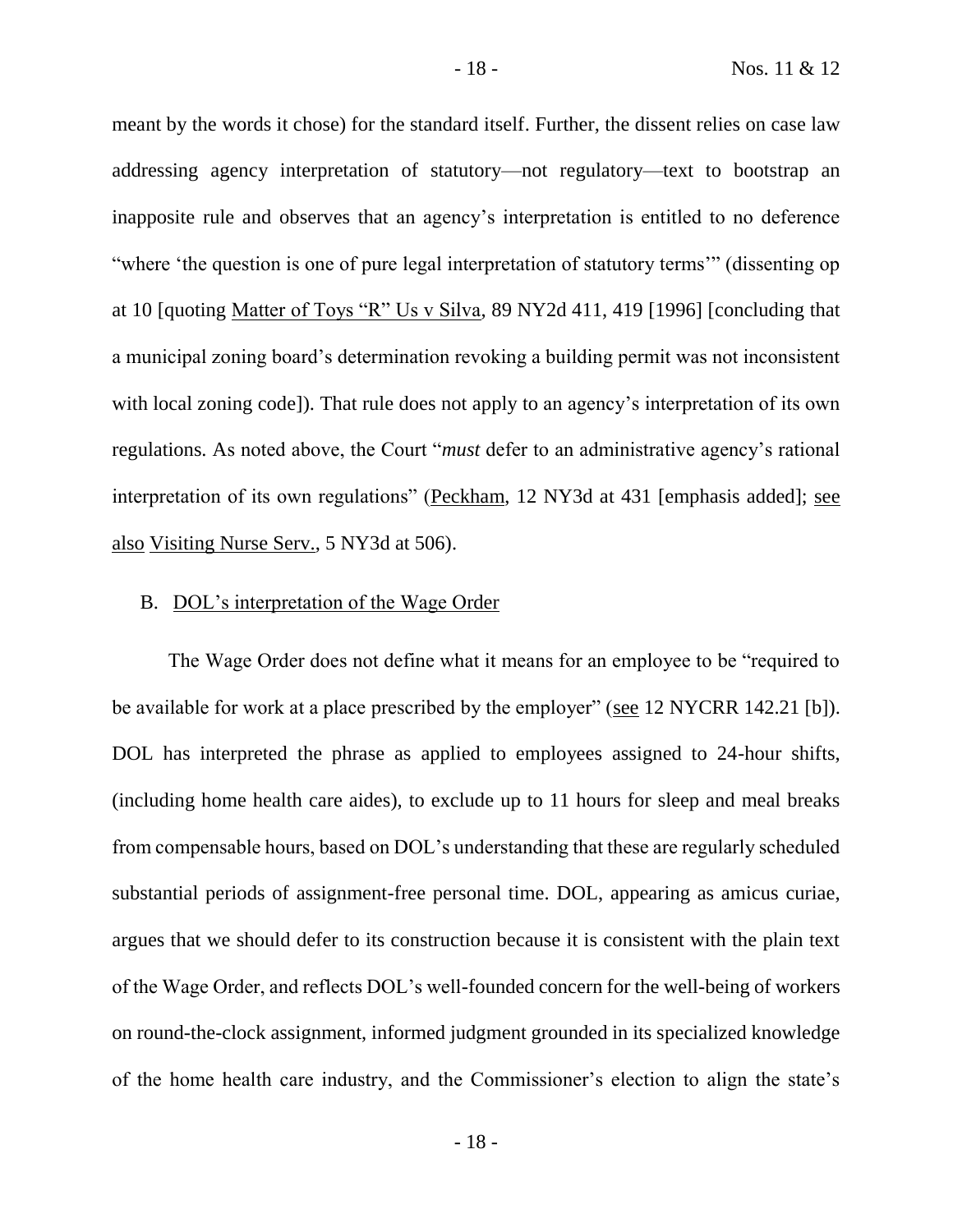requirements with the federal approach. Upon our review of the Wage Order and DOL's policy statements, we conclude that DOL's interpretation is not inconsistent with the plain language as promulgated, nor is it an irrational or unreasonable construction of the Wage Order as applied to 24-hour shift workers.

DOL's interpretation is not inconsistent with the plain text of the Wage Order, which requires that an employee be paid the minimum wage for the time when they are "required to be available for work at a place prescribed by the employer" (12 NYCRR 142- 2.1 [b]). That language requires both presence and an availability during a time scheduled for actual work. Plaintiffs mistakenly argue, and the Appellate Division erroneously concluded, that once a worker is physically present at the designated work site, they are thus able to work if called upon and so are "available for work." That interpretation ignores the entirety of the phrase and renders superfluous the regulation's separate requirement that the employee be both "available for work" and be so available "at a place prescribed by the employer," in violation of two fundamental rules of statutory construction that apply with equal force in the administrative regulatory text: words must be "harmonize<sup>[d]"</sup> and read together to avoid surplusage (Matter of Tall Trees Const. Corp. v Zoning Bd. of Appeals of Town of Huntington, 97 NY2d 86, 91 [2001]; Matter of Kamhi v Planning Bd. of Town of Yorktown, 59 NY2d 385, 391 [1983]; see also FDA v Brown & Williamson Tobacco Corp., 529 US 120, 132–133 [2000]); cf. McKinney's Cons. Statutes § 98 ["All parts of a statute must be harmonized with each other as well as with the general intent of the whole statute, and effect and meaning must, if possible, be given to the entire statute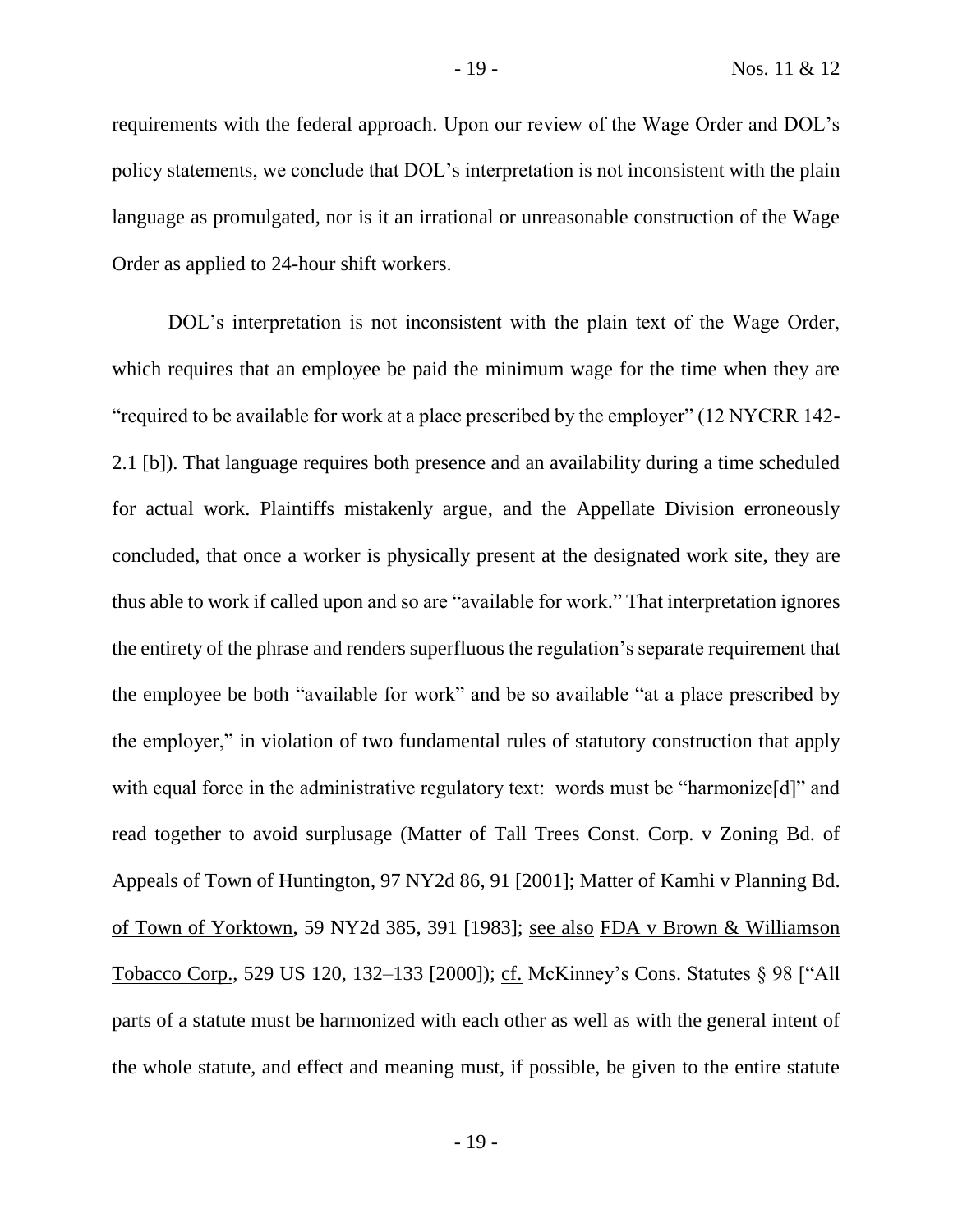and every part and word thereof"]). Put another way, if plaintiffs are correct that the only meaning that may be ascribed to this language is physical presence in the patient's home, then the Wage Order is internally redundant as it already conveys that with the words "or required to be at a place prescribed by the employer." By contrast, DOL has given meaning to the complete phrase by interpreting "available for work," in the context of a 24-hour shift to exclude the hours when the employee is not working because the employee is on a scheduled sleep and meal break (see Roberts v Tishman Speyer Properties, L.P., 13 NY3d 270, 289 [2009] [meaning must be given to "every part and word"]). Moreover, plaintiff's alternative reading of the Wage Order is beside the point. "That [DOL's] interpretation might not be the most natural reading of the regulation, or that the regulation could be interpreted in another way, does not make the interpretation irrational" (Elcor Health Servs., Inc. v. Novello, 100 NY2d 273, 280 [2003]).<sup>5</sup>

<sup>&</sup>lt;sup>5</sup> The dissent rejects DOL's interpretation of "available for work," in part, because home health care aides "provid<sup>[e]</sup> 24-hour patient care without meaningful breaks" (dissenting op at 8; see also dissenting op at 16 [plaintiffs are entitled to "a day's wages for a day's work"]). This conclusion assumes plaintiffs' allegations are true. If defendants complied with DOL's guidance, then plaintiffs should have been paid the minimum wage for every hour worked and received the required sleep and meal breaks. If, as plaintiffs allege and the dissent apparently accepts, plaintiffs worked 24-hour shifts without "meaningful breaks," then, as DOL agrees, plaintiffs would be entitled to compensation for the entire 24-hour period. In fact, it is possible that a home health care aide may be paid for *more* hours than they actually work under DOL's interpretation. If an aide receives a modicum of sleep below the five-hour minimum and less than three hours of meal breaks, the employee must be paid for the full 24 hours. There is nothing irrational about this construction of the Wage Order, nor is it inconsistent with the plain language of the regulatory text.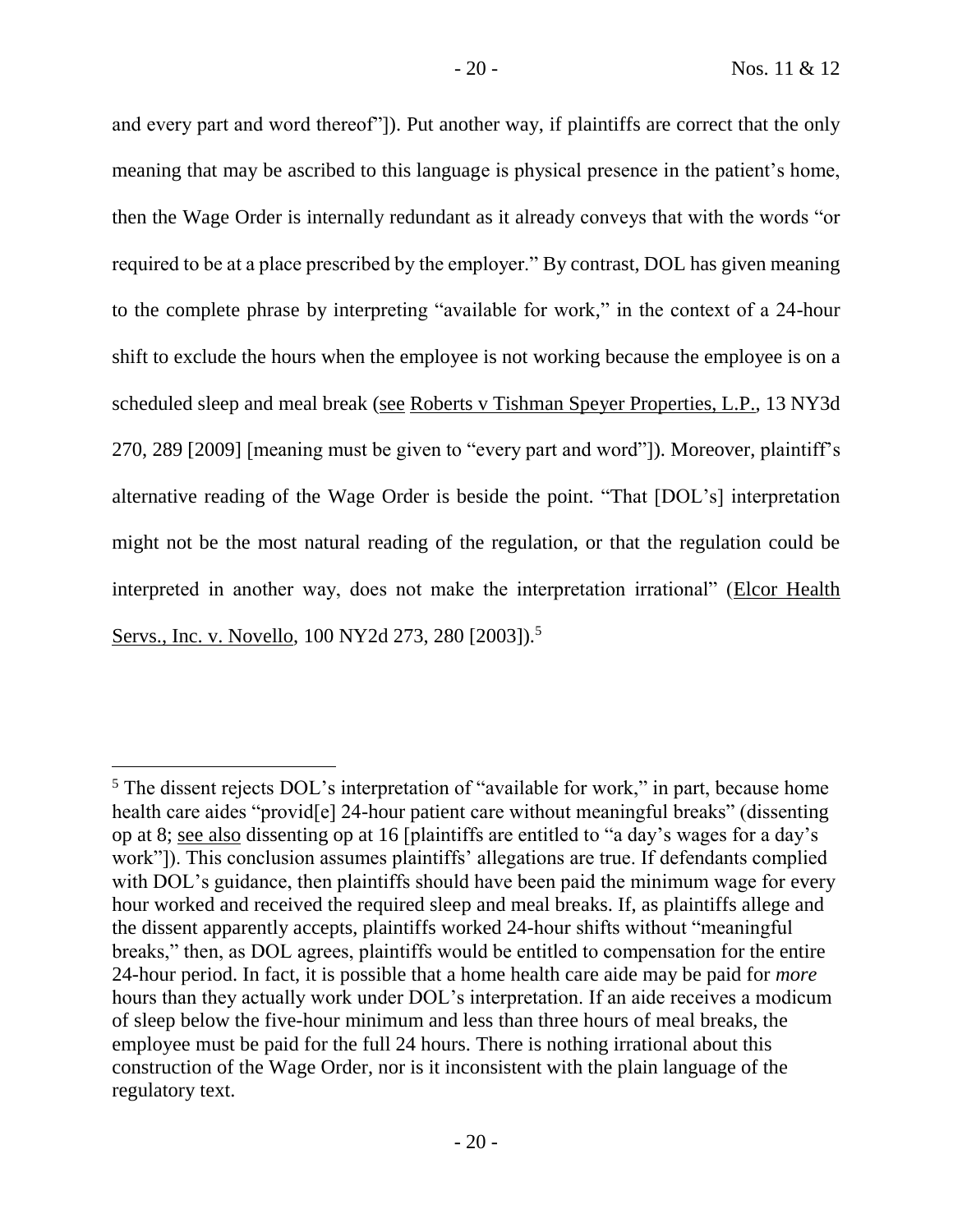When it first adopted the Wage Order in 1960, DOL recognized the difficulty of defining hours worked for employees who are on call around the clock and the hardship imposed at setting a work day at 24 hours (DOL, Report of the Industrial Commissioner Upon the Promulgation of Minimum Wage Order No. 11 for Miscellaneous Industries and Occupations [Sept. 29, 1960] at 6). Nevertheless, the realities of the workplace are such that there are many industries and occupations where employees are assigned to 24-hour shifts. This is not a case where DOL has vacillated in its position, rendering its interpretation capricious or unmoored from the realities of workplace life. DOL's interpretation of the Wage Order language has been consistent for nearly five decades, during eight gubernatorial administrations and the tenure of 13 Commissioners of Labor, representing the same fair and studied judgment of officials throughout that time. DOL's position has been set forth and explained in its Investigator's Manual, DOL memoranda, and opinion letters, up to its recent March 2010 correspondence. As intended, this articulated position has informed and guided the industries that rely on 24-hour shift workers, including home health care services employers. This consistent interpretation is further support for this Court's deference to the DOL's reading of its own Wage Order (see Barenboim v Starbucks Corp., 21 NY3d 460, 471 [2013]).<sup>6</sup>

<sup>&</sup>lt;sup>6</sup> The dissent's contention that DOL's interpretation has "vacillated' dramatically" (dissenting op at 14) is unfounded. The substance of DOL's interpretation is that employees who work 24-hour shifts and receive bona fide, uninterrupted sleep and meal breaks are not "working" within the meaning of the Wage Order during those breaks, unless actually called upon to perform tasks. The dissent does not argue—because it cannot—that DOL has departed from this core understanding in any of the publications it has issued over the past 50 years. Instead, the dissent quibbles that DOL stated in 1972 that the exclusion only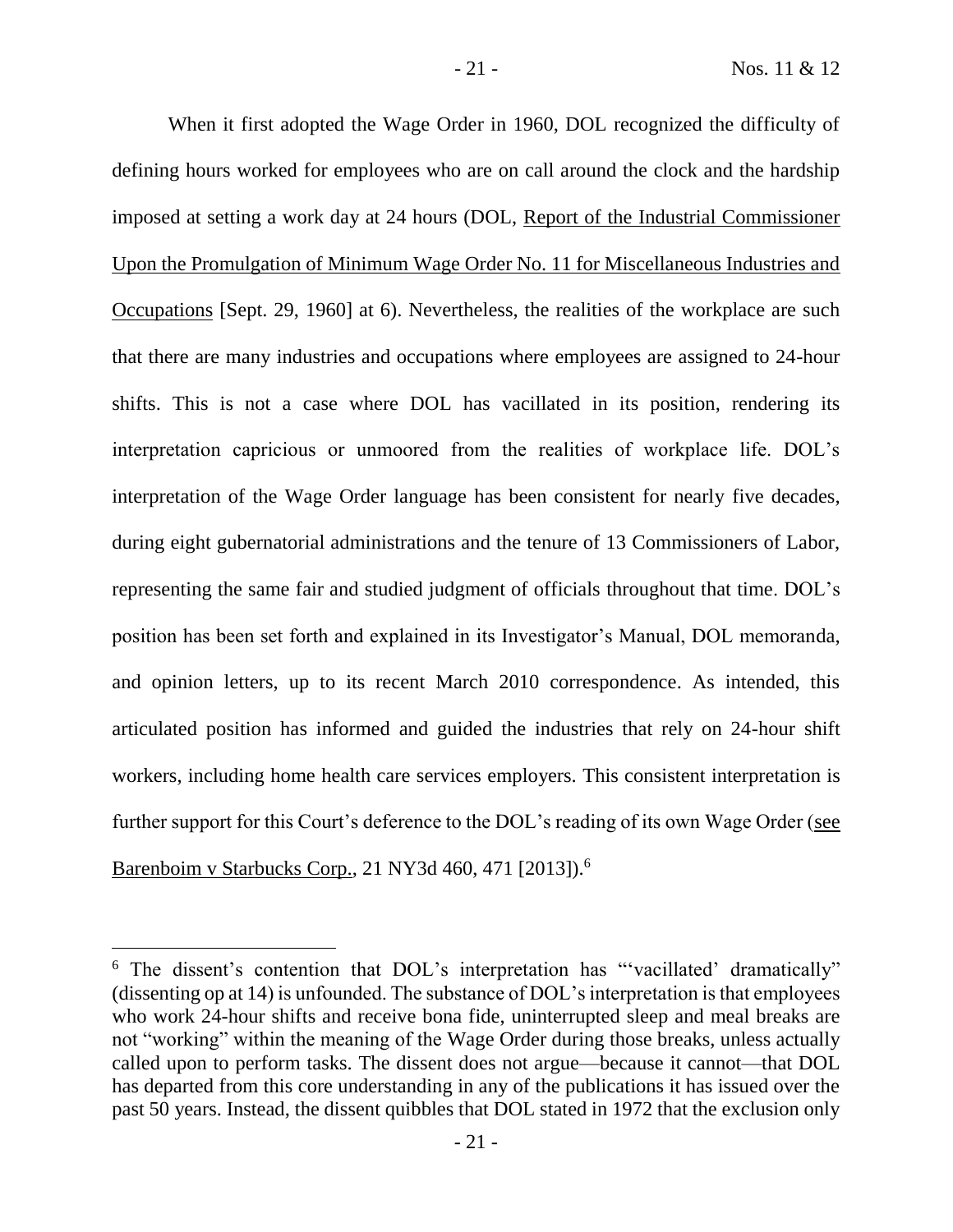Here, DOL explains that its interpretation is an attempt to apply the Wage Order's requirement that workers be paid for the time that they are "required to be available for work at a place prescribed by the employer" (12 NYCRR 142-2.1 [b]) with the realities of in-home health aides who work 24-hour shifts. According to its brief in this Court, DOL has "concluded that an employee who enjoys genuine sleep and meal breaks consistent with the strict requirements of DOL's policy—i.e., regularly scheduled, substantially uninterrupted, work-free times to eat and sleep—is not meaningfully 'available for work' during those breaks, precisely because DOL's criteria are intended to identify breaks that are predictably and largely free from work interruptions." This echoes the position it took in its 2010 opinion letter, where DOL distinguished between employees who are "on call" and "considered to be working during all the hours that they are confined to the workplace including those hours in which they do not actually perform their duties" and those who are "subject to call," which includes "that time in which employees are permitted to leave the work room or workplace between work assignments to engage in personal pursuits and activities" (2010 Opinion Letter at 3). DOL has concluded that "[i]n some cases, employees who are 'subject to call' may be restricted to a specified area, to be reachable by telephone

applies when sleep breaks are "bona fide" and "regularly scheduled" and "[a]dequate sleeping facilities" are "provided," but then explained 16 years later that, as "a rule of thumb," DOL considered 13 hours to be the "'normal standard for working time' for home health care aides" (dissenting op at 15). Minor variations in DOL's articulation do not change the fact that DOL has never said that a home health care aide must be paid the minimum wage for every hour of a 24-hour shift in all circumstances. Instead, DOL has consistently maintained that home health care aides are not "available for work" within the meaning of the Wage Order during sleep and meal breaks, but must be compensated if called upon to work.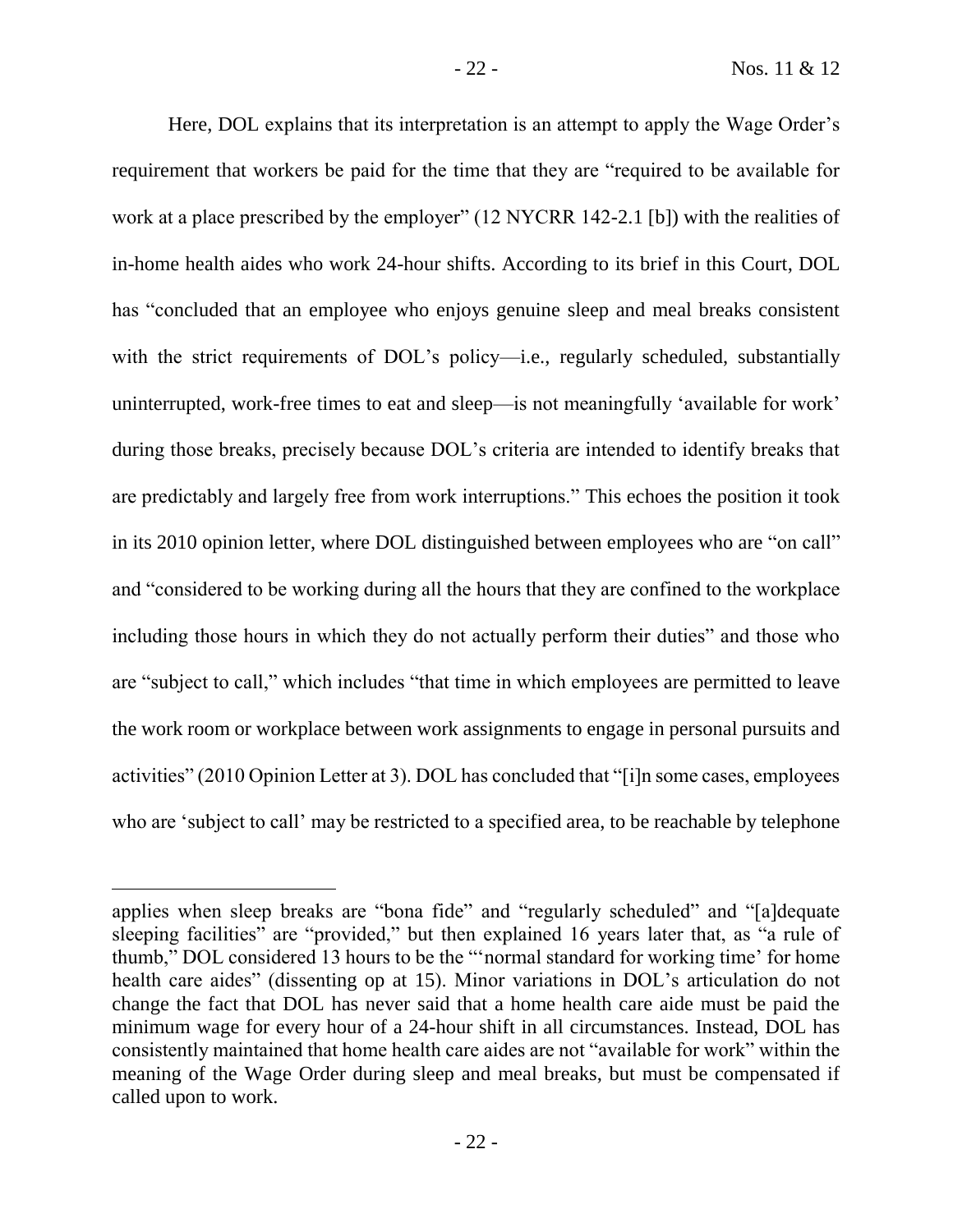or otherwise, to report to the work assignments within 15 to 30 minutes, etc. In cases in which an employee is 'subject to call,' working time starts when they are actually ordered to a specific assignment or at the time in which they perform work for the employer" (id.). In adopting its interpretation, DOL "sought to protect . . . employees' ability to engage in a significant degree of personal activity during their breaks by imposing strict rules that employers must comply with if they wish to exclude such breaks from compensable time."

Moreover, DOL's interpretation of the Wage Order reflects its specialized knowledge of labor law's evolving application to domestic workers and the home health care industry (see International Union of Painters, 32 NY3d at 208–209; Matter of KSLM-Columbus Apts., Inc v New York State Div of Hous. & Community Renewal, 5 NY3d 303, 312 [2005]). It further reflects DOL's expertise in handling labor law violations and its historical efforts to ensure that its policies reflect the realities of the diverse industries and occupations over which it has administrative oversight. With respect to home health care aides, this interpretation of the Wage Order is supported by DOL's experience with the particularities of this occupation, where the needs of some patients allow for regularly scheduled work-free uninterrupted periods to sleep and eat. In other words, DOL has determined that a patient may need an aide on site around-the-clock without requiring adult care services for all 24 hours of the day. Indeed, defendants maintain that when a patient requires full-time attention and care, two home health care aides are, or ought to be, assigned to separate twelve-hour shifts. DOL's interpretation based on this industry reality is neither irrational nor unreasonable.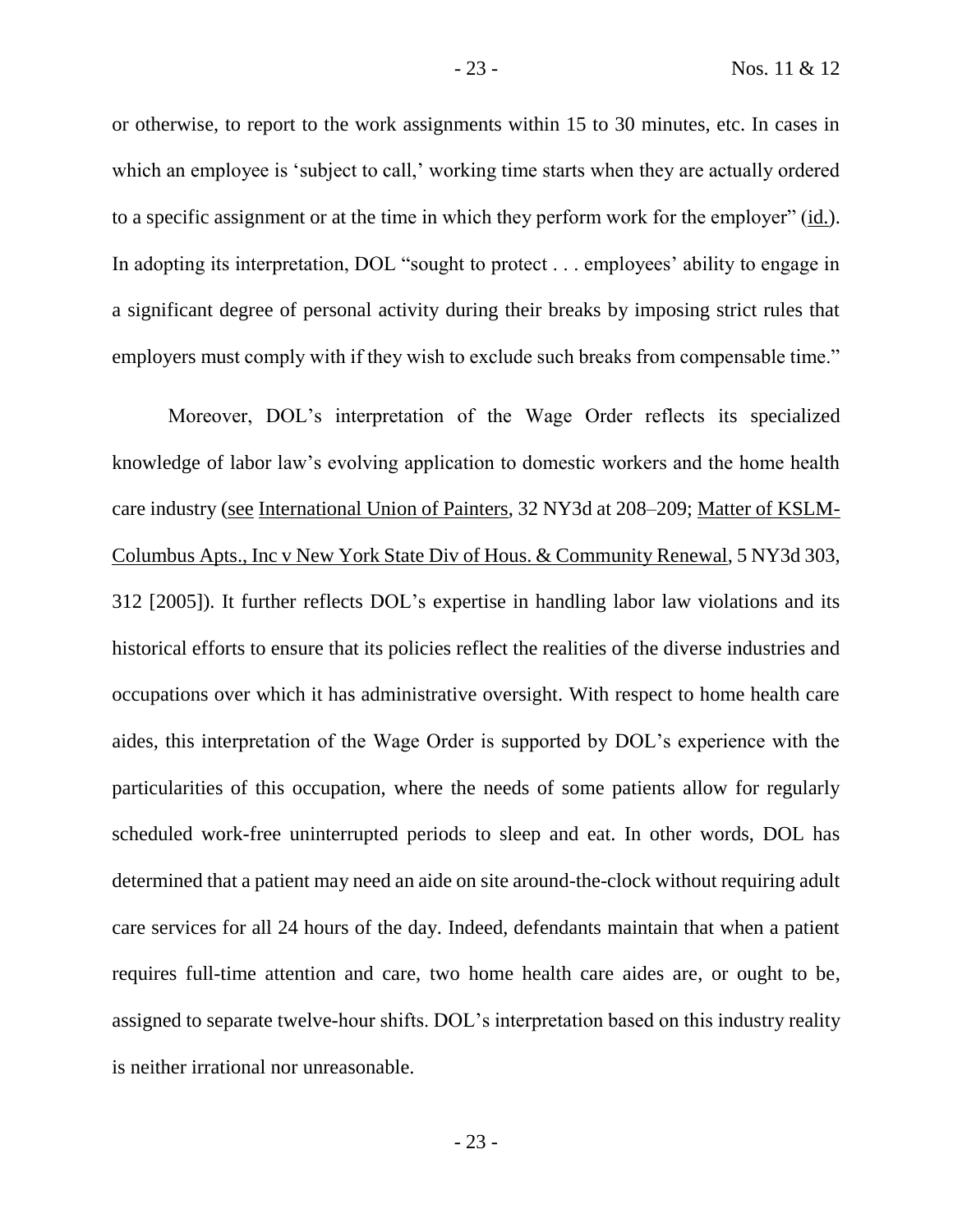DOL's interpretation also reflects the Commissioner's interest in conforming state and federal guidance on the proper calculation of compensable hours. Interpreting the Wage Order to exclude sleep and eating breaks in a 24-hour shift, on the presumption that the employer will in fact structure the work assignment to provide such time for a home health care aide, harmonizes with the federal approach. It is neither unreasonable nor irrational for DOL to interpret its Wage Order in a manner that reduces administrative burdens, such as dual-sovereign reporting and wage payment requirements, and also has the added benefit of avoiding intergovernmental conflict.<sup>7</sup>

Plaintiffs unpersuasively argue that DOL's interpretation is a misapplication of the residential exception set forth in the Wage Order. Contrary to plaintiffs' suggestion, the Wage Order's treatment of residential employees is not an exception or a particularized carve-out (which creates nothing more than a general exception) (see e.g. Mullen v. Zoebe, Inc., 86 NY2d 135, 142 [1995]). The Wage Order does not exclude residential employees from coverage, but rather, subjects these workers to a particular interpretation of compensable hours, grounded in DOL's knowledge and experience with this type of work. Nor do plaintiffs argue that a home health aide working a 24-hour shift who does not live in the employer's residence is a residential employee for purposes of the Wage Order

<sup>&</sup>lt;sup>7</sup> The dissent is mistaken that the Court "seeks to emulate" the federal regulatory scheme (dissenting op at 12). The Court is not emulating or adopting any particular approach. Instead, we have applied our well-established jurisprudence to defer to DOL's interpretation because it is neither irrational nor unreasonable and is not contrary to the regulatory text. However, as explained above, we cannot see how it would be irrational or unreasonable for DOL to track the federal approach with respect to sleep and meal breaks for employees who work 24-hour shifts.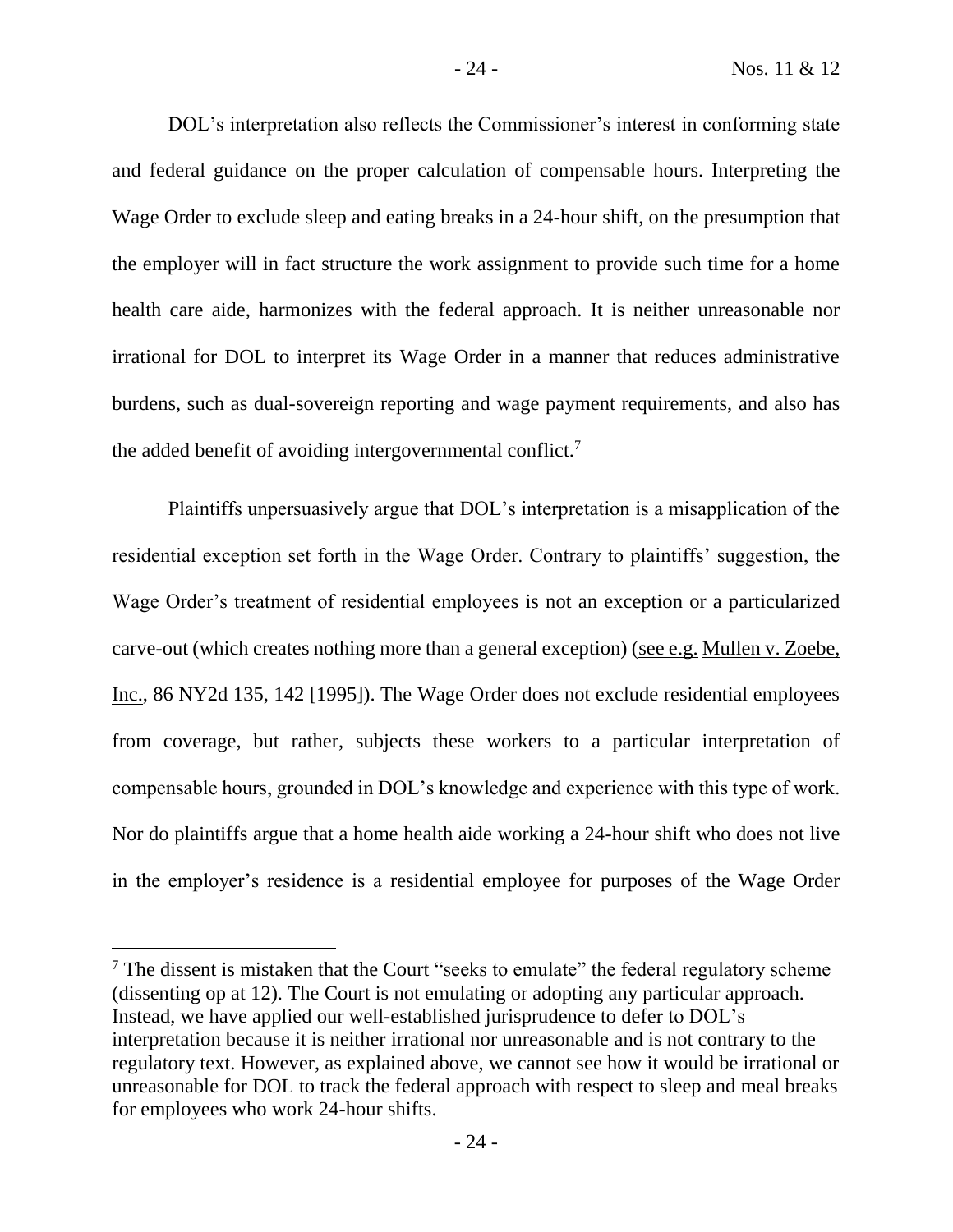(Matter of Settlement Home Care, Inc. v Industrial Bd. of Appeals of Dept. of Labor, 151 AD2d 580, 581 [2d Dept 1989]). Instead, such an employee is covered under the remaining language of the Wage Order, language which DOL applies to an employee assigned to a 24-hour shift. Nothing in the Wage Order language precludes DOL from interpreting the remainder of the provision and, specifically, the "available for work" language, as implementing a similar approach to compensable hours for non-residential home health care employees working 24-hour shifts. Moreover, there is nothing unreasonable or irrational about recognizing the similarities and dissimilarities between residential and nonresidential employees to reach the conclusion that a home health care aide assigned to a 24-hour shift should have significant amounts of regularly scheduled work-free periods.<sup>8</sup>

Plaintiffs' argument is essentially a claim that DOL must issue a separate wage order for home health care aides. Although courts must ensure that administrative entities comply with their statutory, regulatory, and SAPA requirements in exercising their legislatively delegated powers, DOL's highly fact-specific, industry-specific interpretation of its own

<sup>&</sup>lt;sup>8</sup> The dissent argues that the residential employee provision "expressly exclude<sup>[s]"</sup> such employees' sleeping hours, and so "it must follow" that sleep time is otherwise compensable under the Wage Order (dissenting op at 6–7). This analysis is fundamentally flawed. Contrary to the dissent's claim, the clause does not "expressly exclude[]" a residential employee's sleeping hours from compensable time. Rather, it clarifies that sleeping hours "shall not be deemed" work hours "*solely because* [the employee] is required to be on call during such hours" (12 NYCRR 142-2.1 [b] [1] [emphasis added]). The dissent contends that this language indicates that sleep time for all other employees "should be compensated *solely* because they are on call" (dissenting op at 7). However, the Wage Order's text does not compel that interpretation, and DOL has reasonably determined that home health care aides are not "on call" when asleep and certain conditions are satisfied.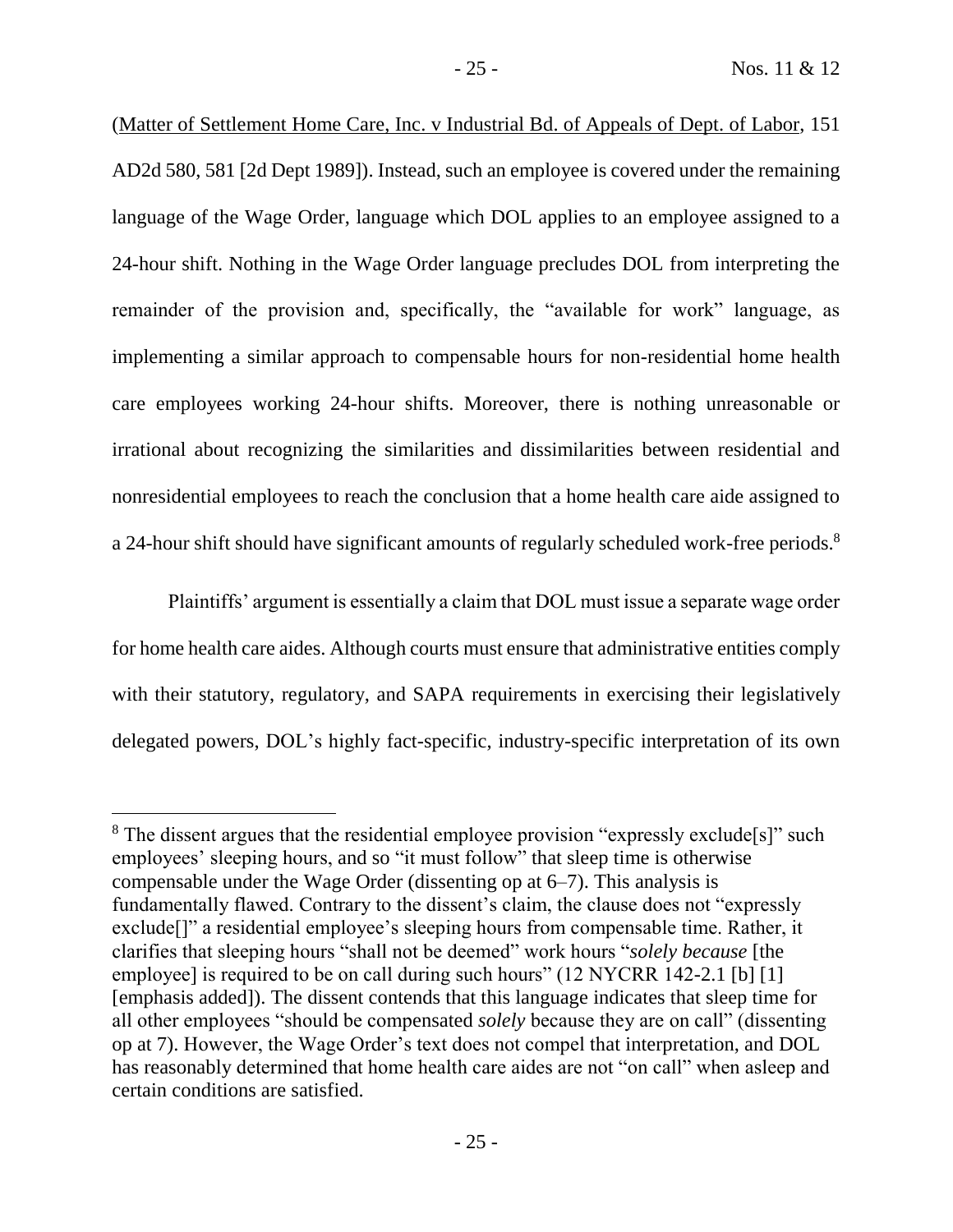Wage Order is a far cry from the "fixed, general principle to be applied by an administrative agency without regard to other facts and circumstances relevant to the regulatory scheme of the statute it administers" that requires a separate rulemaking under SAPA (Roman Catholic Diocese of Albany v New York State Dept. of Health, 66 NY2d 948, 951 [1985]). Apart from the fact that DOL complied with procedural requirements when it promulgated the Wage Order, and plaintiffs do not argue to the contrary, plaintiffs' interpretation devolves to a requirement that DOL issue individualized wage orders for each of the numerous occupations across a variety of industries for which it has administrative responsibility. Plaintiffs' approach is in contravention of the Act's requirement of periodic publication of Wage Orders, is unworkable in practice and ignores DOL's administrative knowledge of how best to address the common concerns that arise for 24-hour shift workers. 9

Significantly, DOL's interpretation is congruent with the enforcement provisions of the Labor Law, which authorize private and regulatory enforcement actions for wage theft and other minimum wage law violations as a means to hold an employer accountable for abuse and exploitation of its workers (Labor Law § 663 [1]–[2]). DOL has determined that

<sup>&</sup>lt;sup>9</sup> The dissent appears to embrace this position, concluding that deference to DOL's interpretation allows the agency to "circumvent statutory safeguards in favor of 'interpretations'" (dissenting op at 12). The dissent's position is unprecedented and would upset established administrative law doctrine. Issuing interpretative guidance is a critical aspect of an agency's role, allowing regulated entities to understand how the law applies to their unique and varied circumstances. As noted above, the Wage Order was duly promulgated pursuant to SAPA. To require DOL to issue a separate regulation for every circumstance facing every profession is not required under SAPA and would impose staggering burdens on the State's administrative agencies.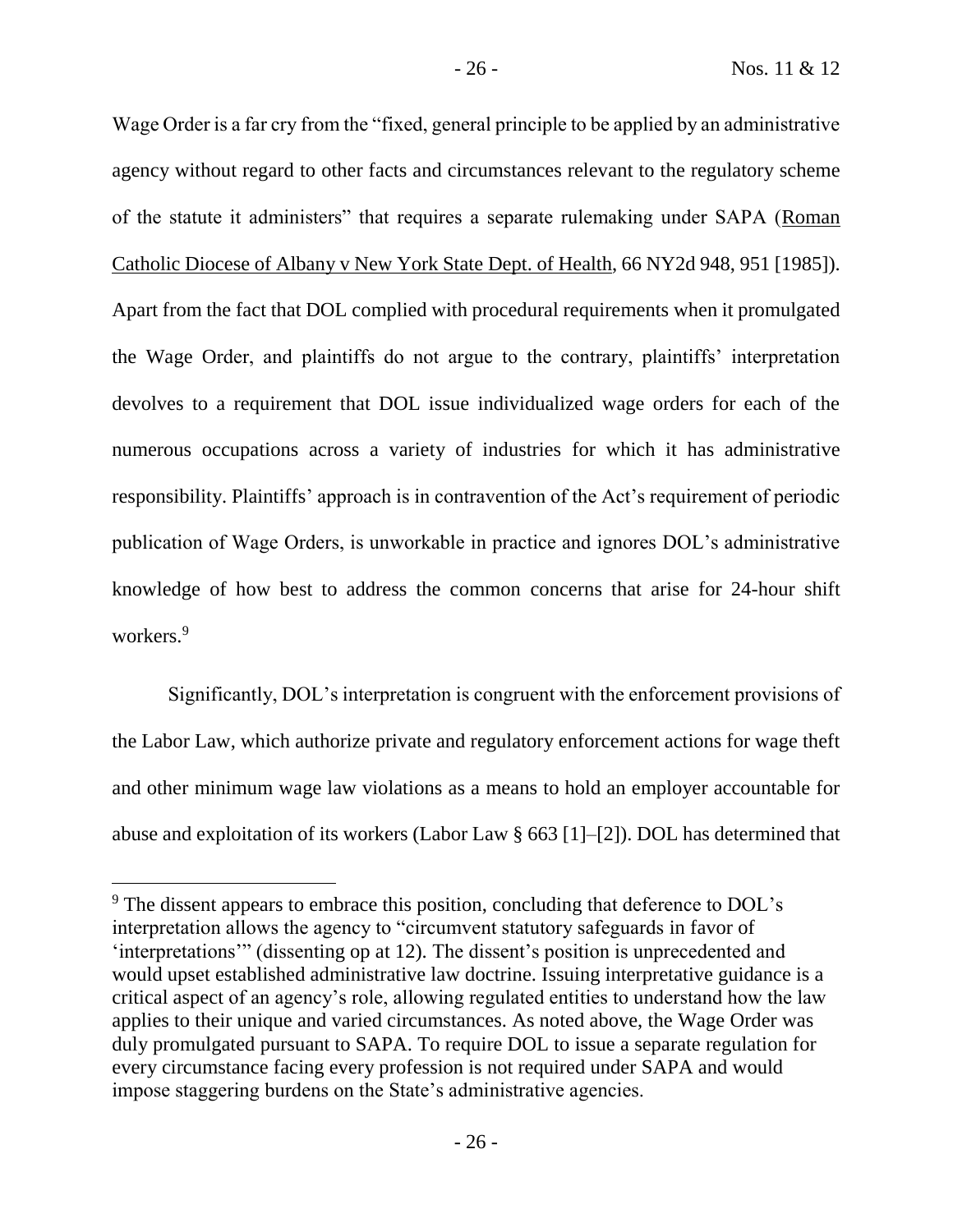it can avoid exploitation of these employees by interpreting its Wage order to mandate a substantive period for sleep and meals to directly benefit the employee. The employer must pay when the employee is interrupted during these breaks for any time worked and must pay for the entire break when the employee does not receive the requisite hours of sleep and meal breaks. In other words, when the employee is able to take the prescribed eight hours of sleep and three hours of meal breaks, the home health care aide is paid for working the remaining time of the 24-hour shift—13 hours. If, in fact, the aide does not receive the minimum break time because the patient needs assistance, the aide is paid for 24 hours of work time. As DOL confirms, failure to provide a home health care aide with the minimum sleep and meal times required under DOL's interpretation of the Wage Order is a "hair trigger" that immediately makes the employer liable for paying every hour of the 24-hour shift, not just the actual hours worked. Thus, even if a home health care aide sleeps without interruption for four hours and 59 minutes, but is not able to obtain five full hours of sleep, DOL mandates the employer pay for the entire eight hours allotted for sleep. This is not inconsistent with interpreting the Wage Order's mandate as requiring an employee be paid for when they are intended to be available for work, and there is nothing unreasonable or irrational about interpreting "available for work" in this way. Indeed, under DOL's interpretation of the Wage Order, a home health aide is paid for every hour during which patient care is actually provided.

While we ultimately conclude that the Appellate Division failed to afford adequate deference to DOL's interpretation of the Wage Order, we do not ignore plaintiffs' and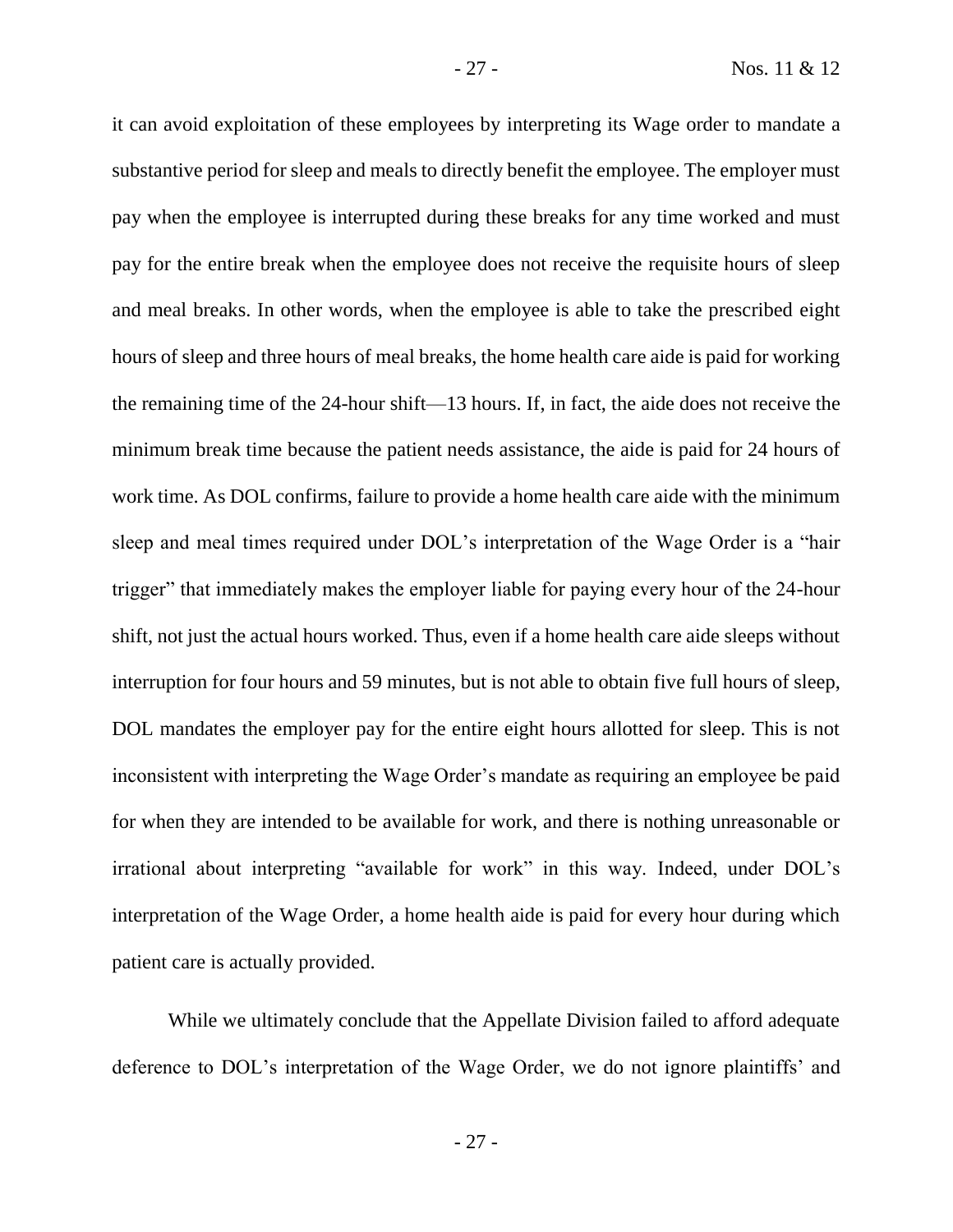amici's claims that a vulnerable population of workers is being mistreated. Plaintiffs' allegations are disturbing and paint a picture of rampant and unchecked years-long exploitation. Plaintiffs allege, among other things, that they rarely received required sleep and meal time during 24-hour shifts, were expected and required to attend to patients numerous times each night, and that defendants failed to track actual hours worked or make a serious effort to ensure adequate sleep and meal times, as required by law. In concluding that DOL's interpretation of the Wage Order is rational, we express no opinion on the ultimate merits of plaintiffs' claims. Moreover, to the extent plaintiffs' allegations suggest current enforcement priorities and methods are inadequate, it is for DOL and the Legislature, not this Court, to consider whether the sleep and meal time exemption is a viable methodology to ensure employer compliance with the law and proper wage payment in the case of home health care aides.

# IV.

# Class Certification

Defendants in both appeals argue that, assuming we defer to DOL's interpretation of the Wage Order, individual issues preclude class certification.<sup>10</sup> According to defendants, because each putative class member's claim is fact-specific and turns on

 $10$  The Andryeveva defendants apparently concede that if we adopt plaintiffs' interpretation of the Wage Order, there is no statutory or factual impediment to class certification. The Moreno defendants contend that, regardless of whether the Court adopts DOL's interpretation, plaintiffs failed to offer sufficient evidence to satisfy the numerosity, commonality, or typicality requirements.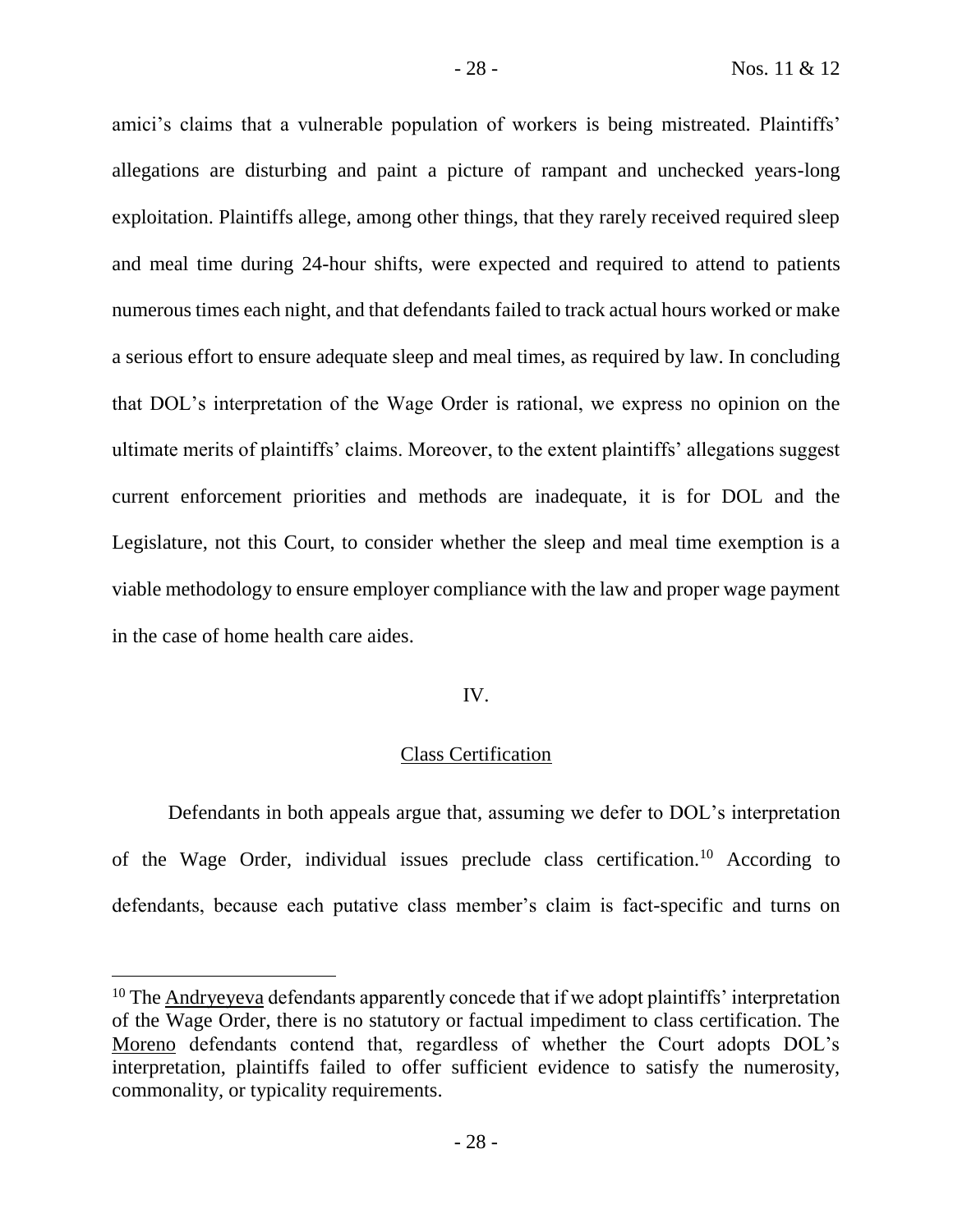whether the health care aide received the requisite number of uninterrupted sleep and meal hours, plaintiffs may not offer generalized proof on a class-wide basis. While we do not pass on the ultimate merits of plaintiffs' class certification motions, we observe that New York's statutory class certification provisions are to be liberally construed (City of New York v Maul, 14 NY3d 499, 509 [2010]; Sponsor's Mem at 1, Bill Jacket, L 1975, ch 207 [Article 9 was intended to replace New York's prior "restrictive" class action rules which "fail(ed) to accommodate pressing needs for an effective, flexible and balanced group remedy"]. CPLR article 9 recognizes that certain claims are unlikely to be litigated because the costs of individual cases outweigh the possible damages, thus making those cases unattractive to the private bar and resource-strapped government and nonprofit entities (see Sperry v Crompton Corp., 8 NY3d 204, 213 [2007] ["class actions are designed in large part to incentivize plaintiffs to sue when the economic benefit would otherwise be too small, particularly when taking into account the court costs and attorneys' fees typically incurred"]; Sponsor's Mem at 1, Bill Jacket, L 1975, ch 207 ["(Article 9) will enable persons similarly aggrieved to enforce existing substantive rights, which presently go without redress solely because of the financial impracticability of financing individual suits"]; 82 NY Jur 2d § 254 ["The statutory criteria governing the permissibility of class actions should be liberally construed so as to allow for the adjudication of claims that would not be economically litigable except by means of a class action"]).

Plaintiffs allege, and claim there is evidence of, defendants' systemic violations of the Wage Order and Labor Law, such as defendants' failure to adequately compensate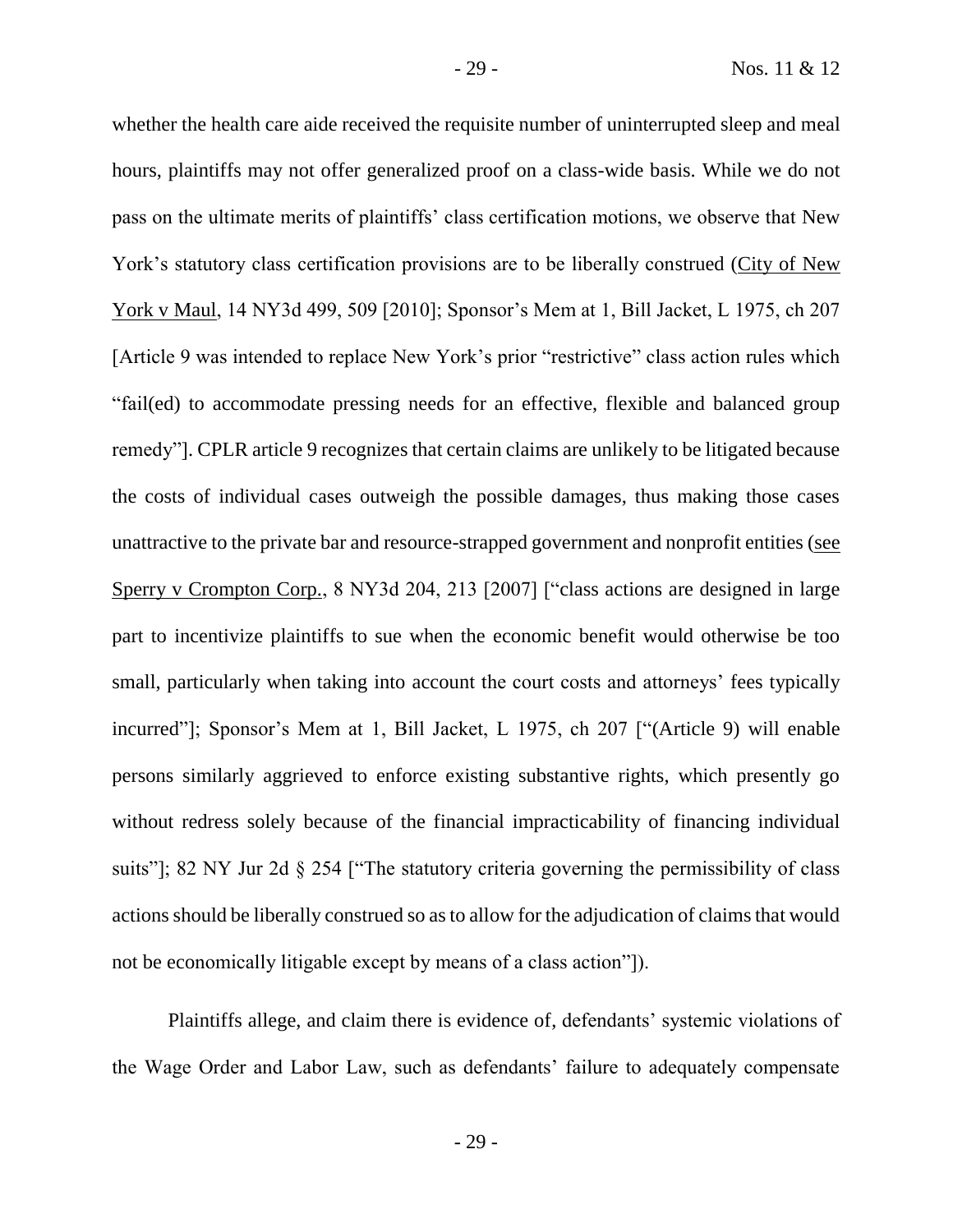home health care aides when they did not receive the minimum time for sleep and meal breaks during their 24-hour shifts, maintain adequate records of, or compensate for, the hours actually worked, and provide appropriate sleep facilities. Claims of uniform systemwide violations are particularly appropriate for class certification (see e.g. Maul, 14 NY3d at 513–514). Indeed, plaintiffs' allegations suggest a policy or practice of unlawful action of the type our courts have previously found ripe for class treatment (see id. at 513 [affirming certification of a class challenging "a de facto policy followed by (a city agency) of delaying the receipt of services as a result of its practices"]; Labor Law § 661; 12 NYCRR 142-2.6 [a] [4] [requiring employers to maintain records of "the number of hours worked daily and weekly]). DOL maintains that if plaintiffs establish prima facie that defendants failed to comply with Labor Law and regulatory record keeping requirements that the burden would shift to defendants to establish they maintained the required work records, serving as another basis for class certification. We do not reach the underlying legal question raised by DOL's argument, but note only that assertion of these types of common questions may be considered by the courts in determining whether class certification is appropriate.

Conversely, the fact that damages may vary by class member does not per se foreclose class certification. As we have explained, "the legislature enacted CPLR 901 (a) with a specific allowance for class actions in cases where damages differed among the plaintiffs, stating 'the amount of damages suffered by each class member typically varies from individual to individual, but that fact will not prevent the suit from going forward as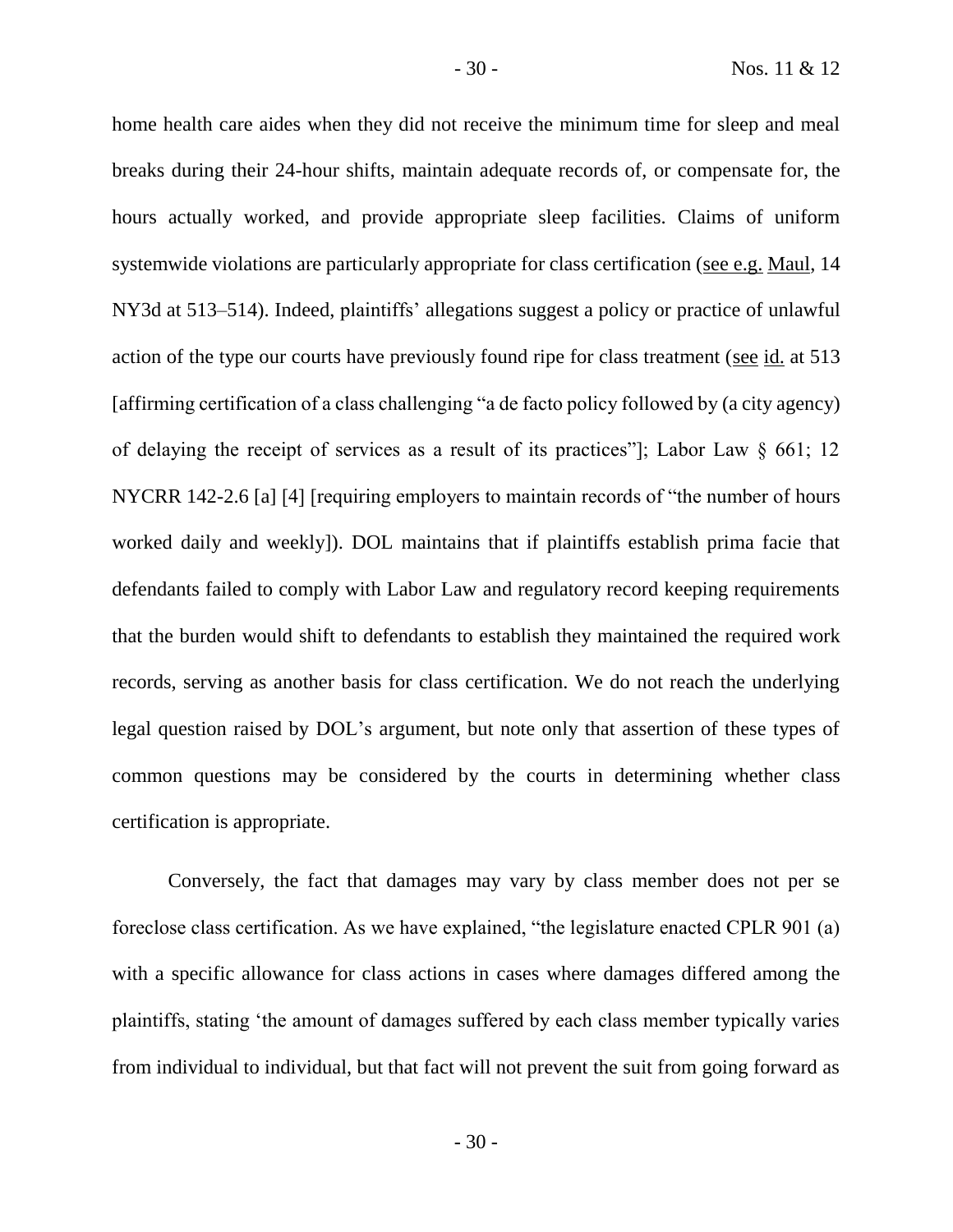a class action if the important legal or factual issues involving liability are common to the class'" (Borden v 400 E. 55th St. Assocs., L.P., 24 NY3d 382, 399 [2014], quoting Mem of State Consumer Protection Bd at 3, Bill Jacket, L 1975, ch 207). A difference in damage awards is an insufficient basis to deny certification as a matter of law where the class may rely on representative evidence of the class-wide violations (see id.).<sup>11</sup>

Given the posture of these appeals—where the Appellate Division determined that class certification was appropriate under its erroneous interpretation of the Wage Order we may not consider unaddressed or alternative grounds proffered for class certification. The courts below are charged with that task in the first instance and therefore we remit for that determination.

#### V.

For the reasons discussed, the Appellate Division orders should be reversed and the matters remitted to permit the courts below to evaluate the issues in accordance with DOL's interpretation of the Wage Order and to consider alternative bases for class certification. In Andryeyeva, because Supreme Court certified the class upon finding that DOL's interpretation did not apply to plaintiffs, and the Appellate Division affirmed, neither court reached the issue of whether class certification is otherwise warranted. Accordingly, in

<sup>&</sup>lt;sup>11</sup> The Andryeyeva defendants' argument that Andryeyeva's disavowal of liquidated damages was an insufficient waiver on behalf of the class is without merit as she clearly stated she was waiving the liquidated damages claim in order to pursue the matter as a class action (see Borden, 24 NY3d at 394).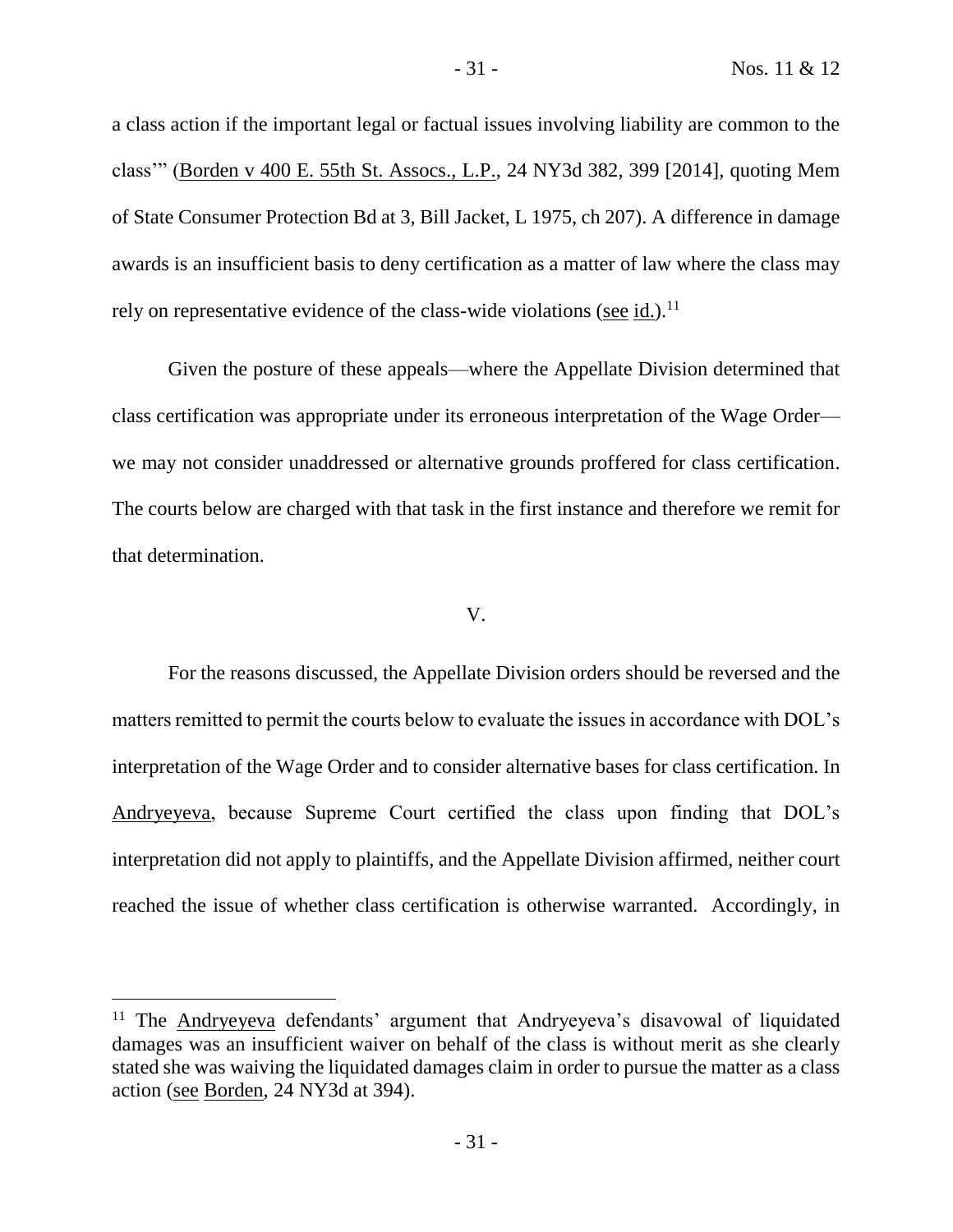Andryeyeva, the Appellate Division order should be reversed, with costs, the matter remitted to Supreme Court for further proceedings in accordance with this decision, and the certified question answered in the negative. In Moreno, Supreme Court considered all of plaintiffs' alternative bases for class certification under DOL's interpretation of the Wage Order and the Appellate Division reversed based on that court's rejection of DOL's interpretation of the Wage Order. Accordingly, in Moreno, the Appellate Division order, insofar as appealed from, should be reversed, with costs, the matter remitted to the Appellate Division for further proceedings in accordance with this decision, and the certified question answered in the negative.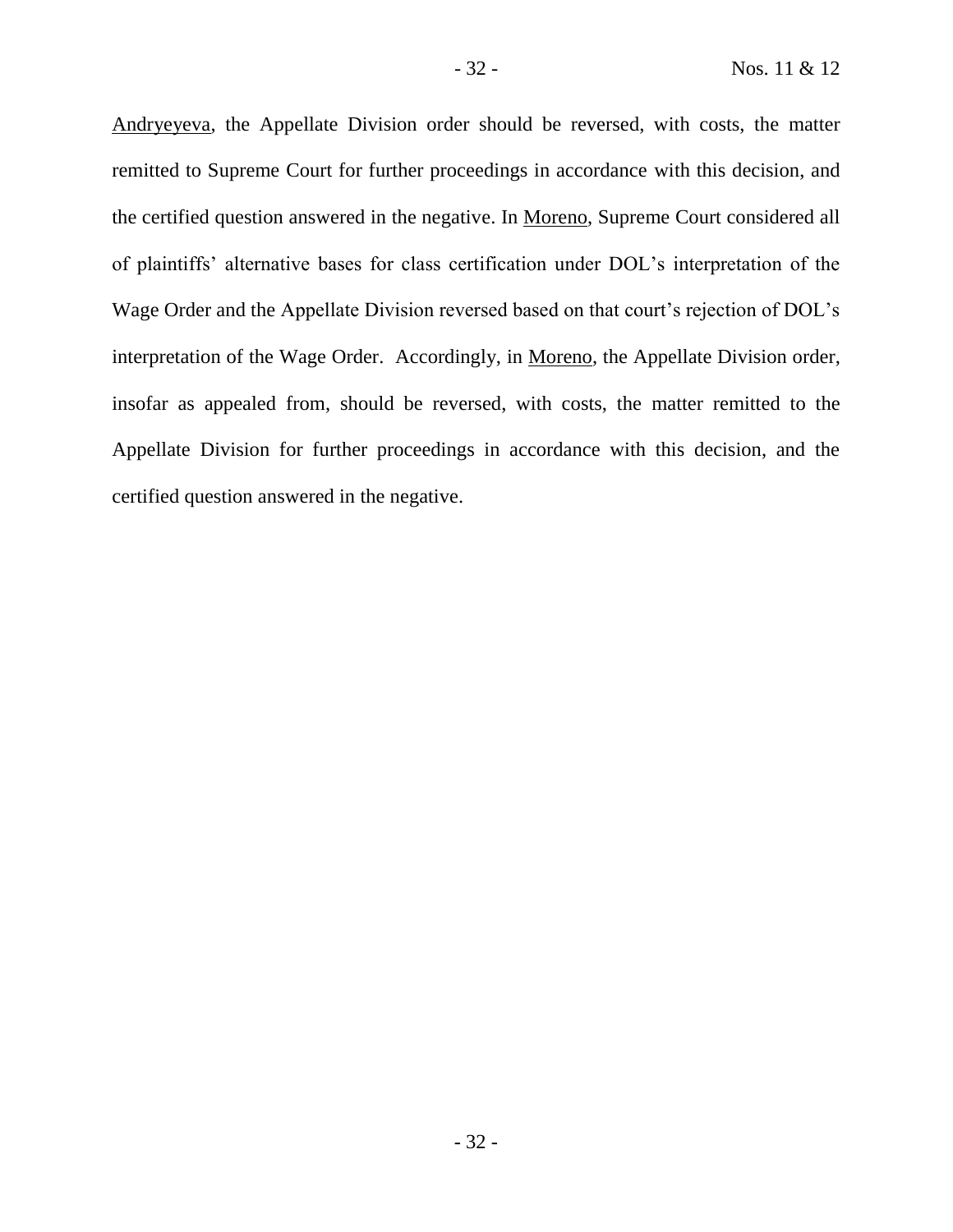Lilya Andryeyeva v New York Health Care, Inc. Adriana Moreno v Future Health Servs., Inc. Nos. 11 & 12

GARCIA, J. (dissenting):

Workers are entitled to a minimum wage for each hour worked (Labor Law § 652 [1]). Today, the majority defers to a New York State Department of Labor (DOL) interpretation of a wage order, allowing home health care aides to be paid an hourly rate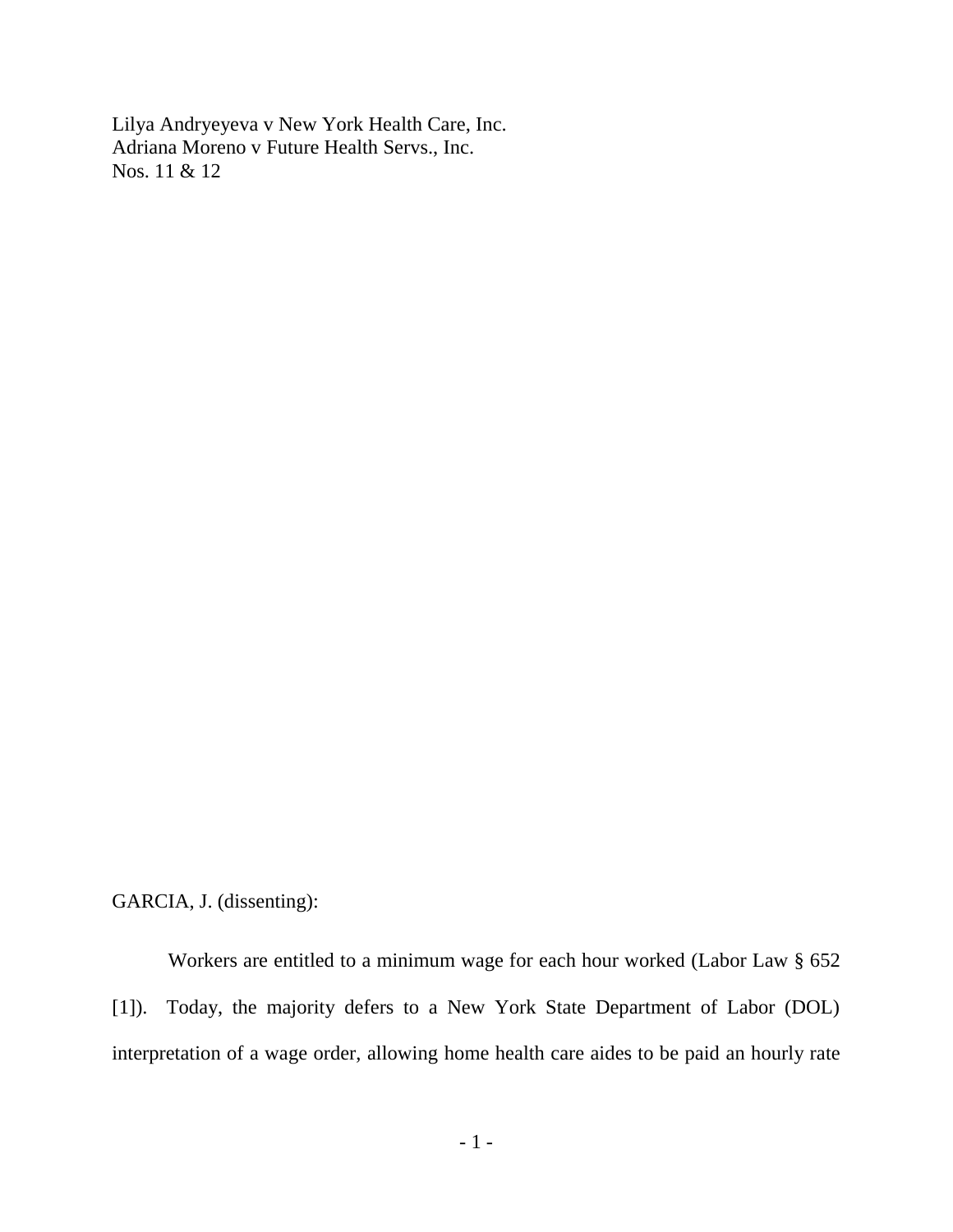less than minimum wage. That result is not only unfair, it is completely at odds with the plain text of the wage order. Accordingly, I dissent.

I.

The Minimum Wage Act, first enacted in 1937, was designed to address the financial hardship faced by those receiving "wages insufficient to provide adequate maintenance for themselves and their families" (Labor Law  $\S$  650). Payment of insufficient wages, the legislature noted, "threatens the health and well-being" of our State's workers (id.). In enacting the Minimum Wage Act, the legislature sought to provide relief "as rapidly as practicable without substantially curtailing opportunities for employment or earning power" (id.). Minimum wage standards are vital to accomplishing that goal (id.; see West Coast Hotel Co. v Parrish, 300 US 379, 398-399 [1937] ["minimum wage requirements" prevent "the exploiting of workers at wages so low as to be insufficient to meet the bare cost of living"]). Given these important policy objectives, and the careful balancing critical to setting a minimum wage, the Minimum Wage Act sets forth a detailed procedure for issuing wage orders—one that mandates transparency and the inclusion of various affected stakeholders (see Labor Law §§ 655-659).

As a first step, the Commissioner must convene and appoint a "wage board . . . composed of not more than three representatives of employers, an equal number of representatives of employees, and an equal number of persons selected from the general public" (Labor Law § 655 [1]). The wage board has extensive authority. It has the power to "conduct public hearings," "consult with employers and employees," issue subpoenas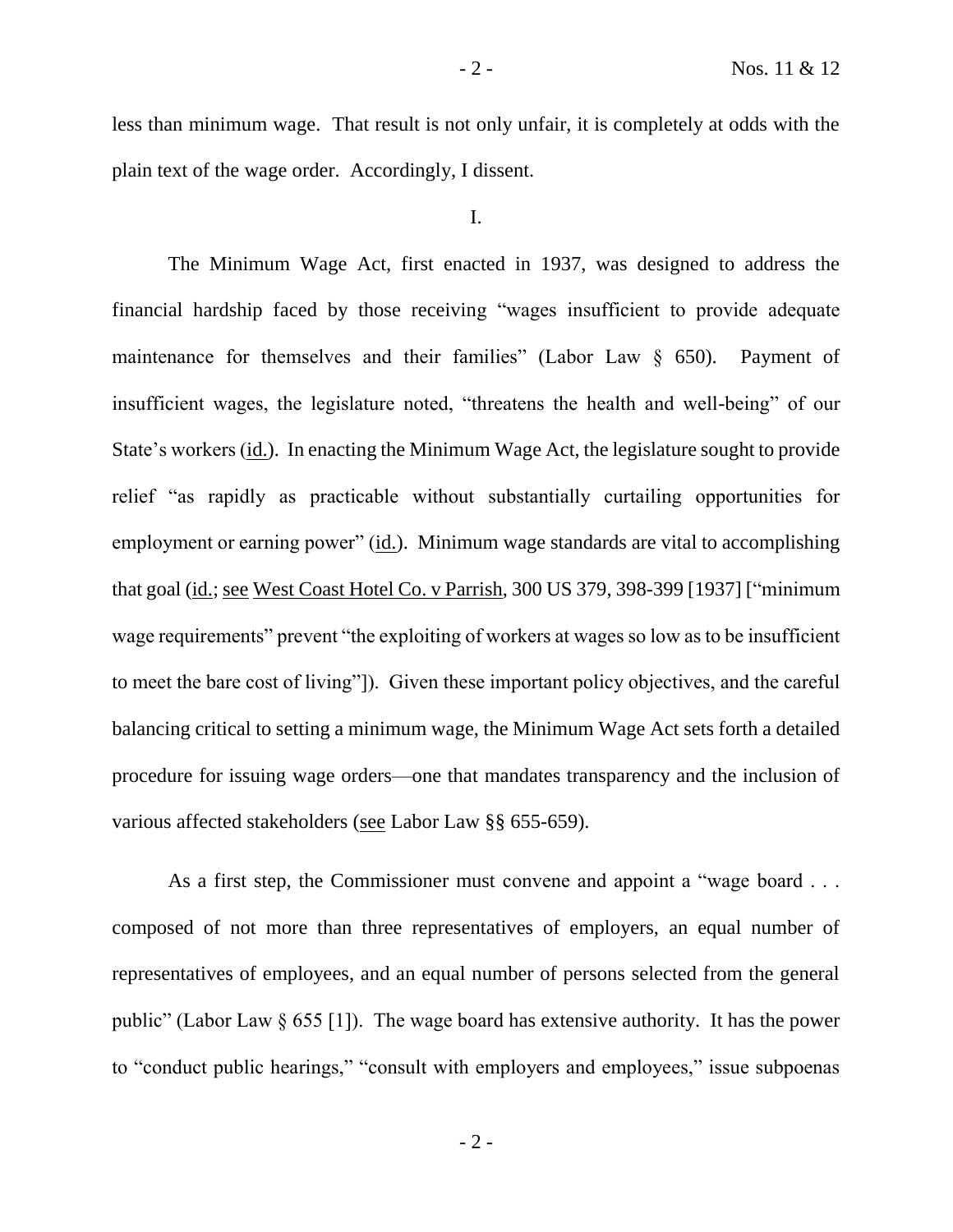for "testimony . . . and books, records, and other evidence," and "cause depositions" (Labor Law § 655 [3]). The wage board's end goal is, with the approval of a "majority of its members," to "submit to the [C]ommissioner a report, including its recommendations as to minimum wages" in certain occupations (Labor Law § 655 [4]).

The wage board's submission of a report is followed by continued dialogue and consultation. The Commissioner is statutorily obligated to "publish a notice" of the report and to receive "objections to the report and recommendations" (Labor Law § 656). The Commissioner may then "accept . . . the board's report and recommendations"—potentially with modifications—or "reject" them (Labor Law  $\S$  657). If the board's report and recommendations are accepted, "[t]he Commissioner . . . thereafter issues a wage order setting a minimum wage in a specific occupation" (National Rest Ass'n v Comm'r of Labor, 141 AD3d 185, 192 [3d Dept 2016]). The statute also contemplates further amendments; after the wage order "has been in effect for six months or more," the same wage board may be "reconvene<sup>[d]"</sup> by the Commissioner or on a "petition of fifty or more residents . . . in or affected by" the covered occupations (Labor Law § 659 [1]). "[A]ny minimum wage order . . . issued by the [C]ommissioner . . . shall, unless appealed from . . . be final" (Labor Law § 657 [1]).

This exhaustive process complies, as it must, with the strictures of the State Administrative Procedures Act (SAPA) (see majority op at 3). SAPA was formulated "[a]fter years of study . . . to guarantee that the actions of administrative agencies conform to uniform, sound and equitable standards" (Cortlandt Nursing Home v Axelrod, 66 NY2d 169, 177 [1985]). Among other things, SAPA "outlines uniform administrative procedures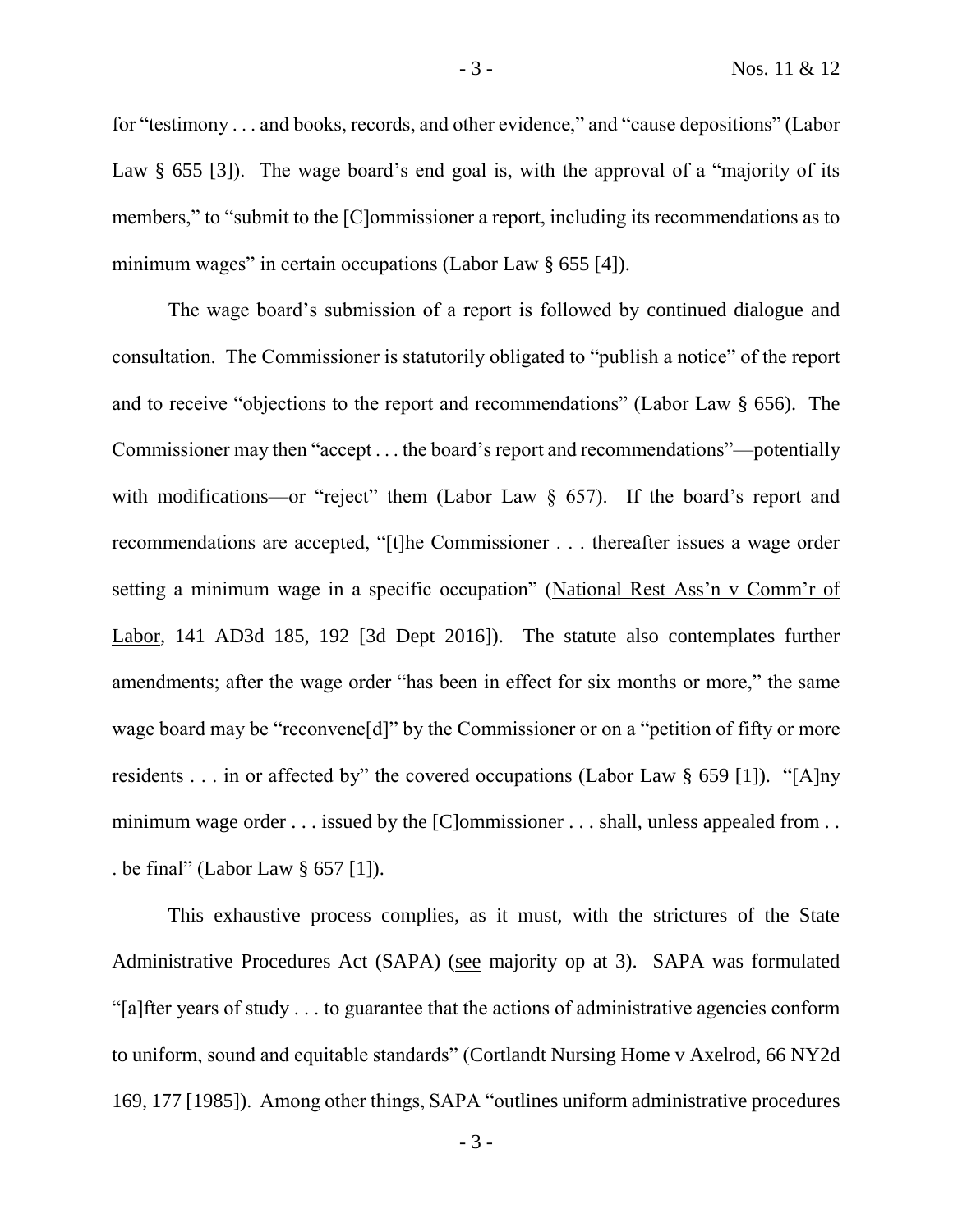that State agencies must follow in their rule making, adjudicatory and licensing processes" (Industrial Liaison Comm of Niagara Falls Area Chamber of Commerce v Williams, 72 NY2d 137, 144 [1988]).

DOL's Minimum Wage Order Number 11 for Miscellaneous Industries and Occupations (the Wage Order) was passed in 1960 in accordance with the procedures required by SAPA and the Minimum Wage Act (see 12 NYCRR 142-2.14; see also Report of the Industrial Commissioner Upon the Promulgation of Minimum Wage Order No. 11 for Miscellaneous Industries and Occupations 1 [Sept 29, 1960]). In relevant part, the

Wage Order provides:

"The minimum wage shall be paid for the time an employee is permitted to work, or is required to be available for work at a place prescribed by the employer, and shall include time spent in traveling to the extent that such traveling is part of the duties of the employee. However, a residential employee—one who lives on the premises of the employer—shall not be deemed to be permitted to work or required to be available for work:

- (1) during [the employee's] normal sleeping hours solely because [they are] required to be on call during such hours; or
- (2) at any other time when [the employee] is free to leave the place of employment" (12 NYCRR 142-2.1 [b]).

As relevant here, the Wage Order mandates minimum wage compensation whenever an

employee is "available for work at a place prescribed by the employer" (12 NYCRR 142-

2.1 [b]). The Wage Order contains only one exception—applicable only to residential

employees—permitting employers to deduct certain hours' of pay that would otherwise

be compensable.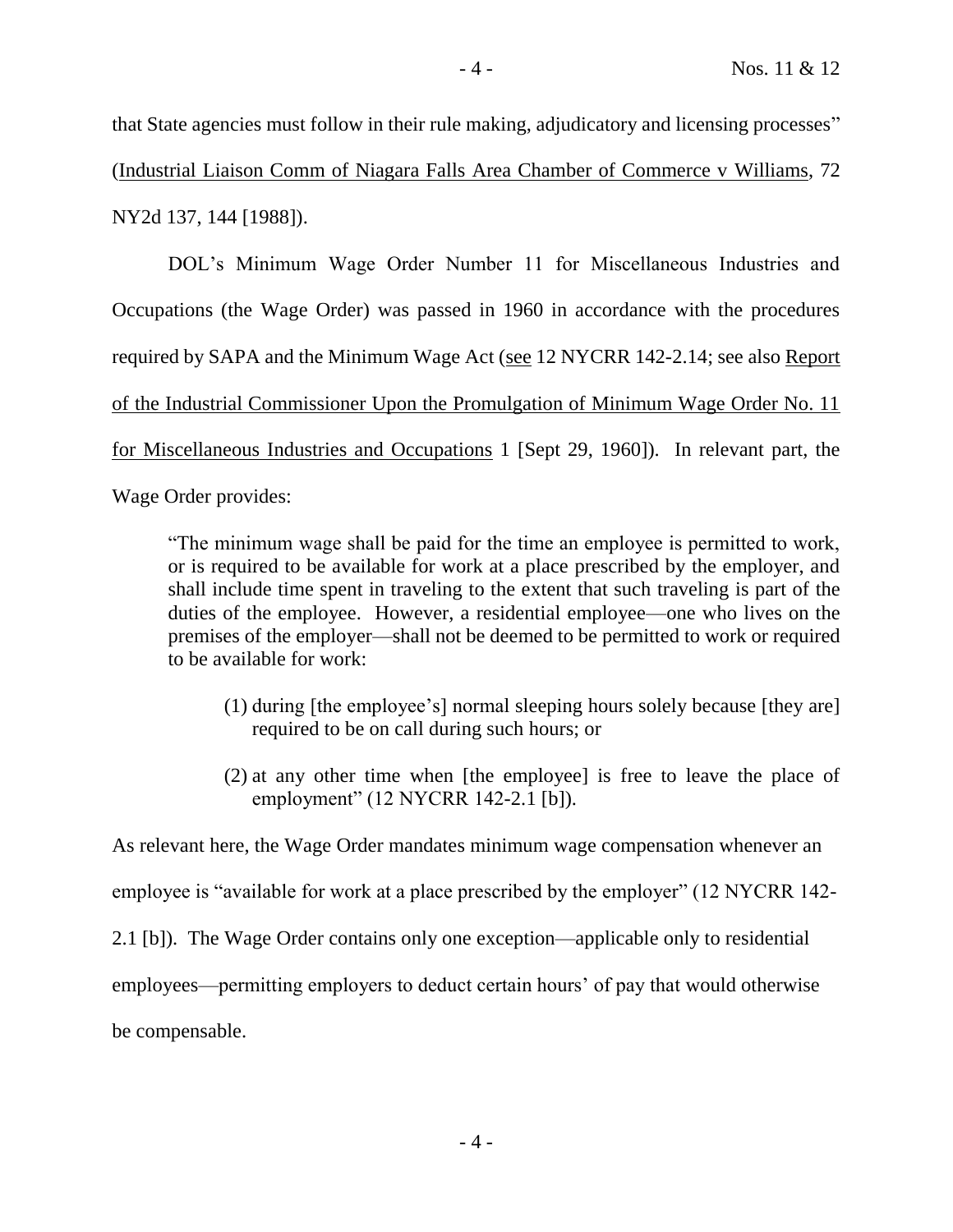II.

Plaintiffs are non-residential home health care aides who work 24-hour shifts. During each shift, home health care aides are required to be present in the patient's home for the full 24-hour period (majority op at 9). They assist with a variety of tasks integral to a patient's daily functioning: "cooking, feeding, bathing, housework, using the restroom, and changing diapers" (majority op at 8). According to plaintiffs' allegations, home health care aides routinely do not receive meal breaks or adequate time for uninterrupted sleep, as their patients require assistance throughout the shift. As one employer's orientation manual states: "Patients are never to be left alone!" Plaintiffs further allege that defendants failed to record when (or even whether) plaintiffs took sleep and meal breaks, making it impossible to reconstruct their actual hours of work.

All agree that the Wage Order applies to plaintiffs in this case, and that plaintiffs do not fall within the Wage Order's "residential employee" exception (see majority op at 24- 25). Though home health care aides are nowhere excepted from minimum wage requirements, DOL nonetheless contends that the Wage Order should be interpreted to exclude eleven hours of each plaintiff's work day: eight hours for "sleep time" and three hours for "meal time." Specifically, DOL argues that the phrase "available for work at a place prescribed by the employer" imposes two distinct requirements—"available for work" and "at a place prescribed by the employer"—such that physical presence on the premises is, by itself, inadequate for an employee to be deemed "available for work" (majority op at 19-20). In other words, DOL contends that, for non-residential employees like plaintiffs, the Wage Order should be interpreted to require both "presence and an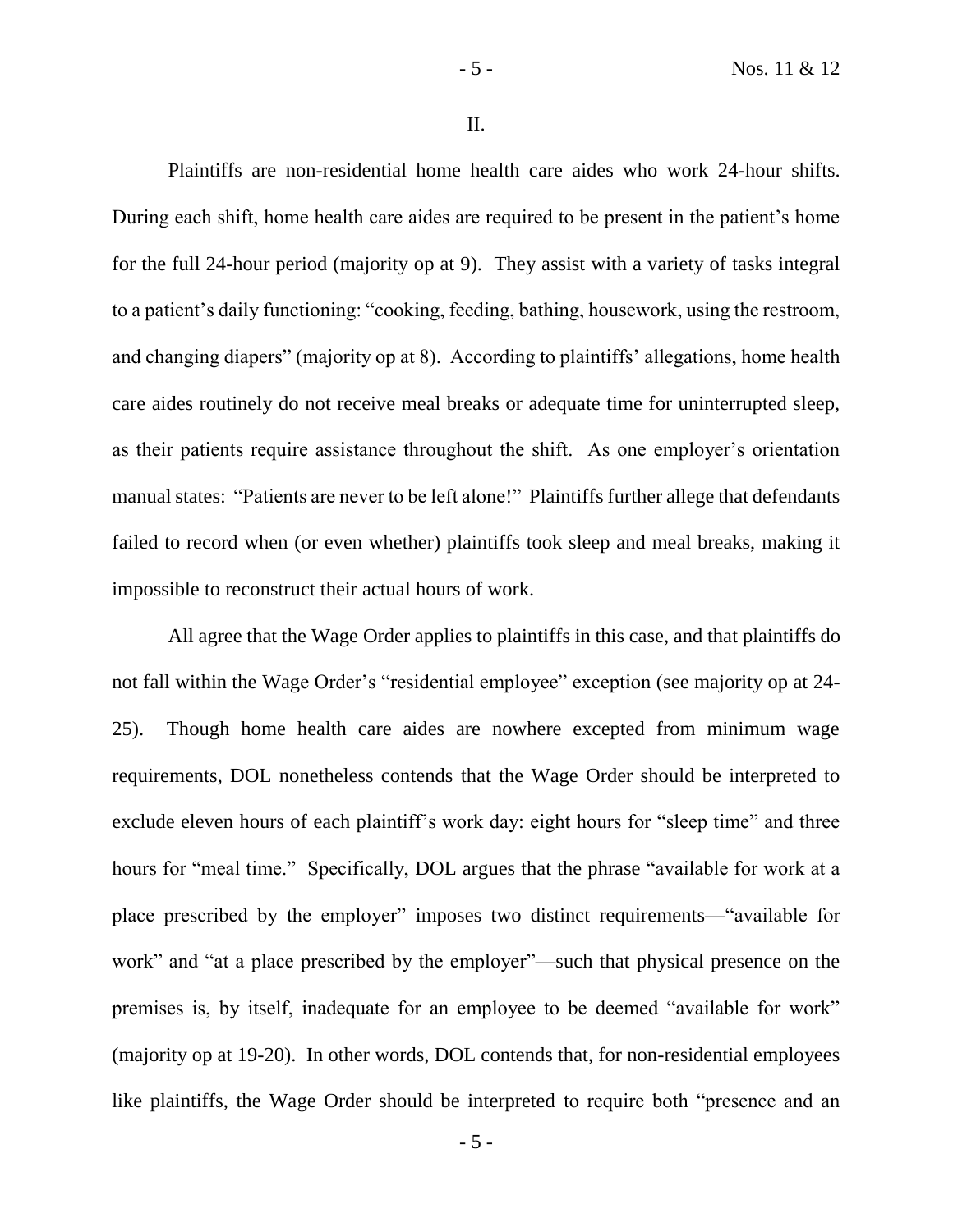availability during a time scheduled for actual work" (majority op at 19). Applying that interpretation, DOL asserts that home health care aides are not technically "available for work" during "sleep time" and "meal time," and therefore they need not be paid for those periods.

DOL (and the majority) may be correct that the Wage Order's "available for work" requirement entails more than physical presence at a place prescribed by the employer (majority op at 19). Unlike mere presence, the notion of availability implies that an employee is "ready, willing, and able to" take on work (Black's Law Dictionary, Available for Work [10th ed 2014]). Thus, an employee might not be "available for work" at a time when, for instance, the employee cannot be reached, or is otherwise guaranteed to remain undisturbed. Plaintiffs, then, must be both present and "available for work"—not merely present—to be entitled to minimum wage compensation.

But DOL (and the majority) cannot be correct that plaintiffs' sleep time may be excluded from their wages. Under the Wage Order's single exception—not applicable to plaintiffs—residential employees' "sleeping hours" are expressly excluded from the time they are considered "available for work," thereby allowing employers to deduct those hours' of pay. By providing that, for residential employees, sleep hours *do not* constitute time the employee is "available for work," the exception signifies that, for all other employees, sleep hours *do* constitute time they are "available for work"—and, accordingly, must be paid (Walker v Town of Hempstead, 84 NY2d 360, 366–67 [1994] [noting that it is "not . . . necessary" to provide exceptions to a general term if they "fall within the preceding general proscription"]; McKinney's Cons. Law of NY, Book 1, Statutes § 213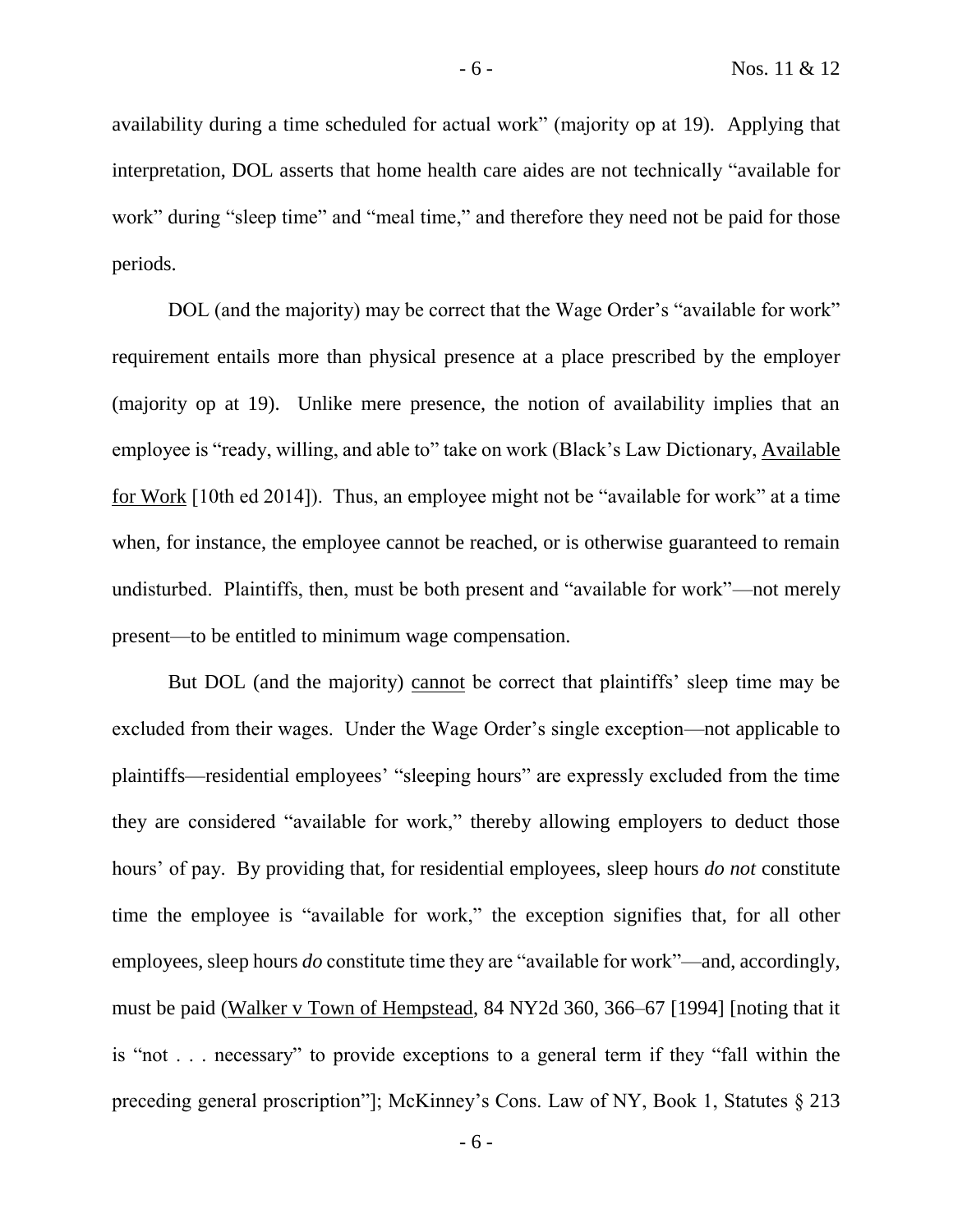[noting that an exception encapsulates items that would "otherwise would fall within (the) scope" of a term]; CJS Statutes  $\S 505$  [noting that an exception operates to "remov(e) something . . . which would otherwise be within" the clause to which it applies]). Put differently, because residential employees' sleep hours are specifically excluded from compensable time, it must follow that sleep hours would otherwise constitute time for which the employee must be compensated; if sleep time did not fall within "available for work" time, there would be no need to expressly exclude it. Accordingly, while the "available for work" requirement might demand more than physical presence—for instance, prompt readiness or accessibility—it *cannot* exclude "sleeping hours" for nonresidential employees.

The majority asserts that the "residential employee" exception does not "exclude" sleeping hours from compensable time, but rather serves only to "clarif[y] that sleeping hours shall not be deemed work hours *solely because* the employee is required to be on call during such hours" (majority op at 25 n 8 [quotation marks, brackets, and citation omitted]). Whether called an "exception" or a "clarification," the provision's import is the same: In specifying that a residential employee's sleeping hours should not be compensated *solely because* the employee is on call, the provision signifies that—for all other employees sleeping hours should be compensated *solely because* they are on call.

By distinguishing residential from non-residential employees in this way, the Wage Order reflects the policies of dignity and fairness advanced by the Minimum Wage Act. Residential employees, by definition, have living quarters on the premises and are provided regular periods of rest. "In the ordinary course of events," a residential employee "has a

- 7 -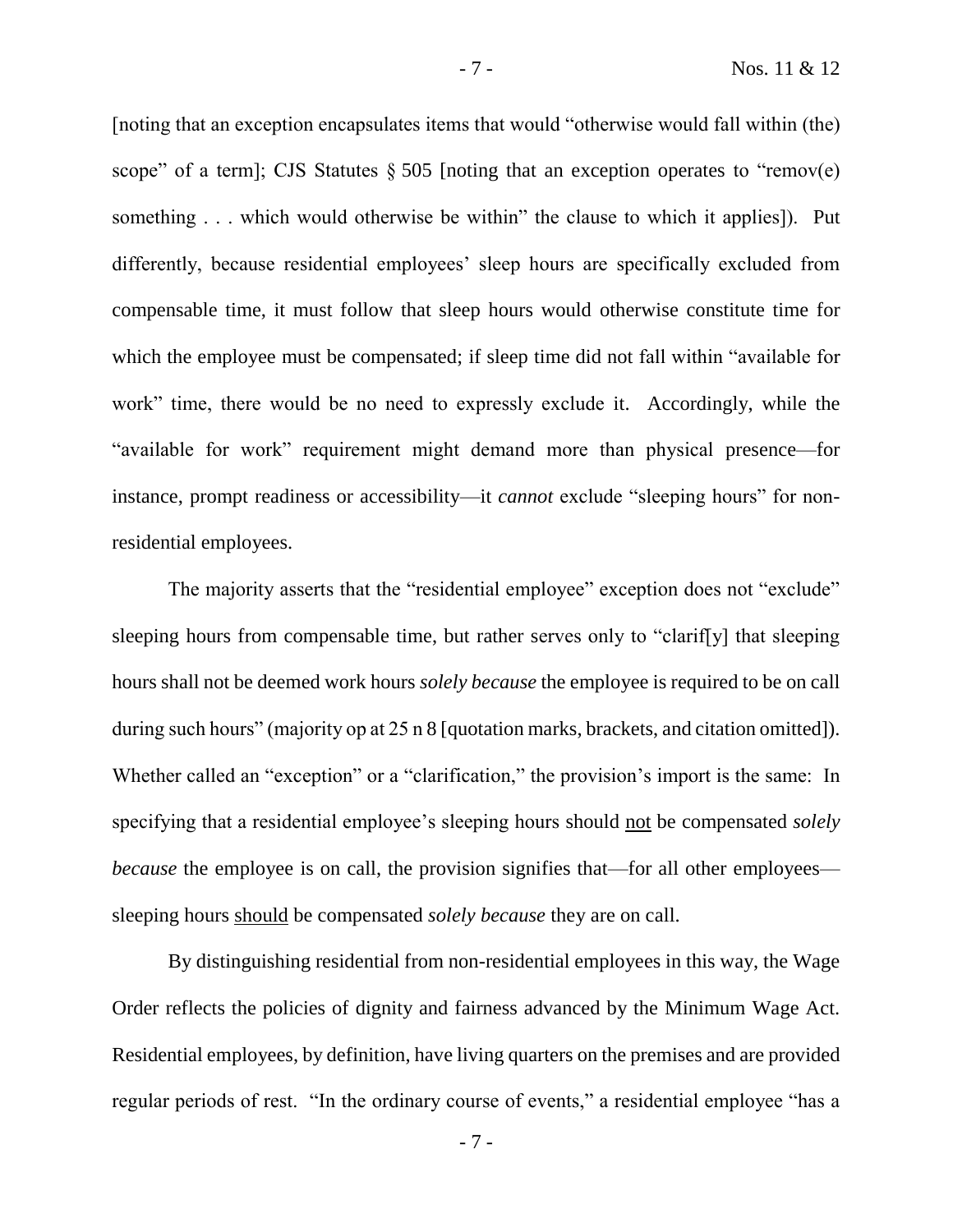normal night's sleep, has ample time in which to eat his meals, and has a certain amount of time for relaxation and entirely private pursuits," and "the employee may be free to come and go during certain periods" (U.S. Dept. of Labor, Interpretative Bulletin No. 13: Hours Worked – Determination of Hours for Which Employees are Entitled to Compensation Under the Fair Labor Standards Act of 1938 [July 1939] at 3). Recognizing this unique arrangement, the Wage Order permits employers to deduct a residential employee's "sleeping hours," as well as time when the employee is "free to leave the place of employment" (12 NYCRR 142-2.1 [b]).

Those presumptions of ample free time and private pursuits do not apply to nonresidential home health care aides, who "do challenging labor, at all hours of the day and night" (majority op at 8; DOL Br at 29 ["To be sure, even during their sleep and meal breaks, employees working twenty-four hour shifts are not truly free from their employment – for example, they are generally not free to leave their employers' premises, and are expected to respond if called back to work"]). Unlike residential employees, who reside in their workplace, home health care aides report for a 24-hour shift, often remaining available from beginning to end. Given the nature of a home health care aide's work providing 24-hour patient care without meaningful breaks—the Wage Order sensibly excludes them from the "residential employee" exception and its corresponding compensation deductions. In the context of "sleeping hours," the Wage Order recognizes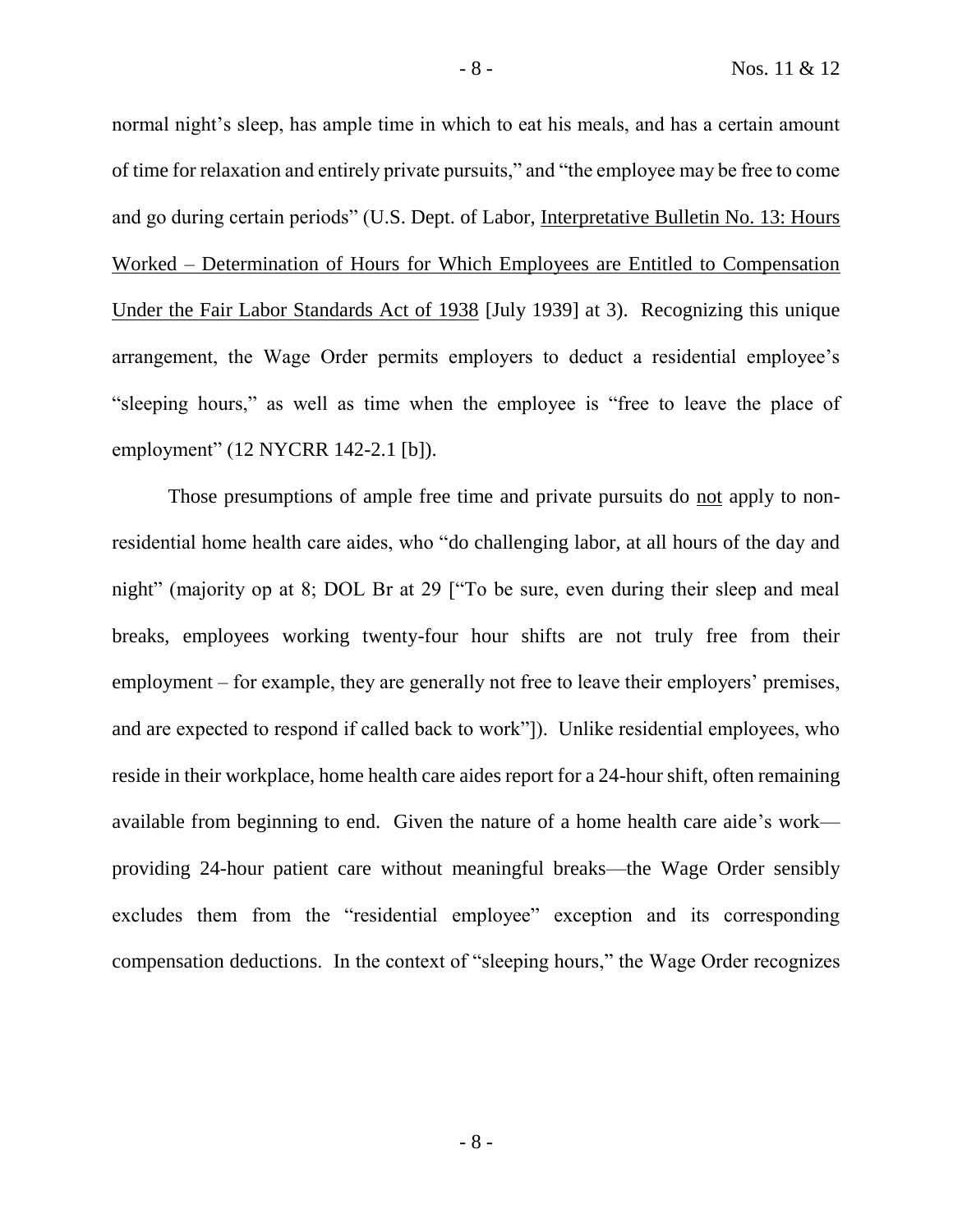that home health aides remain on call (i.e., "available for work") even during those hours designated for sleep.<sup>1</sup>

Under the plain terms of the Wage Order, for non-residential employees like plaintiffs—who remain consistently "available for work," even during sleeping hours sleep time cannot be deducted from their pay. DOL's contrary reading is expressly belied by the text of the regulation, and therefore warrants no deference (see Visiting Nurse Serv. of New York Home Care v. New York State Dep't of Health, 5 NY3d 499, 506 [2005]; Albano v Bd of Trustees of New York City Fire Dep't, 98 NY2d 548, 553 [2002]; Raritan Dev Corp v Silva, 91 NY2d 98, 100 [1997]).

# III.

Casting aside the plain text of the Wage Order, the majority defers to DOL's incompatible reading. Not only does that holding impose a new and problematic standard for agency deference, it enables DOL to circumvent statutory promulgation procedures in favor of an informal and erratic process replete with inconsistency. Worst of all, DOL's interpretation, now adopted by the majority, will have profound and far-reaching ramifications for a vulnerable and often mistreated workforce.

# A.

Under the guise of deference, the majority adopts a construction of the Wage Order that runs contrary to the regulation's text. Deference is unwarranted, however, where an

<sup>&</sup>lt;sup>1</sup> Whether a home health care aide is in fact called upon to perform services during "sleeping hours" does not determine whether the aide is, in the plain meaning of the term, "available for work."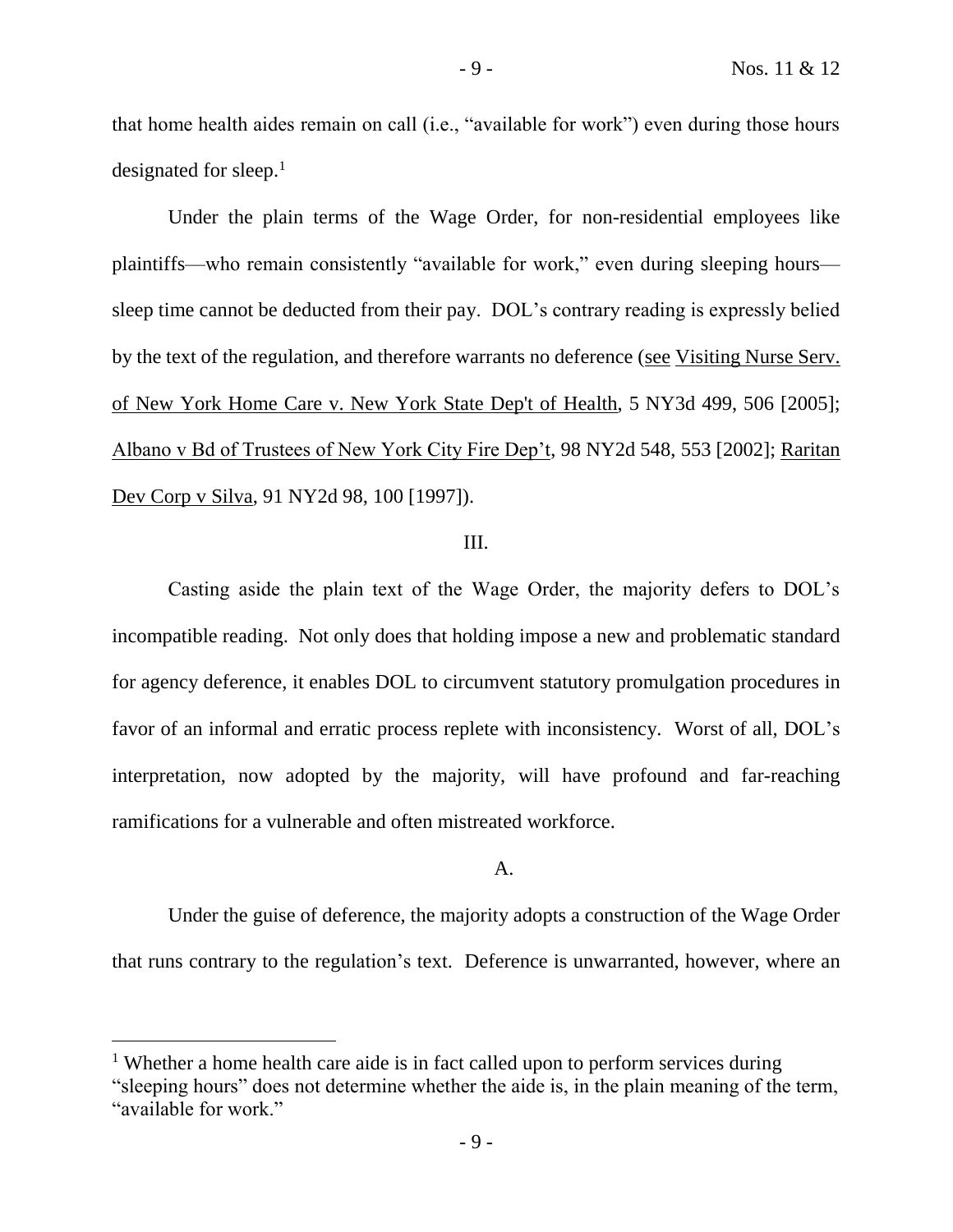agency's interpretation is "irrational or unreasonable" (Matter of Howard v Wyman, 28 NY2d 434, 438 [1971]) or, in other words, unsupported by the regulation's plain text (Visiting Nurse Serv, 5 NY3d at 506). While we will defer to "a rational interpretation that [is] not inconsistent with the plain language" (James Square Associates LP v Mullen, 21) NY3d 233, 251 [2013]), we have never elevated deference over clear, unambiguous text.

Rather, as we have repeatedly emphasized, plain language must control over an inconsistent agency interpretation (see Raritan Dev Corp, 91 NY2d at 100 [noting our "long-established rule" that we "decline() to enforce" an agency interpretation that is "contrary to the plain meaning" of the relevant "language"]). We have therefore declined to "embrace a regulatory construction that conflicts with the plain meaning of the promulgated language" (Visiting Nurse Serv, 5 NY3d at 506). Indeed, where "the question is one of pure legal interpretation of statutory terms," we have held that "deference to the [agency] is not required" altogether (Matter of Toys "R" Us v Silva, 89 NY2d 411, 419 [1996]). Because pure interpretation is the "function" of the courts, we have reasoned that there is "little basis to rely on any special competence or expertise of the administrative agency" (Albano v Board of Trustees of New York City Fire Dep't, 98 NY2d 548, 553 [2002]).

According to the majority, however, deference to DOL is warranted because, "having authored the promulgated text and exercised its legislatively delegated authority in interpreting it, the agency is best positioned to accurately describe the intent and construction of its chosen language" (majority op at 16). That is not, and has never been,

 $-10-$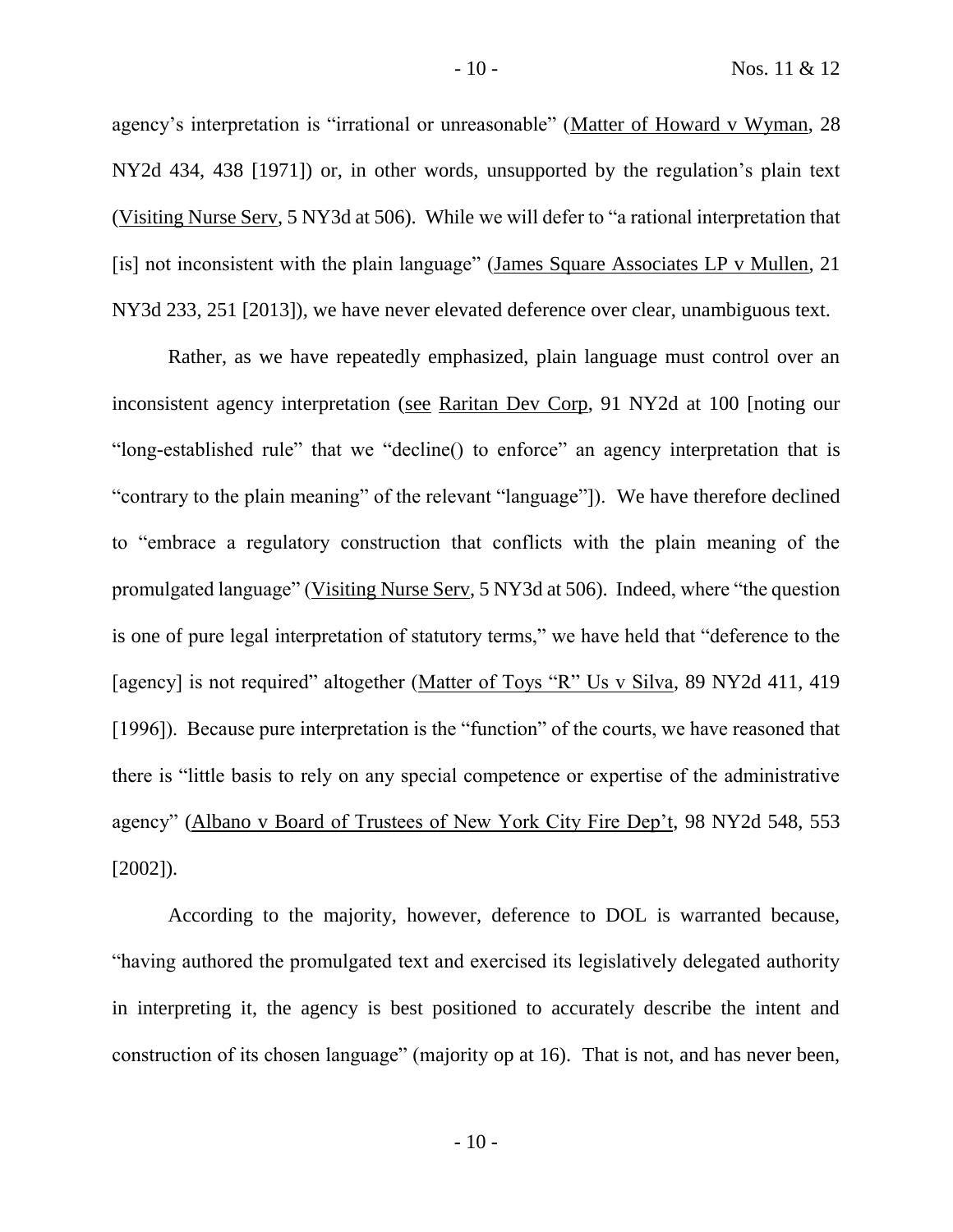a basis for deference at the expense of plain text.<sup>2</sup> The majority's novel standard elevates DOL's construction over the text of the Wage Order, suggesting that deference is warranted simply because DOL itself promulgated the regulation (majority op at 16-17). Of course, *every* agency interpreting its own regulation will satisfy the majority's negligible standard, even if the agency's construction is irrational or defied by the regulation's plain language. Such a toothless standard—deferring to an agency's construction of a regulation solely because the agency wrote it—not only distorts our principles of deference, it abandons the Court's role as the proper authority on matters of textual construction.

#### B.

DOL's atextual construction warrants particularly exacting scrutiny in light of the extensive, collaborative process by which wage orders must be created. The Minimum Wage Act establishes detailed procedures, involving research, consultation, public hearings, notice, and input from various stakeholders. The transparency and delicate balancing that typify this process assure "fair and studied consideration" (majority op at 17), and ensure that each wage order furthers the critical policy goals underlying the Minimum Wage Act.

Rather than codify rules through the processes required by statute—mandating public notice, hearings, and comments—DOL opts to promulgate revised wage orders "under the guise of interpreting a regulation" (Christensen v Harris Cty, 529 US 576, 588) [2000]; see also Talk Am, Inc v Michigan Bell Tel Co, 564 US 50, 69 [2011] [Scalia, J.,

<sup>&</sup>lt;sup>2</sup> Nor is that approach condoned by Matter of Peckham v Calogero (12 NY3d 424) [2009]), the authority on which the majority relies (majority op at 16).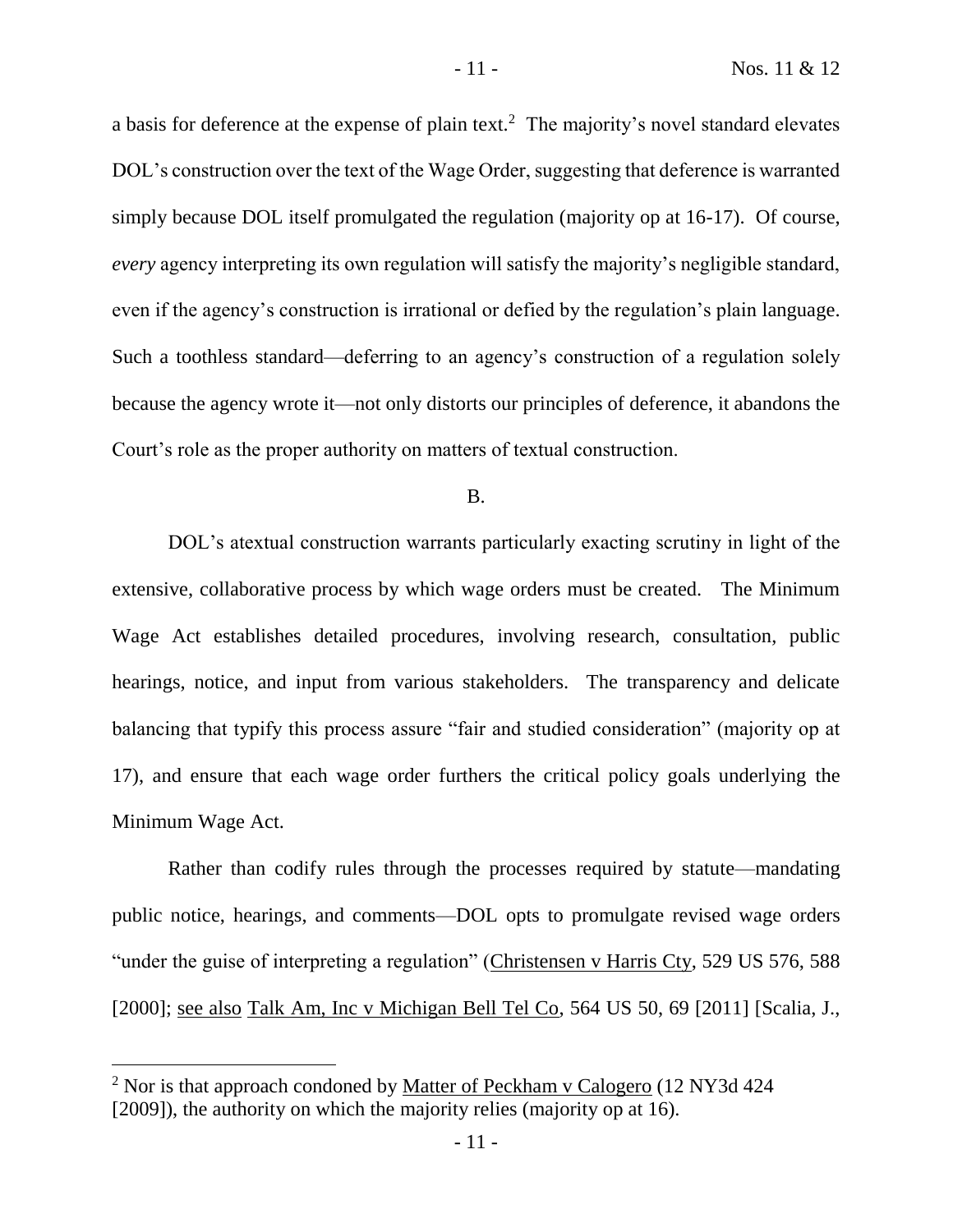concurring] [allowing an agency "to do what it pleases" with an existing regulation "frustrates the notice and predictability purposes of rulemaking, and promotes arbitrary government"]; Axelrod, 66 NY2d at 177 [SAPA was designed to "guarantee that the actions of administrative agencies conform to uniform, sound and equitable standards"]). For instance, in support of its most recent interpretation of the Wage Order, DOL relies heavily on a 2010 opinion letter issued in response to the query of an undisclosed recipient. The opinion letter, signed only by an associate attorney at DOL, inserts a new exception into the Wage Order for "live-in, non-residential employees," permitting employers to compensate them for only 13 hours of each 24-hour shift (majority op at 5-6). Presumably, that opinion letter was never considered by the members of the wage board. It was never reviewed in consultation with affected employers or employees. And it certainly was never the subject of public notice or comment. Yet DOL contends that its opinion letter constitutes an "official statement" embodying the "general policy towards compensable work for 24-hour shift employees" (majority op at 6), irrespective of its consistency with the Wage Order's text. Such informal and unchecked modifications—through opinion letters, agency manuals, and other documents—enable DOL to circumvent statutory safeguards in favor of "interpretations" carrying the force of a duly promulgated regulation. And by issuing interpretations untethered to the Wage Order's text, DOL undermines the collective outcome of a comprehensive, statutorily-mandated process.

The majority predicts "staggering burdens" if DOL were forced to issue a separate regulation (majority op at 26 n 9). But the federal government's scheme—which the majority seeks to emulate (majority op at 24)—has done just that. In lieu of ever-changing

- 12 -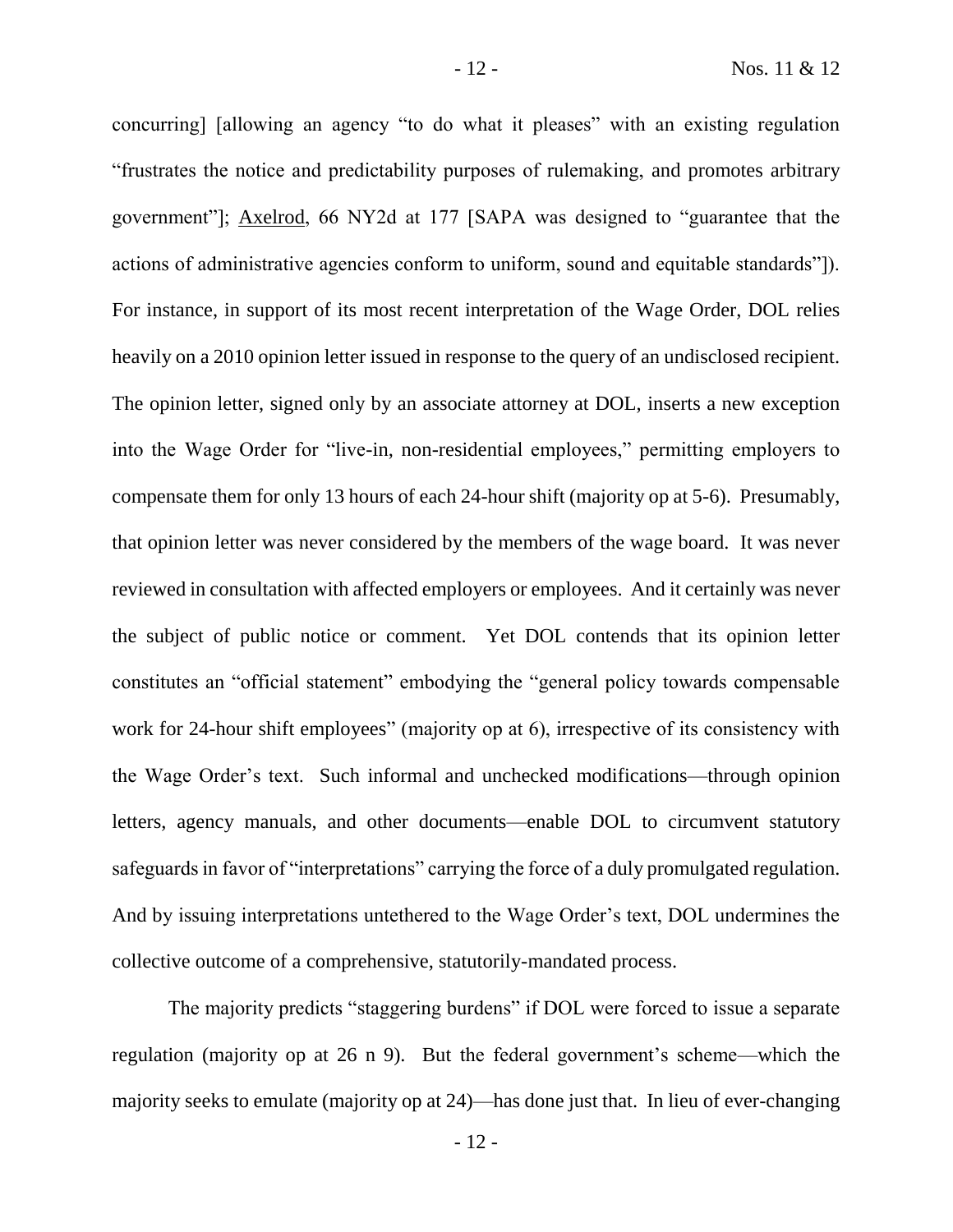"interpretations," the federal Department of Labor employs detailed, duly promulgated provisions aimed at implementing clear, codified rules (see 20 FR 9963, 9965 [Dec 24, 1955]). For instance, unlike the Wage Order, the relevant federal provisions expressly carve out exceptions for "employee[s] . . . required to be on duty for 24 hours or more" (20 FR at 9965; see also 29 CFR 785.22). For that category of employees, "the employer and employee may agree to exclude bona fide meal periods and a bona fide regularly scheduled sleeping period of not more than 8 hours from hours worked, provided adequate sleeping facilities are furnished" (20 FR at 9965; see also 29 CFR 785.22). And for "[e]mployees residing on employer's premises," any "reasonable agreement of the parties which takes into consideration all of the pertinent facts will be accepted" (20 FR at 9965; see also 29 CFR 785.23).

If DOL prefers an alternative compensation scheme—so as to dock eleven hours of plaintiffs' pay—it should amend the Wage Order in accordance with statutory procedure. While a "separate regulation" is not required "for *every* circumstance" (majority op at 26 n 8 [emphasis added]), it *is* required for those instances involving dramatic pay cuts that are directly precluded by existing regulations. DOL itself apparently recognizes the importance of the promulgation process in adopting exceptions to minimum wage requirements; DOL saw fit to codify the "residential employee" provision before implementing those pay exclusions. Given the devastating impact of DOL's "interpretation"—imposing substantive changes and substantial pay cuts—compliance with formal promulgation procedures is hardly an unreasonable requirement. Any "burdens" that may result (majority op at 26 n 9) are in place by design: the Minimum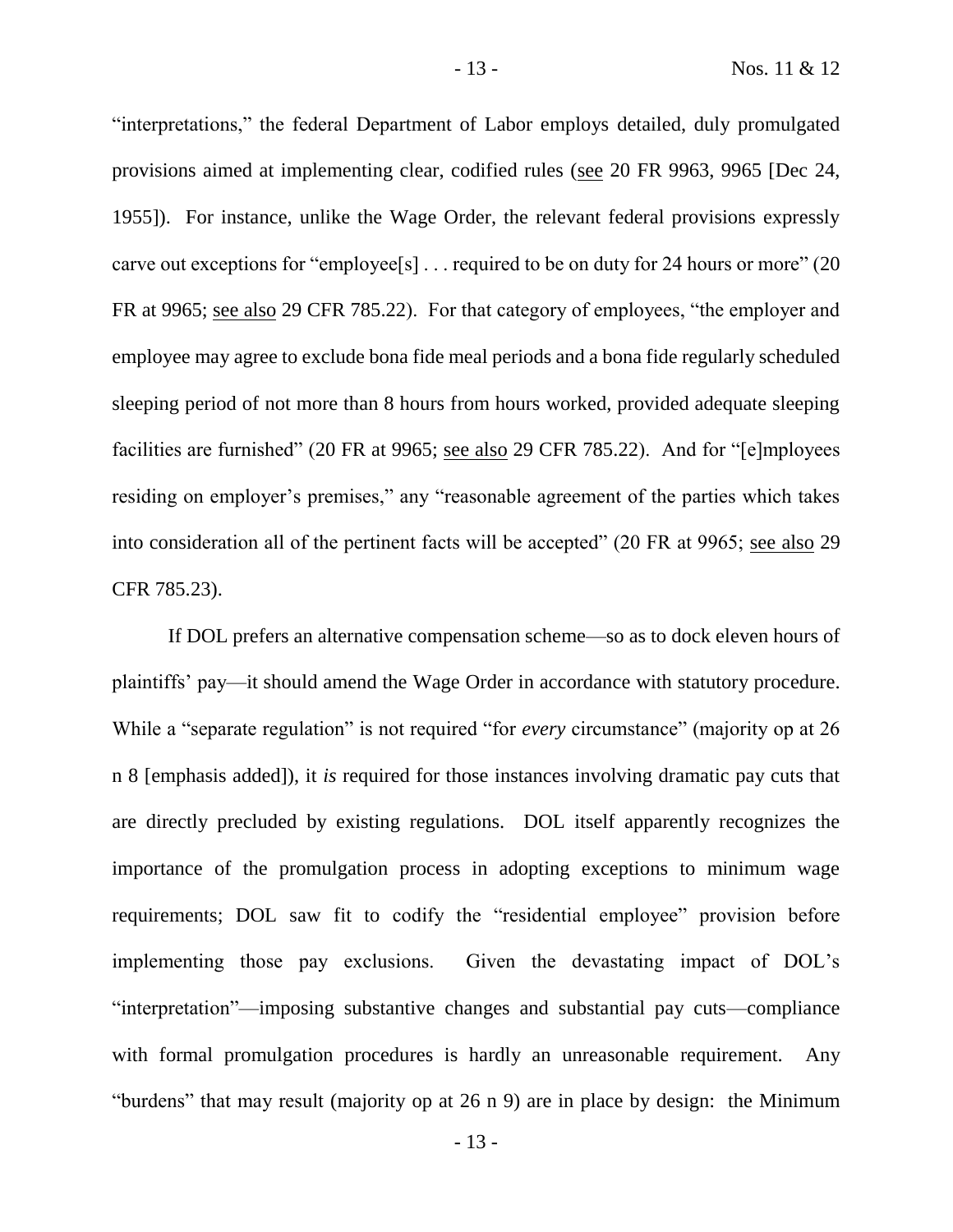Wage Act requires a comprehensive and transparent process in order to ensure a balanced and fair result for our State's employees.

As this case bluntly demonstrates, agency regulations carry the force of law; they "frequently play a more direct role than statutes in defining the public's legal rights and obligations" (John F Manning, Constitutional Structure and Judicial Deference to Agency Interpretations of Agency Rules, 96 Colum L Rev 612, 615 [1996]). DOL's "experience with the particularities of this occupation" might well provide a basis for modifying the existing regulatory regime (majority op at 23). It does not, however, permit DOL to unilaterally impose an entirely new wage order.

# C.

Seeing no issue with DOL's evasion, the majority asserts that deference is further warranted because, "for five decades," DOL has not "vacillated in its position" (majority op at 21). Even if a longstanding, uniform construction could supersede plain text, DOL has not exhibited the consistency or clarity that the majority describes. Rather, DOL has been consistent on one and only one position: nonresidential home health care aides may be paid for fewer hours than their shift requires. The interpretations that DOL has adopted to achieve that result have "vacillated" dramatically.

In a 1972 version of DOL's enforcement manual, investigators were told that, to discount a home health care aide's working hours, a "bona fide, regularly scheduled 'sleeping period'" must be established, and "[t]he employer and the employee [must] agree to exclude" those hours from "working time" (DOL Br at ADD91). The 1972 manual also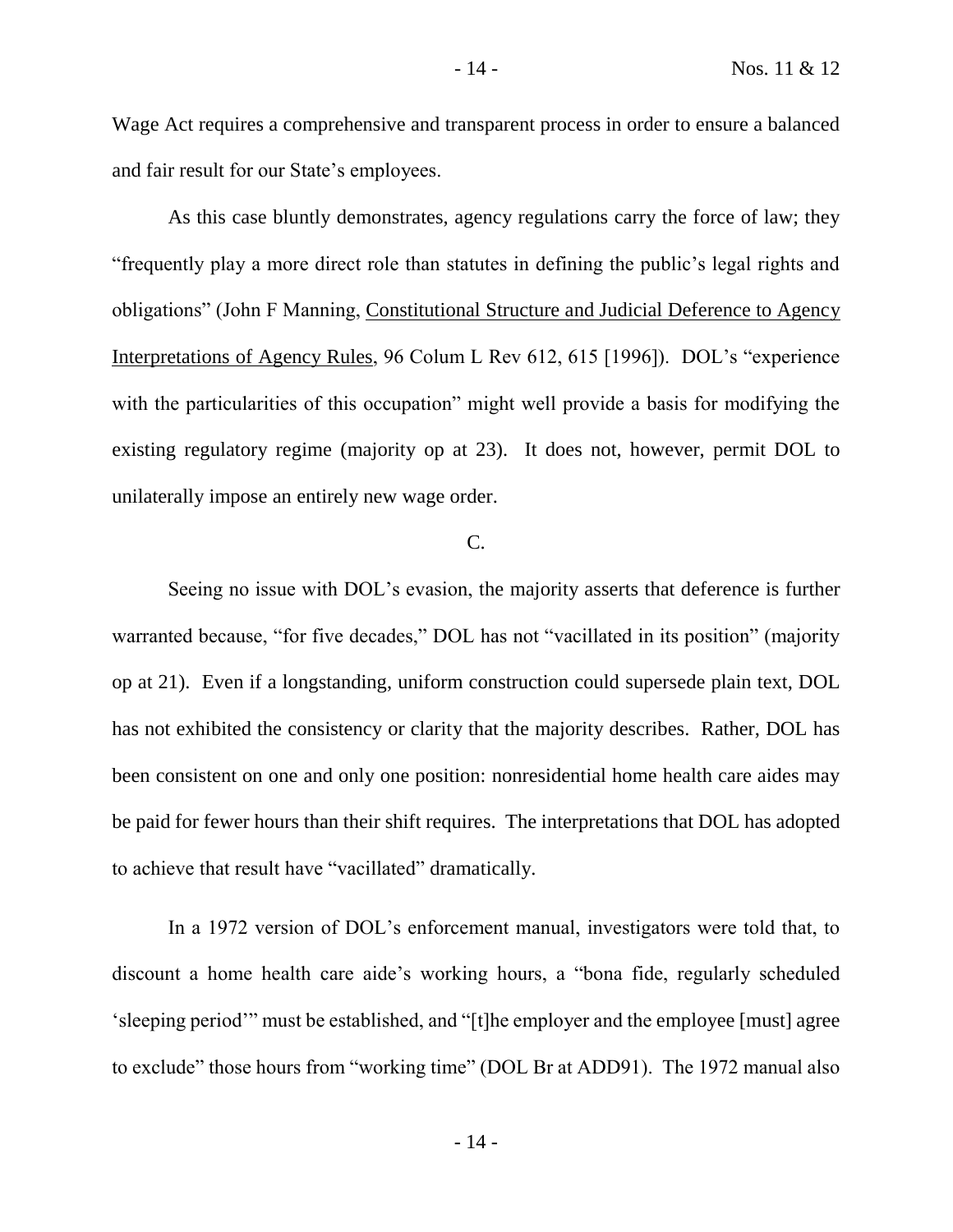stated that, in order to exclude an aide's sleeping period, "[a]dequate sleeping facilities" must be "provided" to the employee (id.). That guidance was relatively short-lived. In a 1988 opinion letter issued by the Supervisor for the Administrative Services Unit, DOL moved to a "rule of thumb" that fixed "13 hours as the normal standard for working time" for home health care aides (DOL Br at ADD134). A bona fide, regularly scheduled sleeping period was no longer required. An agreement between employer and employee was no longer required. And adequate sleeping facilities were no longer required.

DOL shifted yet again in 1995. That year, DOL Counsel's Office issued an opinion letter explicitly distinguishing between "live-in home health aides" and "non-live-in home health aides" (DOL Br at ADD139-140). For "non-live-in home health aides," the opinion letter established that only "time actually afforded for sleeping and eating" may be excluded from pay. The 13-hour "rule of thumb," however, no longer applied. Three years later, in 1998, the Commissioner issued another opinion letter returning to the 1988 rule (DOL Br at ADD148-149). Four years after that, in 2002, DOL Counsel's Office reverted back to the 1972 scheme, requiring an agreed-upon sleeping period and adequate sleeping facilitates (DOL Br at ADD150). Eventually, in opinion letters sent to various recipients in 2009 and 2010, DOL swung back to its "rule of thumb" (DOL Br at ADD153-160).

Far from "consistently interpret[ing] the Wage Order" (majority op at 6), DOL has adopted varying and even conflicting interpretations of the very same text. These so-called "minor variations" (majority op at 22 n 6) have very real effects on plaintiffs' lives: they make the difference between adequate sleeping facilities (or not), an agreed-upon schedule

- 15 -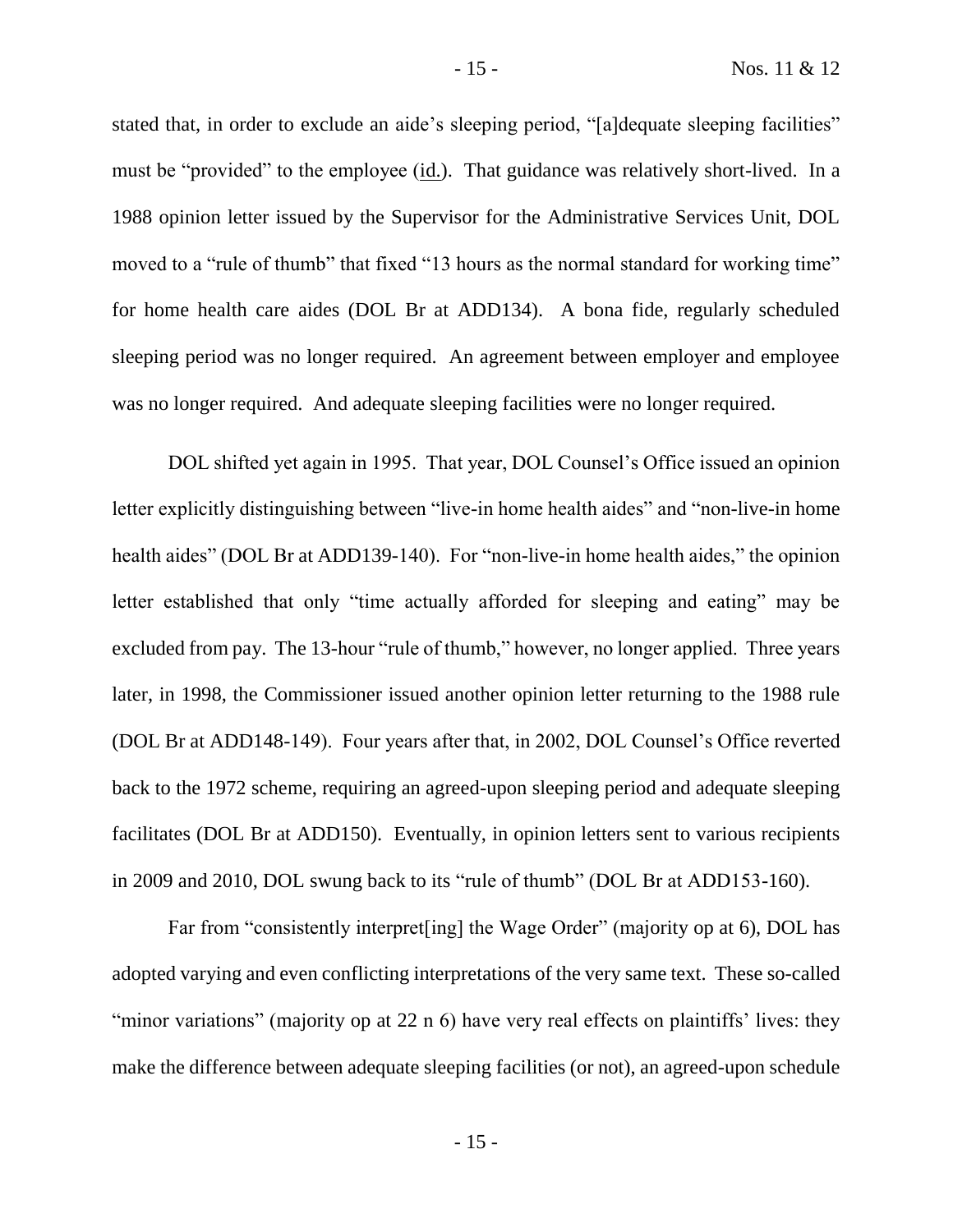(or not), and a livable wage (or not). In light of the profound impact on plaintiffs' daily lives, they are certainly entitled to "quibble[]" (majority op at 21 n 6) over these meaningful departures from their governing wage order.

#### IV.

As the majority notes, home health aides "care for some of the most vulnerable members of our society, doing work essential to the survival of their patients" (majority op at 7). These employees are "predominantly composed of women and recent immigrants" (majority op at 7), and comprise a workforce that is "easily exploited and vulnerable to various forms of wage abuse" (majority op at 8). Plaintiffs allegations in this case are "disturbing" to say the least, and "paint a picture of rampant and unchecked years-long exploitation" (majority op at 28). DOL's interpretation of the Wage Order not only enables this mistreatment of home health care aides, it directly affects their livelihood: with eleven hours of pay deducted from their earnings, home health care aides are paid an hourly rate less than the statewide minimum wage. Rather than hold DOL accountable, the majority defers.

In lieu of relief, the majority instructs plaintiffs to go back and seek class certification—which may ultimately be denied—so they might retroactively recover pay for years-old violations of DOL's sleep and meal rules (majority op at 28-31). It is little consolation to afford plaintiffs merely a chance to win what they have already earned: a day's wages for a day's work.